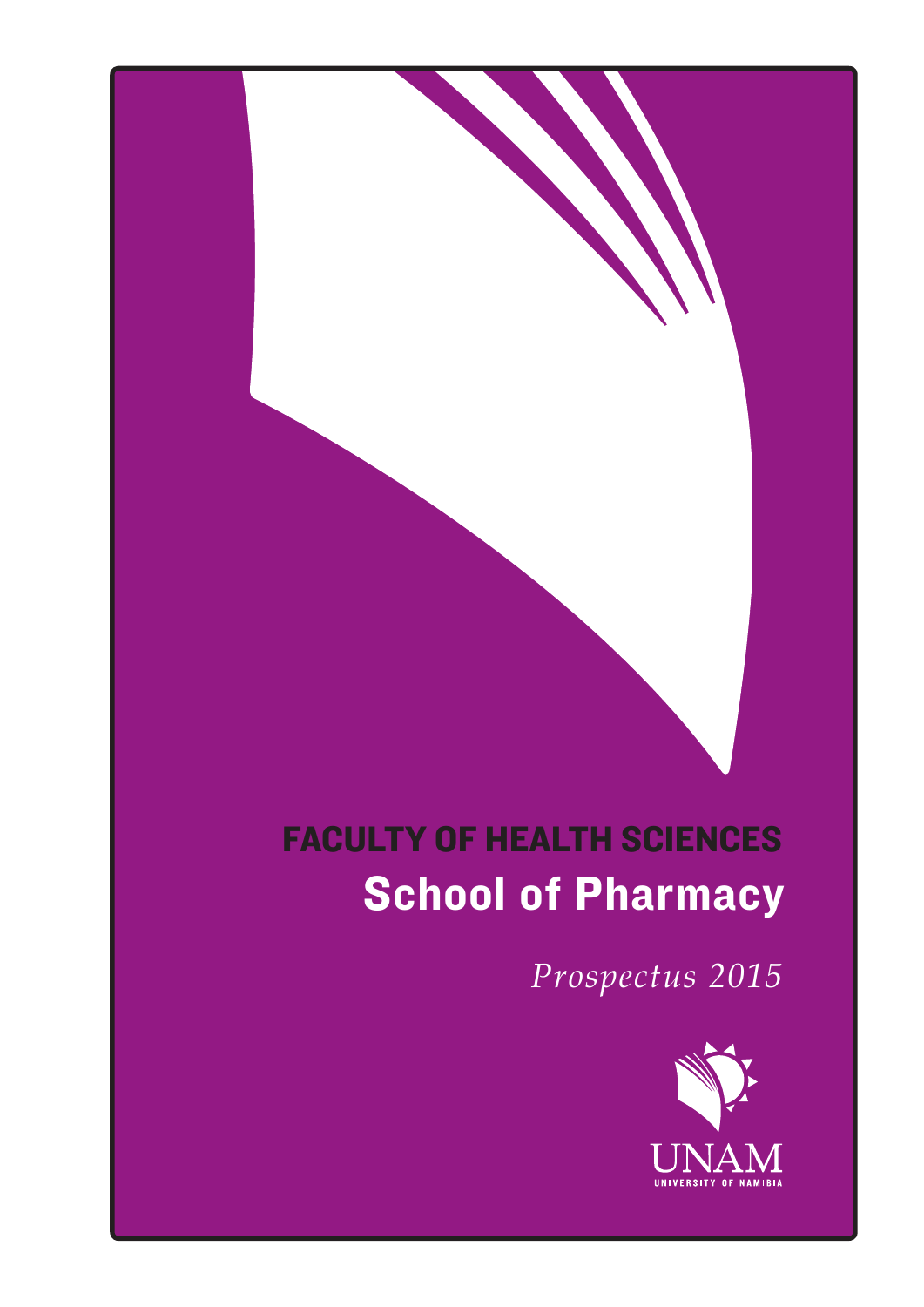**UNIVERSITY OF NAMIBIA FACULTY OF HEALTH SCIENCES ACADEMIC DEPARTMENTS PROGRAMMES**

# **SCHOOL OF PHARMACY**

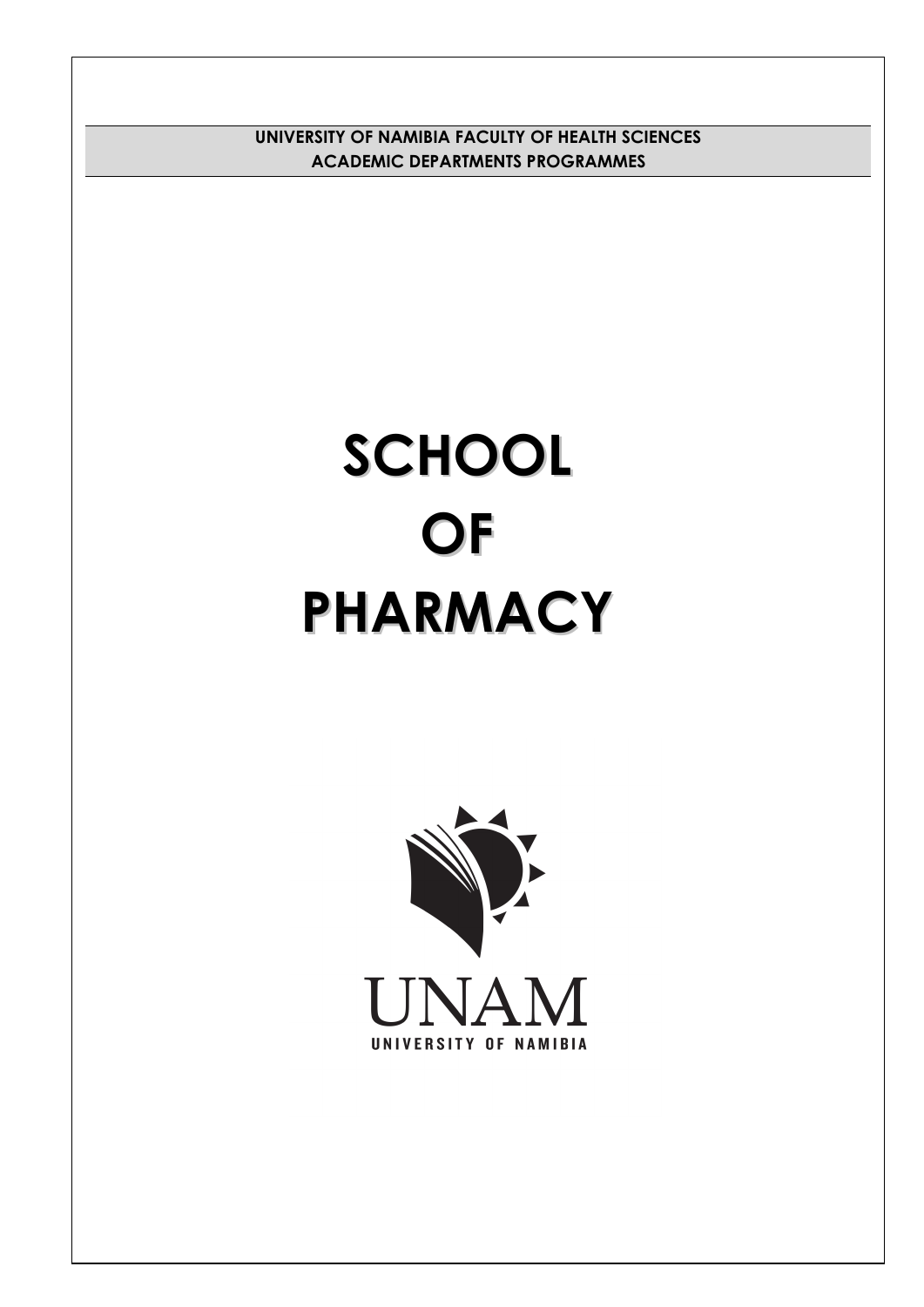#### **CONTENTS**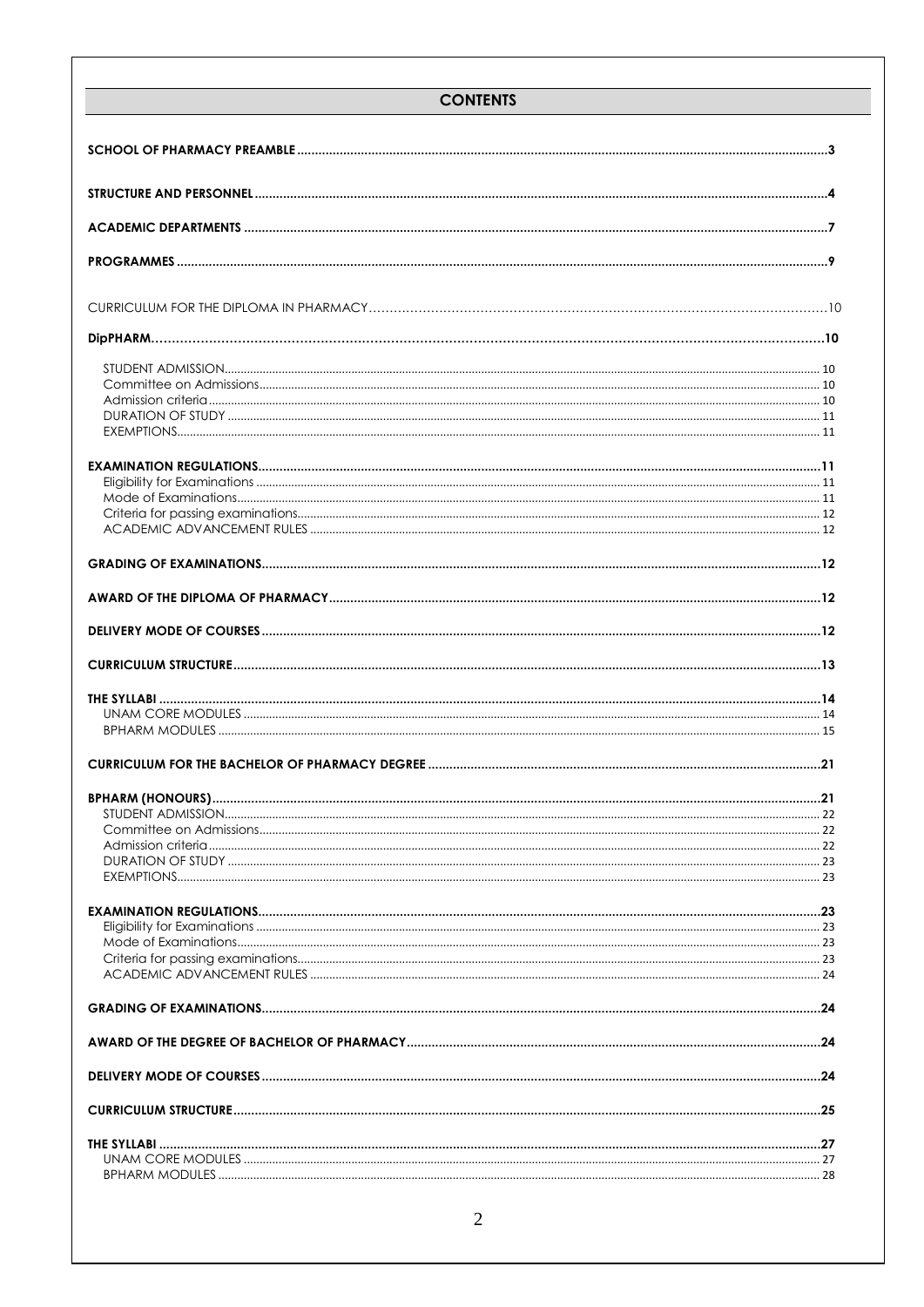#### **SCHOOL OF PHARMACY PREAMBLE**

<span id="page-3-0"></span>The mission of the School of Pharmacy is to be a Regional centre of excellence in preparing graduates for a life-long professional career in the provision of pharmaceutical care that is in tune with the needs of society. The School shall provide a quality learning environment conducive to the pursuit of professional competence, while providing services to the community and undertaking relevant translational research for the enhancement of health. The School will continually strive for the establishment of training programs in the field of pharmacy, lending support to the human resource development initiatives of the country; this will include the provision of Continuing Professional Development and postgraduate education of pharmacists, and the training and education of technical cadres and scientists. Finally, the School will seek pharmaceutical solutions in medicines access and supply through pharmaceutical production with research and development of existing medicines and novel agents particularly those derived from the rich natural resources of Namibia.

The key objectives of the School of Pharmacy are:

- To promote equity of access to health care services for all;
- To promote affordable health care service delivery by strengthening health care systems that are sustainable, costeffective, efficient, culturally relevant and acceptable;
- To institute pharmaceutical care measures to counter major health risks including the prevailing communicable diseases;
- To develop academically and professionally qualified pharmacists in sufficient numbers to support the health care infrastructure of Namibia;
- To conduct research directed to the health care needs of the Namibian society at large, and which is instrumental in ensuring quality health care service delivery;
- To utilise the natural resources available and the skills and research generated in producing commercially viable quality pharmaceutical products.

#### **SCHOOL OF PHARMACY OATH**

#### **All (Students and Faculty):**

We pledge to serve our patients, their families, our community and each other with respect, competence, compassion, and humility. We hold as our ideal to care and treat all of our patients. From them we will learn. We hold as our ideal the advancement of knowledge. Through it disease will be understood, prevented and cured. We hold as our ideal open-minded collaboration. To this we are collectively committed.

We hold as our ideal critical self-evaluation. Through this we will grow.

#### **Faculty:**

We, your faculty, promise to serve as worthy role models, as our own teachers have before us.

#### **Students:**

We, your students, recognize the excellence and commitment of those from whom we learn.

#### **Faculty:**

We promise to support your personal and professional growth, in health care settings, in the laboratory, in the community, and through your own teaching.

#### **Students:**

We promise to pursue responsibly our calling to patient care, to service, and to research.

#### **Faculty:**

We promise to maintain an environment where scientific integrity and ethical standards sustain your trust in us.

#### **Students:**

We commit ourselves to the highest standards of academic honesty, scientific integrity and ethical practice as students and in our professional lives.

#### **All (students and faculty members):**

We honour The University of Namibia, the Health Professions Councils of Namibia and our Government's history of service to the people of this nation. We accept the challenges and opportunities of those alumni whom we follow. We vow to be professional, punctual and courteous. We vow to honour and respect life on earth, in all forms, crawling and reasoning, with intellect or with handicap, to be ambassadors of healthy living and a prosperous future. We vow to take to heart and mind that all men are created equal. We vow to uphold this pledge and our assistance to others who do the same.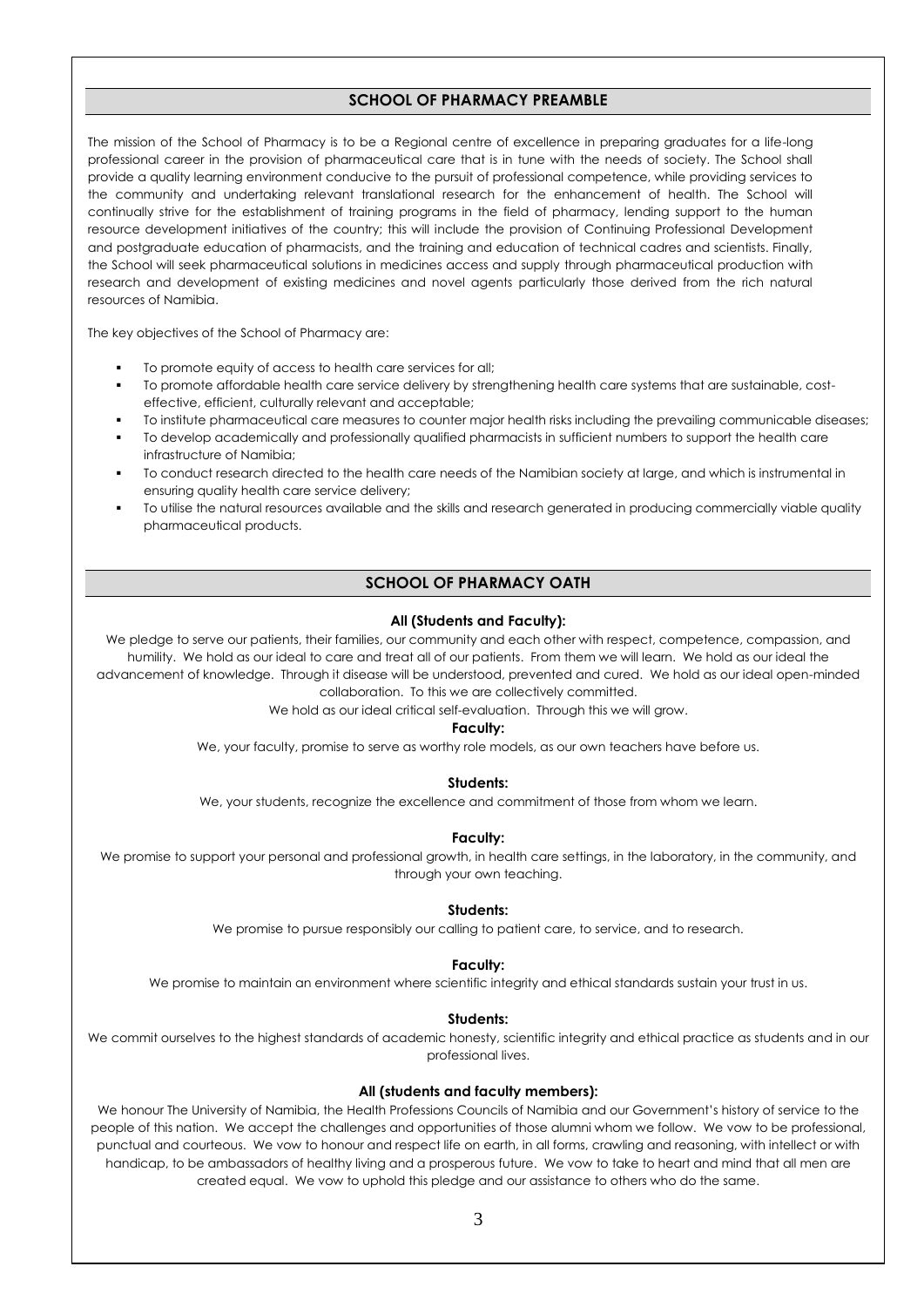#### **UNIVERSITY OF NAMIBIA FACULTY OF HEALTH SCIENCES STRUCTURE AND PERSONNEL**

#### **OFFICE OF THE DEAN**

| Dean & Founding Dean School of Medicine            | Prof P Nyarango         |
|----------------------------------------------------|-------------------------|
| Associate Dean School of Nursing and Public Health | Dr K Hofni              |
| Associate Dean School of Medicine                  | Prof P O Odonkor        |
| Associate Dean School of Pharmacy                  | Prof T Rennie           |
| Deputy Associate Dean SONPH (Windhoek)             | Dr L van der Westhuizen |
| Deputy Associate Dean SOPHN (Oshakati)             | Dr H Udjombala          |
| Deputy Associate Dean SOM                          | Dr J Sheehama           |
| Deputy Associate Dean SOM: Clinical Affairs        | Dr K Shangula           |
| Deputy Associate Dean School of Pharmacy           | Dr V Haakuria           |
| Campus Administrator                               | Ms O Haludilu           |
| <b>Faculty Officer</b>                             | Ms L Prinsonsky         |
| <b>Faculty Officer</b>                             | Ms F Mario              |
| Secretary                                          | Mrs L Muraranganda      |
| Secretary                                          | Ms I Isaaks             |
| <b>Examination Officer</b>                         | Ms G Lawrence           |
| <b>Examination Officer</b>                         | Ms P Van Wyk            |
| Administrative Officer                             | Mr F Katjiruru          |
| Field Officer                                      | Mr J Hamalwa            |
| Security Officer                                   | Mr E Sinifwa            |
| <b>ICT Officer</b>                                 | Mr M Esterhuizen        |

General enquiries regarding the school of Medicine and the qualifications offered by the School should be directed to:

Ms F Mario Ms L Prinsonsky<br>
The Faculty Officer The Faculty Officer Studies and Ms L Prinsonsky<br>
The Faculty Officer The Faculty Officer School of Medicine School of Medicine School of Nursing and Public Health<br>
University of Namibia School of Nursing and Public Health<br>
University of Namibia University of Namibia Private Bag 13301 Private Bag 13301 WINDHOEK WINDHOEK Telephone: +264-61-2065015 +264-61-2065015<br>Fax: +264-61-2065093 +264-61-2063922 Fax: +264 61- 2065093<br>E-mail: f<u>mario@unam.na</u> Iprinsonsky@unam.na

Matters regarding specific subjects and departments should be addressed to the relevant Head of Department.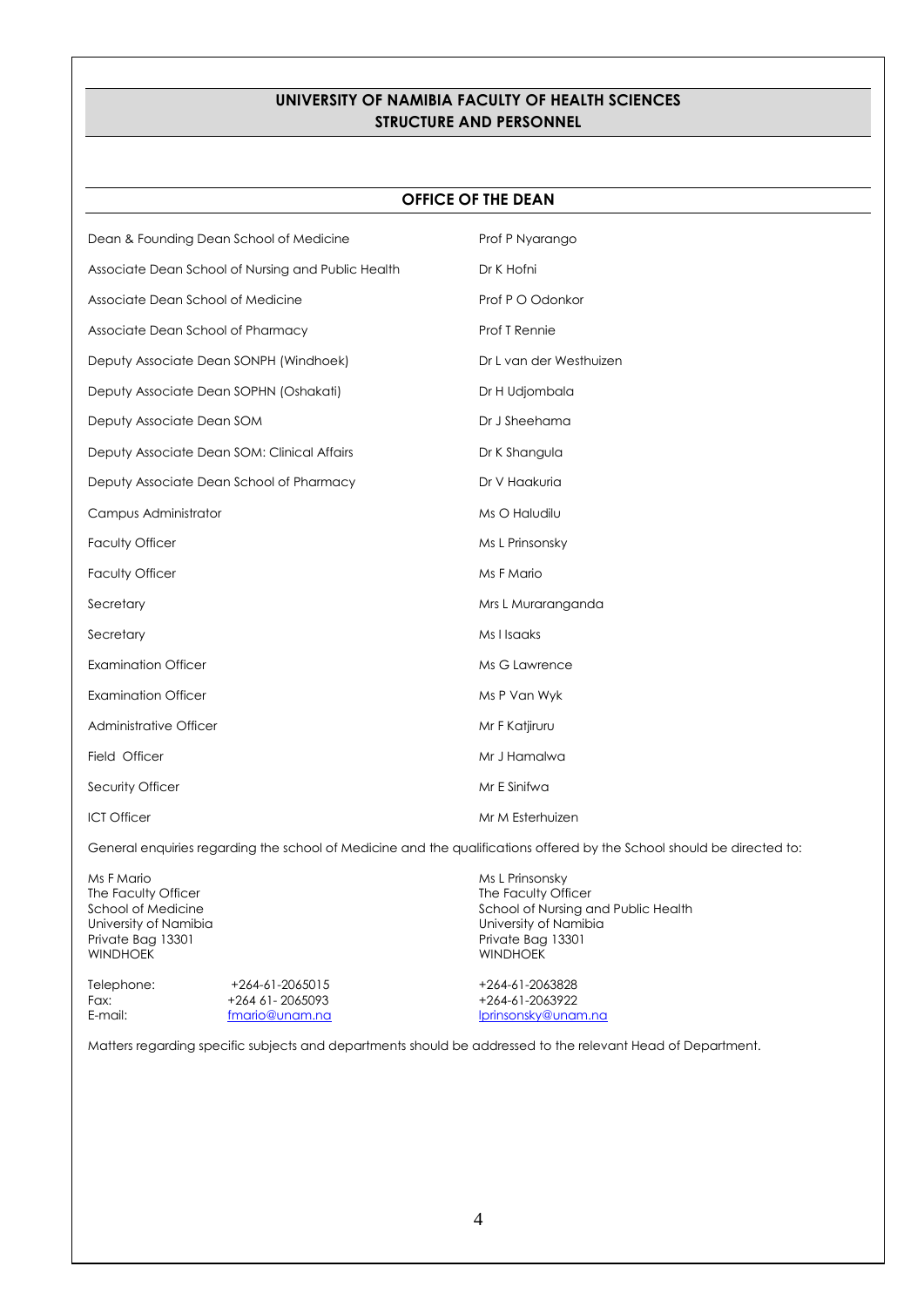#### **ACADEMIC CALENDER**

#### <span id="page-5-0"></span>**FIRST SEMESTER**

| 08 January    | <b>University Opens</b>                                                     |
|---------------|-----------------------------------------------------------------------------|
| 19 January    | Registration: Schools of Medicine and Pharmacy students (Senior Students)   |
| 20 January    | <b>Lectures commence for 1st semester</b> (Senior Students)                 |
| 22-23 January | ODS: General Orientation (1st Year Students)                                |
| 26 January    | Registration: Schools of Medicine and Pharmacy students (1st year students) |
| 27 January    | Lectures commence for $1st$ semester ( $1st$ year students)                 |
| 27-29 January | General Orientation: Schools of Medicine and Pharmacy (1st Year Students)   |
| 13 February   | White Coat Ceremony (1st year students)                                     |
| 30 March      | Easter Break Starts                                                         |
| 07 April      | Lectures resume after Easter Break                                          |
| 19 May        | Regular Examination Commence Senior Students                                |
| 12 May        | Lectures end 1st Semester (Senior Students) (16 weeks)                      |
| 22 May        | Lectures End for First Semester (1st Year Students) (16 weeks)              |
| 26 May        | Regular Examination Commence (1st Year Students)                            |
| 01 June       | Regular Examinations end (Senior Students)                                  |
| 08 June       | Regular Examinations end (1st Year Students)                                |
| 15 June       | <b>Rural Attachment Starts</b>                                              |
| 15 June       | <b>Industrial/Manufacturing Facility Starts</b>                             |
| 17 June       | Special /Supplementary examinations commence (1st, 2nd & 4th Year Students) |
| 19 June       | Special /Supplementary examinations end (1st 2nd & 4th Year Students)       |

#### **SECOND SEMESTER**

| 10 July         | Industrial/Manufacturing Facility ends - 4 weeks                    |
|-----------------|---------------------------------------------------------------------|
| 10 July         | <b>Rural Attachment ends - 4 weeks</b>                              |
| 13 July         | Lectures commence for 2nd Semester                                  |
| 13-15 July      | Special /Supplementary examinations (3 <sup>rd</sup> Year Students) |
| 24 August       | Spring Break Starts                                                 |
| 31 August       | Lectures resume after Spring Break                                  |
| 06 November     | Lectures end for $2^{nd}$ semester (16 weeks)                       |
| 11 November     | Regular examinations for 2 <sup>nd</sup> semester commence          |
| 25 November     | Regular examinations for 2 <sup>nd</sup> semester end               |
| 30 Nov-01 Dec   | Special /Supplementary examinations (Years 1-4 Students)            |
| 07 December     | Community Pharmacy Placement starts                                 |
| 07 December     | Hospital Pharmacy Placement starts                                  |
| 01 January 2016 | Community Pharmacy Placement end (3rd & 4th year students)          |
| 01 January 2016 | Hospital Pharmacy Placement end (3rd & 4th year students)           |
| 11 January 2016 | <b>University Opens</b>                                             |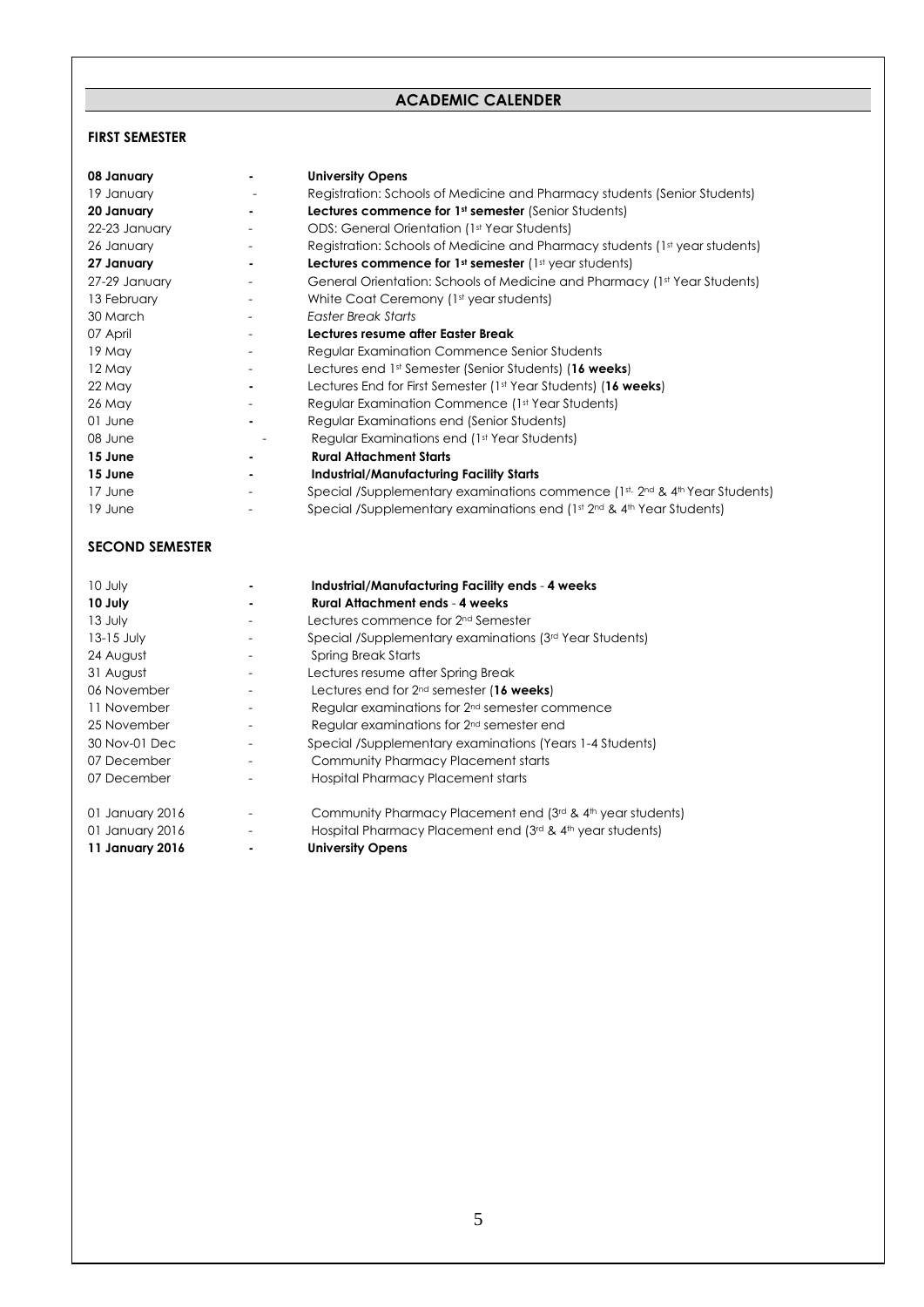#### **DUE DATES FOR THE 2014 ACADEMIC YEAR**

#### **(ii) GENERAL**

**(ii) CANCELLATIONS**

**(iii) FINANCE**

| Last day for application of retention of continuous assessment mark & Promotion Exam |  |
|--------------------------------------------------------------------------------------|--|
|                                                                                      |  |
|                                                                                      |  |
|                                                                                      |  |
|                                                                                      |  |
| Last day for approval of retention of continuous assessment mark & Promotion Exam    |  |
|                                                                                      |  |
|                                                                                      |  |
| Last day to change Examination Centres at Regional Centres (Semester 1 modules -     |  |
|                                                                                      |  |
|                                                                                      |  |
| Last day to change Examination Centres at Regional Centres (Semester 2 &             |  |
|                                                                                      |  |
| <b>CANCELLATIONS</b>                                                                 |  |
| Semester 1 modules                                                                   |  |
|                                                                                      |  |
|                                                                                      |  |
| Semester 2 modules                                                                   |  |
|                                                                                      |  |
| <b>Double modules</b> (A double module normally extends over one academic year)      |  |
|                                                                                      |  |
| <b>FINANCE</b>                                                                       |  |
| Semester 1 modules                                                                   |  |
|                                                                                      |  |
|                                                                                      |  |
|                                                                                      |  |
| Semester 2 modules                                                                   |  |
|                                                                                      |  |
|                                                                                      |  |
| <b>Double modules</b> (a double module normally extends over one academic year)      |  |
|                                                                                      |  |
|                                                                                      |  |

Last day to cancel with 50 % credit ....................................................................................................... 05 June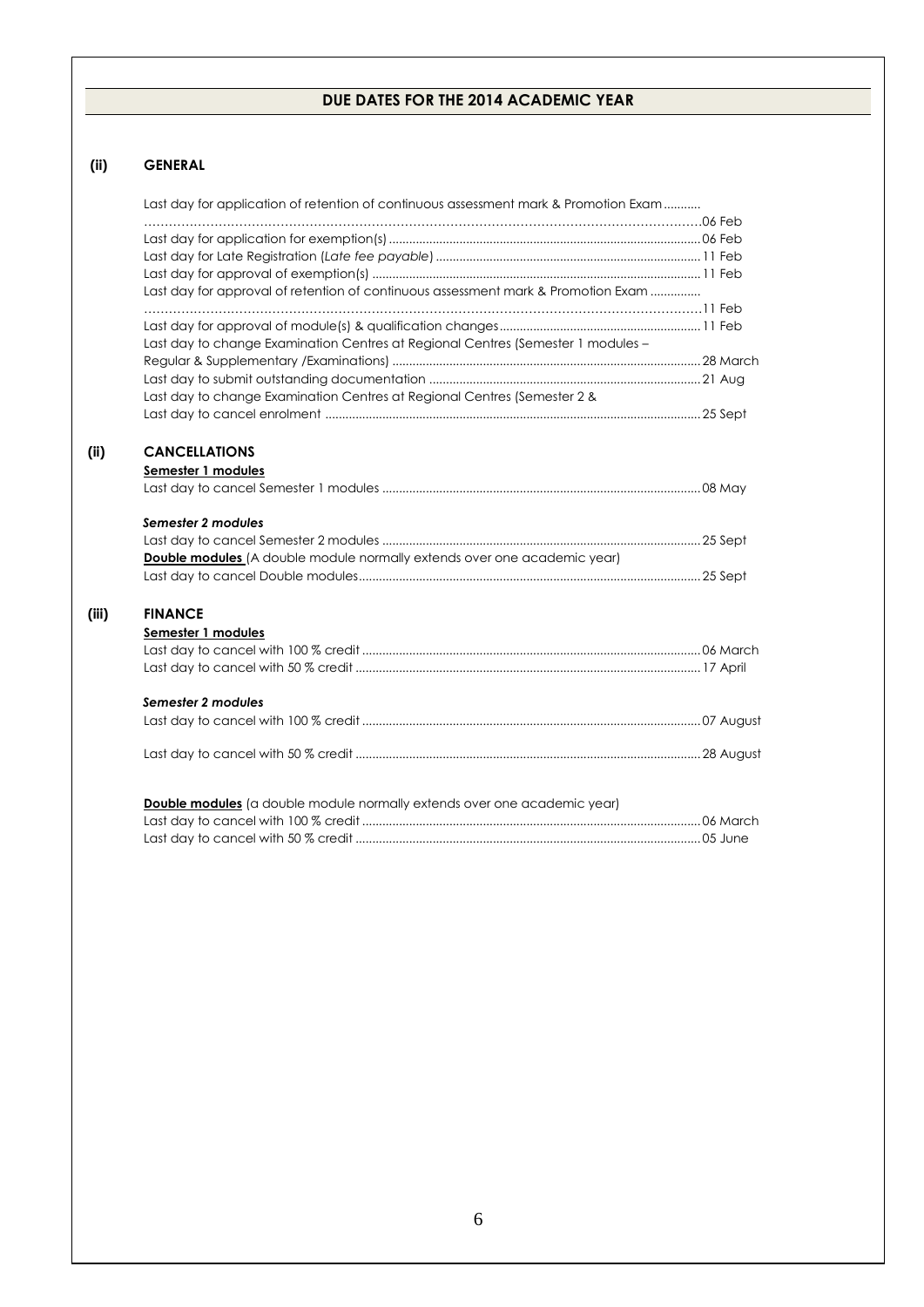### **ACADEMIC DEPARTMENTS**

<span id="page-7-0"></span>

|                                               | DEPARTMENT OF PHARMACOLOGY AND THERAPEUTICS                                                                                                             |                                                                                                                                                                                                   |  |  |  |  |
|-----------------------------------------------|---------------------------------------------------------------------------------------------------------------------------------------------------------|---------------------------------------------------------------------------------------------------------------------------------------------------------------------------------------------------|--|--|--|--|
| ■ (+264 61) 2065020                           | ■ (+264 61) 20645090                                                                                                                                    | $\boxtimes$ Private bag 13301, Windhoek, Namibia                                                                                                                                                  |  |  |  |  |
| Head of Department:                           | Dr. M Adorka                                                                                                                                            |                                                                                                                                                                                                   |  |  |  |  |
| Professor:                                    |                                                                                                                                                         | Prof. R Verbeeck, B.Sc. Pharm., Catholic University of Leuven, School of Pharmacy, Leuven, Belgium;                                                                                               |  |  |  |  |
|                                               |                                                                                                                                                         | M.Sc., Catholic University of Leuven, Ph.D., Catholic University of Leuven; Professional Society                                                                                                  |  |  |  |  |
|                                               |                                                                                                                                                         | Memberships: American Association of Pharmaceutical Scientists (AAPS); American Society for                                                                                                       |  |  |  |  |
|                                               |                                                                                                                                                         | Clinical Pharmacology and Therapeutics (ASCPT); American Society for Experimental Pharmacology                                                                                                    |  |  |  |  |
|                                               |                                                                                                                                                         | and Therapeutics (ASPET); International Pharmaceutical Federation (FIP); International Society for the                                                                                            |  |  |  |  |
|                                               | Study of XenobioticsAssociate Professor:                                                                                                                | Vacant                                                                                                                                                                                            |  |  |  |  |
| Senior Lecturer:                              |                                                                                                                                                         | Dr. M Adorka, BPharm (Pharmacology), University of Science & Tech, Ghana; MPharm (Clinical),                                                                                                      |  |  |  |  |
|                                               | University of Bradford, England; PhD (Pharmacy Practice), Northwest University, South Africa                                                            |                                                                                                                                                                                                   |  |  |  |  |
| Lecturer:                                     |                                                                                                                                                         | Mr. D Kibuule, BPharm (Hons), Makerere University; MSc (Clinical Pharmacology), Makerere University,                                                                                              |  |  |  |  |
| Lecturer:                                     | Registered with the Pharmacy Council of Namibia                                                                                                         |                                                                                                                                                                                                   |  |  |  |  |
|                                               |                                                                                                                                                         | Mr. F. Kalemeera, BSc Makerere University; BPharm (Hons), Makerere University; MSc (Clinical<br>Pharmacy), University College Cork, Ireland, Registered with the Pharmaceutical Society of Uganda |  |  |  |  |
| Technologist:                                 |                                                                                                                                                         | Ms. N Ananias, BSc (Chemistry and Molecular and Physiological Biology) University of Namibia; MSc                                                                                                 |  |  |  |  |
|                                               | (candidate)                                                                                                                                             |                                                                                                                                                                                                   |  |  |  |  |
|                                               |                                                                                                                                                         |                                                                                                                                                                                                   |  |  |  |  |
|                                               | DEPARTMENT OF PHARMACY PRACTICE AND POLICY                                                                                                              |                                                                                                                                                                                                   |  |  |  |  |
| ■ (+264 61) 2065001                           | ■ (+264 61) 2065090                                                                                                                                     | $\boxtimes$ Private bag 13301, Windhoek, Namibia                                                                                                                                                  |  |  |  |  |
|                                               |                                                                                                                                                         |                                                                                                                                                                                                   |  |  |  |  |
|                                               |                                                                                                                                                         |                                                                                                                                                                                                   |  |  |  |  |
| Head of Department:<br>Professor:             | Mr. D Kibuule<br>Vacant                                                                                                                                 |                                                                                                                                                                                                   |  |  |  |  |
| Associate Professor:                          |                                                                                                                                                         | Dr. T Rennie MPharm (Hons), University of London; PhD, University of London; Member of the Royal                                                                                                  |  |  |  |  |
|                                               | Pharmaceutical Society; Member of the Pharmaceutical Society of                                                                                         |                                                                                                                                                                                                   |  |  |  |  |
|                                               | Namibia                                                                                                                                                 |                                                                                                                                                                                                   |  |  |  |  |
| Senior Lecturer:                              | Vacant                                                                                                                                                  |                                                                                                                                                                                                   |  |  |  |  |
| Lecturer:                                     |                                                                                                                                                         | Mr. D Kibuule, BPharm (Hons), Makerere University; MSc (Clinical Pharmacology), Makerere University,                                                                                              |  |  |  |  |
|                                               | Registered with the Pharmacy Council of Namibia<br>Ms. N Rudall, BPharm (Hons), University of Bath; MSc (Clinical Pharmacy), University of Derby; GPHC; |                                                                                                                                                                                                   |  |  |  |  |
| Lecturer:                                     | MRPharmS; Independent Prescriber, University of Sunderland                                                                                              |                                                                                                                                                                                                   |  |  |  |  |
| Lecturer:                                     |                                                                                                                                                         | Ms. J Lates, BPharm (Hon), University of Bradford; PGClinDip (Clinical Pharmacy), University of Keele                                                                                             |  |  |  |  |
| <b>Assistant Lecturer:</b>                    |                                                                                                                                                         | Ms. E. Naikaku, BPharm, University of Nairobi, Kenya; Member Pharmacy Council of Namibia; MPH                                                                                                     |  |  |  |  |
|                                               | (candidate)                                                                                                                                             |                                                                                                                                                                                                   |  |  |  |  |
| Assistant Lecturer:                           | Mr. B Singu, BPharm, University of Nairobi, Kenya; Member Pharmacy Council of Namibia                                                                   |                                                                                                                                                                                                   |  |  |  |  |
| Technologist:                                 | Vacant                                                                                                                                                  |                                                                                                                                                                                                   |  |  |  |  |
|                                               |                                                                                                                                                         |                                                                                                                                                                                                   |  |  |  |  |
|                                               |                                                                                                                                                         |                                                                                                                                                                                                   |  |  |  |  |
| <b>DEPARTMENT OF PHARMACEUTICS</b><br>2065003 | ■ (+264 61) 2065090                                                                                                                                     | $\boxtimes$ Private bag 13301, Windhoek, Namibia                                                                                                                                                  |  |  |  |  |
|                                               |                                                                                                                                                         |                                                                                                                                                                                                   |  |  |  |  |
|                                               |                                                                                                                                                         |                                                                                                                                                                                                   |  |  |  |  |
| Head of Department:                           |                                                                                                                                                         | Mr. S !Nowaseb, BSc (Pharmacology) University College London, MSc (Pharmaceutical Technology),                                                                                                    |  |  |  |  |
|                                               | Kings College London                                                                                                                                    |                                                                                                                                                                                                   |  |  |  |  |
| Professor:                                    | Vacant                                                                                                                                                  |                                                                                                                                                                                                   |  |  |  |  |
| Associate Professor:                          | Vacant                                                                                                                                                  |                                                                                                                                                                                                   |  |  |  |  |
| Senior Lecturer:                              | Vacant                                                                                                                                                  |                                                                                                                                                                                                   |  |  |  |  |
| Lecturer:                                     | Dr. V Haakuria, BSc (Chemistry/Molecular Microbiology) University of Namibia, BSc Honours                                                               |                                                                                                                                                                                                   |  |  |  |  |
|                                               |                                                                                                                                                         | (Biotechnology) Rhodes University, MSc (Biotechnology) University of the Witwatersrand, PhD                                                                                                       |  |  |  |  |
|                                               | (Biochemical Engineering) University College London                                                                                                     |                                                                                                                                                                                                   |  |  |  |  |
|                                               | Vacant                                                                                                                                                  |                                                                                                                                                                                                   |  |  |  |  |
| Technologist:                                 |                                                                                                                                                         |                                                                                                                                                                                                   |  |  |  |  |
|                                               |                                                                                                                                                         |                                                                                                                                                                                                   |  |  |  |  |
|                                               | <b>DEPARTMENT OF PHYTOCHEMISTRY AND PHARMACEUTICAL CHEMISTRY</b>                                                                                        |                                                                                                                                                                                                   |  |  |  |  |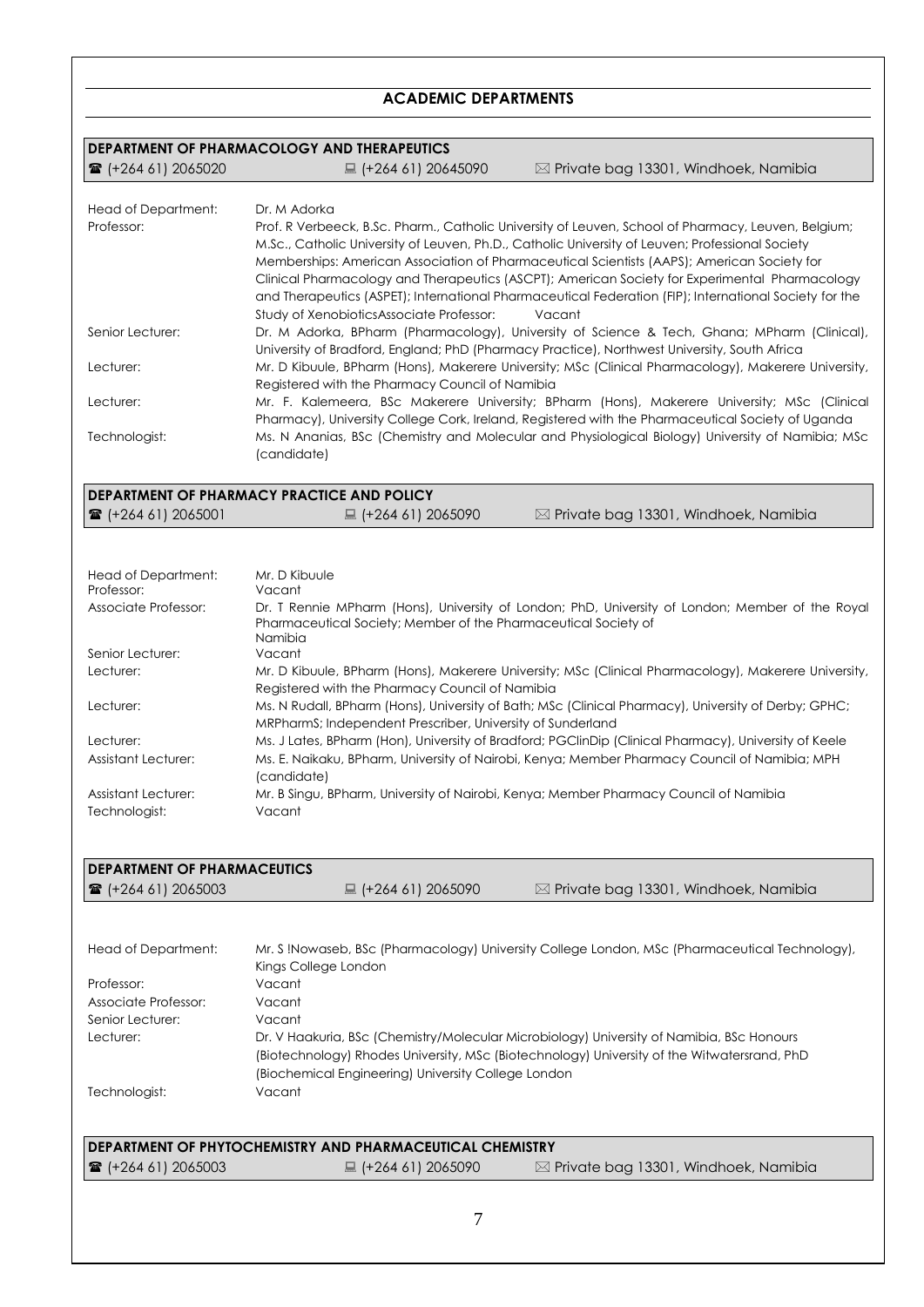| Head of Department:  | Mr. A. Ishola, M Phil HIV/AIDS Management, University of Stellenbosch; Post Graduate Diploma in<br>HIV/AIDS Management, Stellenbosch; Post Graduate Diploma in Education; M.Tech. Analytical                                            |
|----------------------|-----------------------------------------------------------------------------------------------------------------------------------------------------------------------------------------------------------------------------------------|
| Professor:           | Chemistry; B. Sc. (Hons.) Applied Chemistry<br>Vacant                                                                                                                                                                                   |
| Associate Professor: | Prof. Edet F. Archibong, B.Sc. (Hons) Chemistry, University of Nigeria; M.Sc. - Inorganic Chemistry,<br>University of Ibadan; Ph.D-Physical (Theoretical/Computational) Chemistry, University of New<br>Brunswick, Fredericton, Canada. |
| Senior Lecturer:     | Dr. M Knott, B. Pharm, MSc (Pharmacy) dist, PhD (Rhodes), MPS (SA), PSN Registered Pharmacist:<br>HPCNA (Namibia), SAPC (South Africa), PCM (Malta / EU)                                                                                |
| Lecturer:            | Ms. S. Ilonga, MSc (Chemistry), University of Namibia; BSc (Chemistry and Molecular & Physiological<br>Biology), University of Namibia                                                                                                  |
| Assistant Lecturer:  | Vacant                                                                                                                                                                                                                                  |
| Technologist:        | Ms. K Amakali, BSc (Hons) – Chemistry, University of Stellenbosch; BSc (Chemistry and Molecular and<br>Physiological Biology) University of Namibia                                                                                     |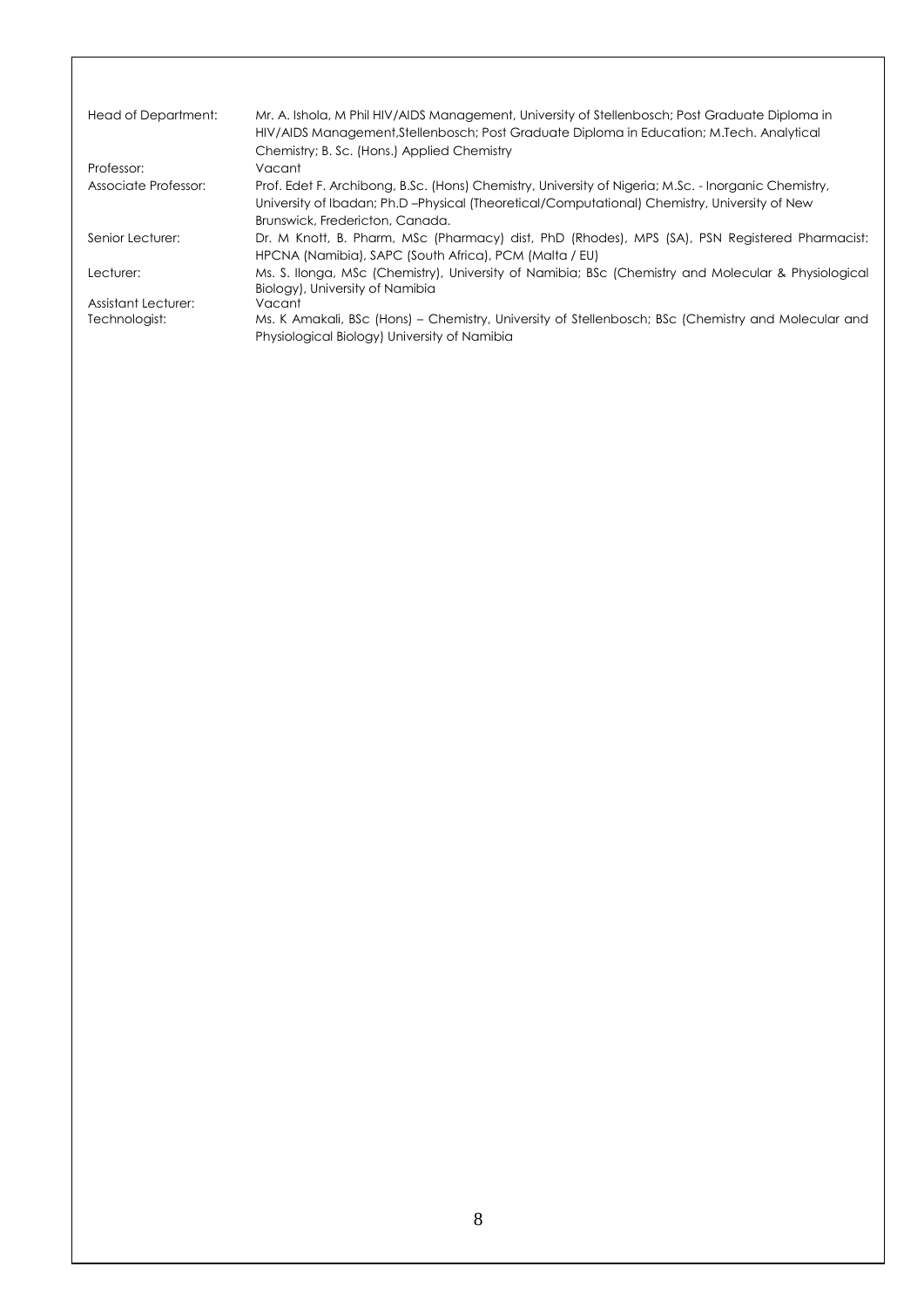#### **REGULATIONS**

The regulations should be read in conjunction with the General Information and Regulations prospectus

#### <span id="page-9-0"></span>**PROGRAMMES**

Diploma in Pharmacy **18DIPP**

Bachelor of Pharmacy (Honours) **18BPHA**

#### **THE 7 STAR PHARMACIST**

The School of Pharmacy aspires to produce a pharmacy graduate with the following qualities and characteristics herein referred to as the 7 Star Pharmacist.

- Care Provider
- Decision-maker
- **•** Communicator
- **•** Community Leader
- Manager
- Researcher
- Life-long Learner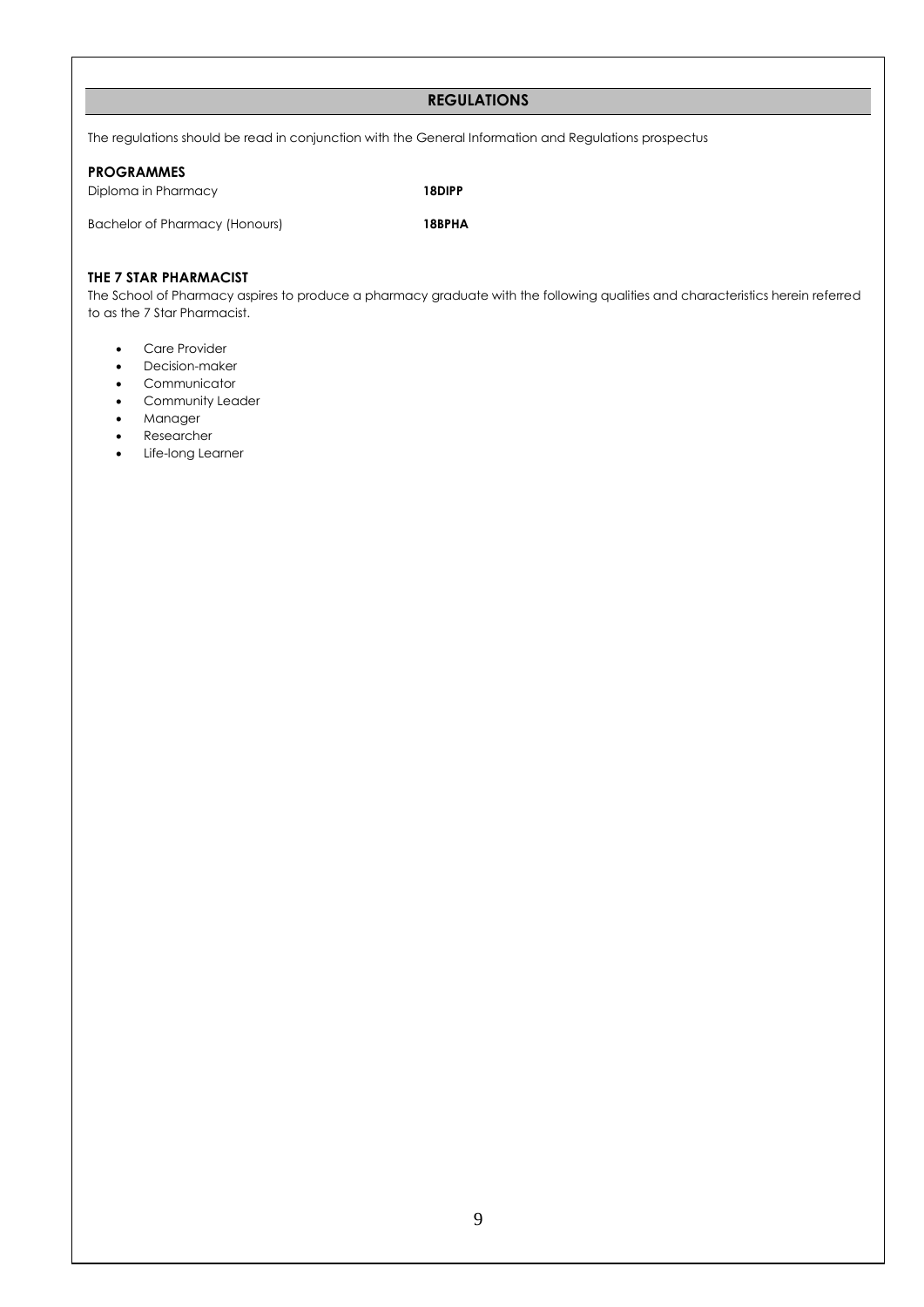#### **CURRICULUM FOR THE DIPLOMA IN PHARMACY**

#### **Dip PHARM**

#### **COURSE CODE: 18DIPP**

#### **INTRODUCTION**

The ultimate purpose of the DipPharm programme is to strengthen the pharmaceutical sector and services in Namibia by training a cadre with unique pharmaceutical technical skills that cannot be adequately provided by either the pharmacist's assistant or the pharmacist. Thus the UNAM School of Pharmacy agrees to meet this legitimate need by offering a three-year diploma that will serve three major purposes:

1. To create a strong and sustainable pharmaceutical human resource base for the pharmaceutical manufacturing industry in Namibia and for the expansion of efficient pharmacy services to rural primary and secondary healthcare settings;

2. To strengthen the capacity for pharmaceutical service provision by training and empowering Namibian grade 12 graduates to pursue a career in Pharmacy who could otherwise not meet the entry requirements for the Bachelor of Pharmacy degree programme but exceed those required for the Pharmacist's Assistant Certificate course;

3. To strengthen the continuing professional development of pharmacy by creating a bridging programme that provides an opportunity for the Pharmacist's Assistant Certificate holders to reach their full potential in the career of pharmacy.

#### **MAJOR LEARNING OUTCOMES AND CONTENT OF THE COURSE**

Holders of the Diploma in Pharmacy qualification will be able to:

- 1. Undertake practice as a pharmaceutical technician within the legal requirements in a professional and ethical manner
- 2. Provide pharmaceutical care under the supervision of the pharmacist
- 3. Effectively manage medicines inventory in a pharmacy setting
- 4. Design and implement strategies to promote rational and safe use of medicines in healthcare
- 5. Use and maintain pharmaceutical equipment in an industrial setting
- 6. Promote good dispensing and pharmacy practices in a pharmacy setting
- 7. Effectively control the medicine supply system at the health facility
- 8. Design and conduct medicine use audits and research at the health facility
- 9. Assist the pharmacist in the provision of pharmaceutical information
- 10. Design and implement Standard Operating Procedures to control the quality of medicines and services
- 11. Implement the basic concepts of primary healthcare related to pharmacy
- 12. Organize and conduct activities in quality analysis and pharmaceutical sciences
- 13. Assist in the regulatory process of the registration of medicines
- 14. Competently administer and undertake management duties in a pharmacy under the supervision of a pharmacist
- 15. Competently contribute to therapeutic committee at a primary healthcare facility

#### **STUDENT ADMISSION**

#### **Committee on Admissions**

Admission to the Diploma in Pharmacy shall be administered by a Committee on Admissions, which shall be composed of members of the School of Pharmacy and the Administrative Officer in charge of admissions to the School. All committee members shall be appointed by the Dean of the Faculty of Health Sciences for a term of three years and may be reappointed for additional terms. The Committee shall have the authority to select students entering the School on condition that they fulfil the minimum admission requirements as set out below. The School shall exercise the responsibility of reviewing the requirements for admissions and recommending any revisions to Senate for approval.

#### **Admission criteria**

In order to be admitted to the programme, candidates must satisfy at least one of the following requirements:

A candidate must be in possession of a NSSC certificate or any other equivalent qualification with at least 25 points on the UNAM scale with a grade of D or better in mathematics, biological sciences, physical science and English in ordinary level or equivalent on the UNAM scale

#### **OR**

To apply for the DipPharm, a candidate must have successfully attained the Certificate in Pharmacist's Assistant with an aggregate of at least 60% in the cumulative grade in the course [credit towards the first year will be given for this category]

#### **OR**

10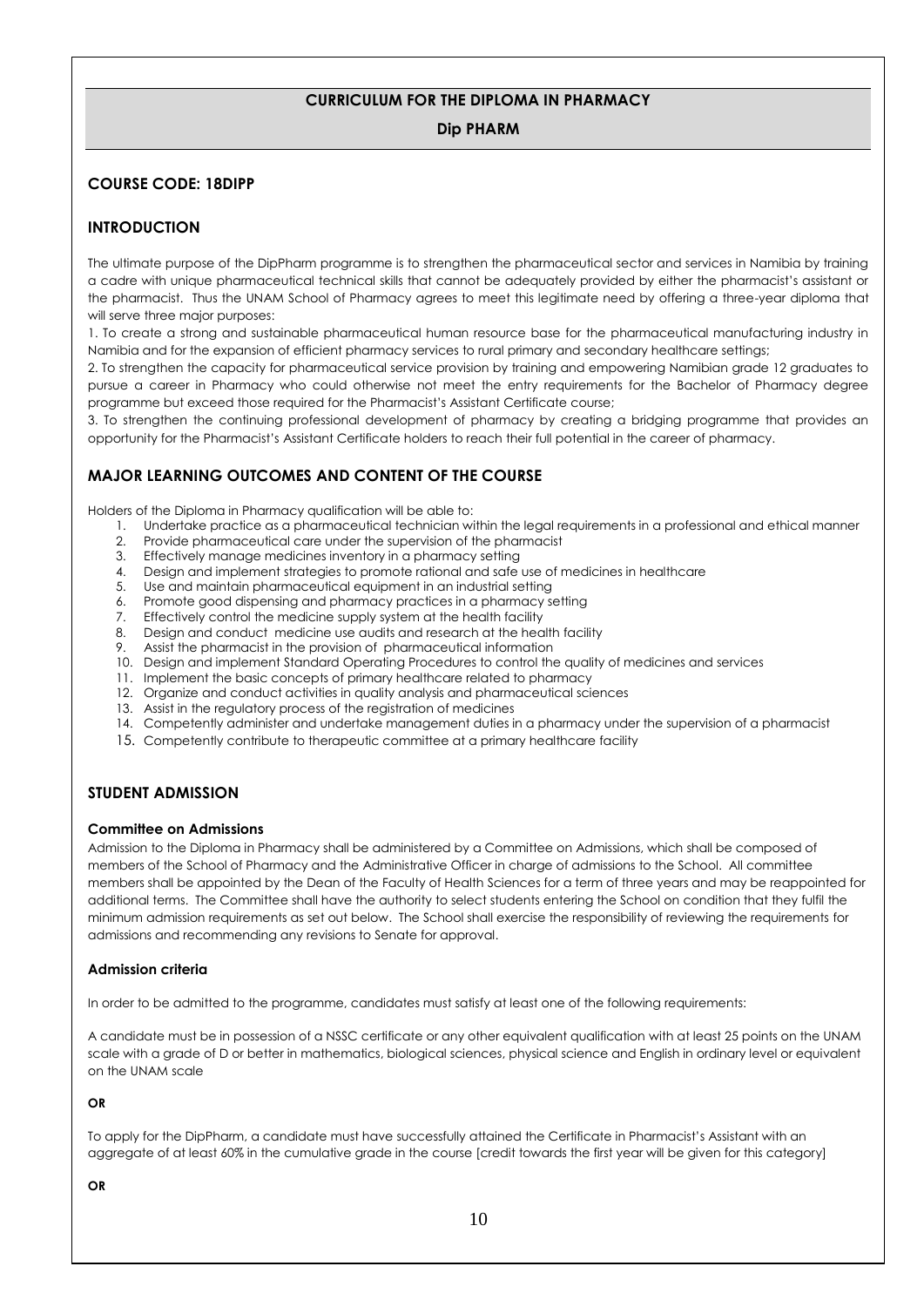Mature Entry: Candidates aspiring for admission to UNAM's Diploma of Pharmacy degree through the Mature Age Entry Scheme must satisfy the following conditions:

a. They should be at least 25 years old on the first day of the academic year in which admission is sought

b. They should have successfully completed senior secondary education

c. They should have proof of at least five years pharmacy relevant work experience (as determined by the School).

d. They should pass all papers of the prescribed Mature Age Entry Tests with an overall average of 50%.

e. Candidates who, in the opinion of the Faculty, merit further consideration, may be called for an oral interview before the final selection is made

Meeting the above student admission criteria DOES NOT necessarily ensure admission. Admission is awarded on merit based on places available on the programme and any other conditions that may be determined from time to time.

The Faculty reserves the right to administer special written entry tests and interviews before admission.

The admissions process will not be re-opened and a waiting list will be kept to choose from in the case of admitted student not turning up for registrations the following year.

#### **DURATION OF STUDY**

The duration of the study for a Diploma in Pharmacy will usually be three years, with a maximum duration of five years.

#### **EXEMPTIONS**

UNAM may give exemptions for equivalent modules taken at other recognized tertiary institutions but the exemptions shall not exceed 50% of the modules in the UNAM DipPharm programme and shall be limited to the first two academic years only. An application for exemption from (a) module(s) must be accompanied by documentary proof issued by the examining body concerned that the student has passed the relevant module (not older than 5 years). For detailed rules on exemption, see the General University Information and Regulations.

#### **EXAMINATION REGULATIONS**

For detailed examination and promotion rules, see the General University Information and Regulations.

#### **Eligibility for Examinations**

1. A candidate shall present himself/herself for the University examinations at such a time as indicated by the School Calendar of Examinations approved by the Senate.

2. A candidate will be eligible to write the examinations if he/she has attained the required minimum continuous assessment mark of 50% in each module. In addition, the candidate should have regularly and satisfactorily participated in the course of study, by attending not less than 80% of theory where applicable.

Attendance of all practical classes is COMPULSORY.

#### **Mode of Examinations**

- 1. Theory examinations shall be of three hours duration.
- 2. Practical examinations shall not exceed three and a half hours duration.
- 3. A viva–voce (oral) examination shall be of not more than half hour duration for all modules.
- 4. Field Attachment assessment: The student shall be evaluated by lecturer(s) and preceptor(s) using student evaluation forms for each rotation upon completion of the attachment and/or viva–voce.
- 5. For each examinable module, an external examiner shall moderate the examinations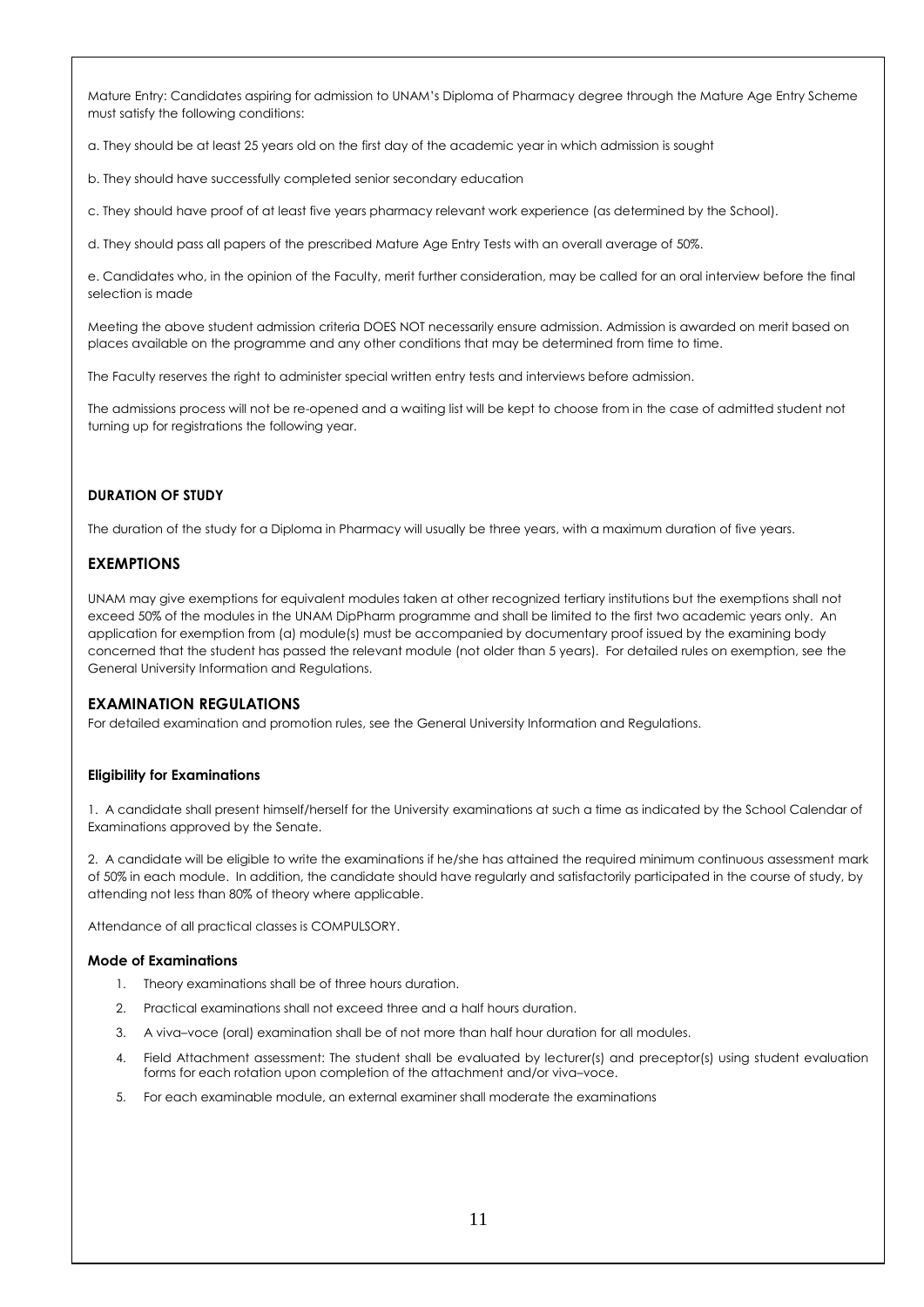#### **Criteria for passing examinations**

- 1. A The examination in each examinable module for any academic year shall constitute of:
	- a. 50% Continuous assessment (CA, practicals, term papers)
	- b. 50% Semester examination (Written theory papers, Practical and oral examinations where applicable)
- 2. A student shall be declared to have passed examination if he / she attain at least 50% mark in each of the modules. Where a module has a theory, practical and oral examination, the student must pass each examination with a minimum mark of 50%

#### **ACADEMIC ADVANCEMENT RULES**

#### **First year to second year of Diploma in Pharmacy**

A student must have passed at least six of the prescribed first year modules (80 credits) to register for second year modules. If any of the failed modules is a pre-requisite for a second year module, the student cannot register for the affected second year module until the pre-requisite is passed.

#### **Second year to third year of Diploma in Pharmacy**

A student must have passed ALL the prescribed first year modules. In addition, the student must have passed at least 5 of the prescribed second year modules (96 credits). If any of the failed modules is a pre-requisite for a third year module, the student cannot register for the affected third year module until the pre-requisite is passed.

#### **Minimum requirements for re-admission**

A student will not be re-admitted into the Diploma in Pharmacy if she/he has not earned:

- At least 57 credits by the end of the first year (at least three modules of year 1)
- At least 157 credits by the end of the second year (six modules of year 1 plus two modules of year 2)
- At least 295 credits by the end of the third year (all modules of year 1, plus five modules of year 2 and two modules of year 3)

#### **GRADUATION**

A student can ONLY graduate with a Diploma in Pharmacy if she/he has passed the entire prescribed modules (412 credits) of the programme.

#### **GRADING OF EXAMINATIONS**

The UNAM grading system shall apply to all modules in the course including the project.

#### **AWARD OF THE DIPLOMA OF PHARMACY**

A student must meet all requirements of this programme and the General University Information and Regulations in order to be awarded the Diploma in Pharmacy.

#### **DELIVERY MODE OF COURSES**

This diploma will be offered on a full time basis through face-to-face mode in conjunction with the Ministry of Health and Social Services (MOHSS) and/or private sector facilities. Technical training will be delivered in collaboration with assistance of the public/private health facilities, including hospital, community and industrial pharmacy sectors.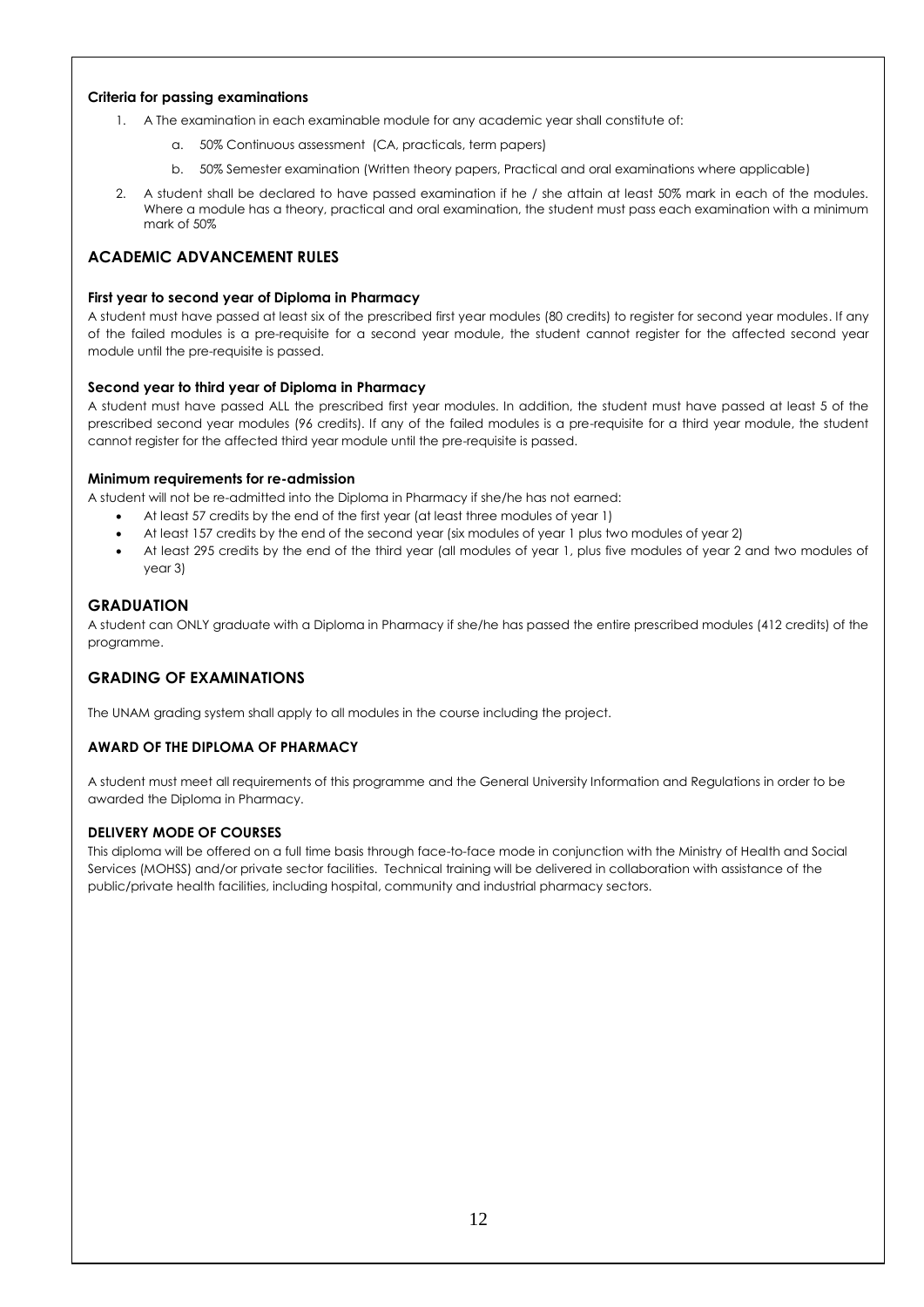#### **CURRICULUM STRUCTURE**

The curriculum for the Diploma in Pharmacy is a three year full-time diploma. The first year of the programme is face-to-face didactic tuition split into two semesters and the last two years is predominantly work-based/self-directed and supported training with periodic release for specific trainings. In the first year each semester is 14 weeks in duration; in the second and third years the duration is 28 weeks. In addition, the curriculum includes 4 weeks of experiential learning in the form of field attachment at the end of years 2 and 3. The total number of credits for the diploma is 412.

| YEAR 1 SEMESTER 1 (14 WEEKS)      |                 |            |                |              |                   |  |
|-----------------------------------|-----------------|------------|----------------|--------------|-------------------|--|
| <b>Course Title</b>               | Code            | <b>NQF</b> | <b>Credits</b> | Hours per wk | Pre/Co-requisites |  |
| <b>English for General</b>        | <b>ULEG2410</b> | 4          | 16)            |              |                   |  |
| Communication                     |                 |            |                |              |                   |  |
| Computer Literacy                 | <b>UCLC3509</b> | 5          | 8              |              |                   |  |
| <b>Contemporary Social Issues</b> | <b>UCSI3580</b> | 5          | (4)            |              |                   |  |
| <b>Pharmaceutical Sciences I</b>  | <b>PCPS2481</b> |            | 24             |              |                   |  |
| <b>Pharmacy Practice I</b>        | <b>PCPR2421</b> | 4          | 8              |              |                   |  |
| PPPP I                            | <b>PCPP2411</b> | 4          | 16             | 4            |                   |  |
| <b>TOTAL CREDITS</b>              |                 |            | 76             |              |                   |  |

| YEAR 1 SEMESTER 2 (14 WEEKS)      |                 |            |                |               |                   |  |
|-----------------------------------|-----------------|------------|----------------|---------------|-------------------|--|
| <b>Course Title</b>               | Code            | <b>NQF</b> | <b>Credits</b> | Hours per wk  | Pre/Co-requisites |  |
| <b>English for General</b>        | <b>ULEG2410</b> | 4          | (16)           | 4             |                   |  |
| Communication                     |                 |            |                |               |                   |  |
| Contemporary Social Issues        | <b>UCSI3580</b> | 5          | (4)            |               |                   |  |
| <b>Pharmaceutical Sciences II</b> | <b>PCPS2402</b> | 4          | 8              | 4             | <b>PCPS2481</b>   |  |
| <b>Pharmacy Practice II</b>       | <b>PCPR2422</b> | 4          | 8              | $\mathcal{P}$ | <b>PCPR2421</b>   |  |
| PPPP II                           | <b>PCPP2482</b> | 4          | 24             | 6             | <b>PCPP2411</b>   |  |
| Research & Audit Methods I        | <b>PCRM2422</b> | 4          | 8              | 2             |                   |  |
| Primary Healthcare I              | <b>PCPH2422</b> | 4          | 8              | $\mathcal{P}$ |                   |  |
| <b>TOTAL CREDITS</b>              |                 |            | 76             |               |                   |  |
| <b>TOTAL CREDITS FOR YEAR</b>     |                 |            | 152            |               |                   |  |

| YEAR 2 (28 WEEKS)                                                                            |                 |            |                |              |                          |  |
|----------------------------------------------------------------------------------------------|-----------------|------------|----------------|--------------|--------------------------|--|
| <b>Course Title</b>                                                                          | Code            | <b>NQF</b> | <b>Credits</b> | Hours per wk | <b>Pre/Co-requisites</b> |  |
| Pharmaceutical Sciences III                                                                  | <b>PCPS2510</b> |            | (32)           |              | <b>PCPS2412</b>          |  |
| <b>Pharmacy Practice III</b>                                                                 | <b>PCPR2510</b> |            | (32)           |              | <b>PCPR2422</b>          |  |
| PPPP III                                                                                     | PCPP2510        |            | (32)           |              | <b>PCPP2482</b>          |  |
| Primary Healthcare II                                                                        | <b>PCPH2520</b> |            | (16)           |              | <b>PCPH2422</b>          |  |
| Pharmacy Supply & Business I*                                                                | <b>PCSB2521</b> |            |                |              |                          |  |
| $*$ Compositor 1 and $\cdot$ $\cdot$ $\cdot$ $\cdot$ 1 4 $\cdot$ $\cdot$ $\cdot$ and $\cdot$ |                 |            |                |              |                          |  |

Semester 1 only (i.e. 14 weeks)

| FIELD ATTACHMENT - YEAR 2 (4 WEEKS) |                 |            |                |              |                          |  |
|-------------------------------------|-----------------|------------|----------------|--------------|--------------------------|--|
| <b>Course Title</b>                 | Code            | <b>NQF</b> | <b>Credits</b> | Hours per wk | <b>Pre/Co-requisites</b> |  |
| Placement I                         | <b>PCPL2580</b> |            |                |              |                          |  |
| <b>TOTAL CREDITS FOR YEAR</b>       |                 |            | 128            |              |                          |  |

| YEAR 3 (28 WEEKS)                        |                 |            |                |              |                          |  |
|------------------------------------------|-----------------|------------|----------------|--------------|--------------------------|--|
| <b>Course Title</b>                      | Code            | <b>NQF</b> | <b>Credits</b> | Hours per wk | <b>Pre/Co-requisites</b> |  |
| <b>Pharmaceutical Sciences IV</b>        | PCPS2610        |            | (32)           |              | <b>PCPS2510</b>          |  |
| <b>Pharmacy Practice IV</b>              | <b>PCPR2680</b> |            | (24)           |              | <b>PCPR2510</b>          |  |
| Rational use of medicines                | <b>PCRU2680</b> |            | (24)           |              |                          |  |
| PPPP IV*                                 | PCPP2681        |            | 12             |              | PCPP2510                 |  |
| Research & Audit Methods II              | <b>PCRM2620</b> |            | '16)           |              | <b>PCRM2422</b>          |  |
| <b>Pharmacy Supply &amp; Business II</b> | <b>PCSB2620</b> |            | '16)           |              | <b>PCSB2522</b>          |  |

\* Semester 1 only (i.e. 14 weeks)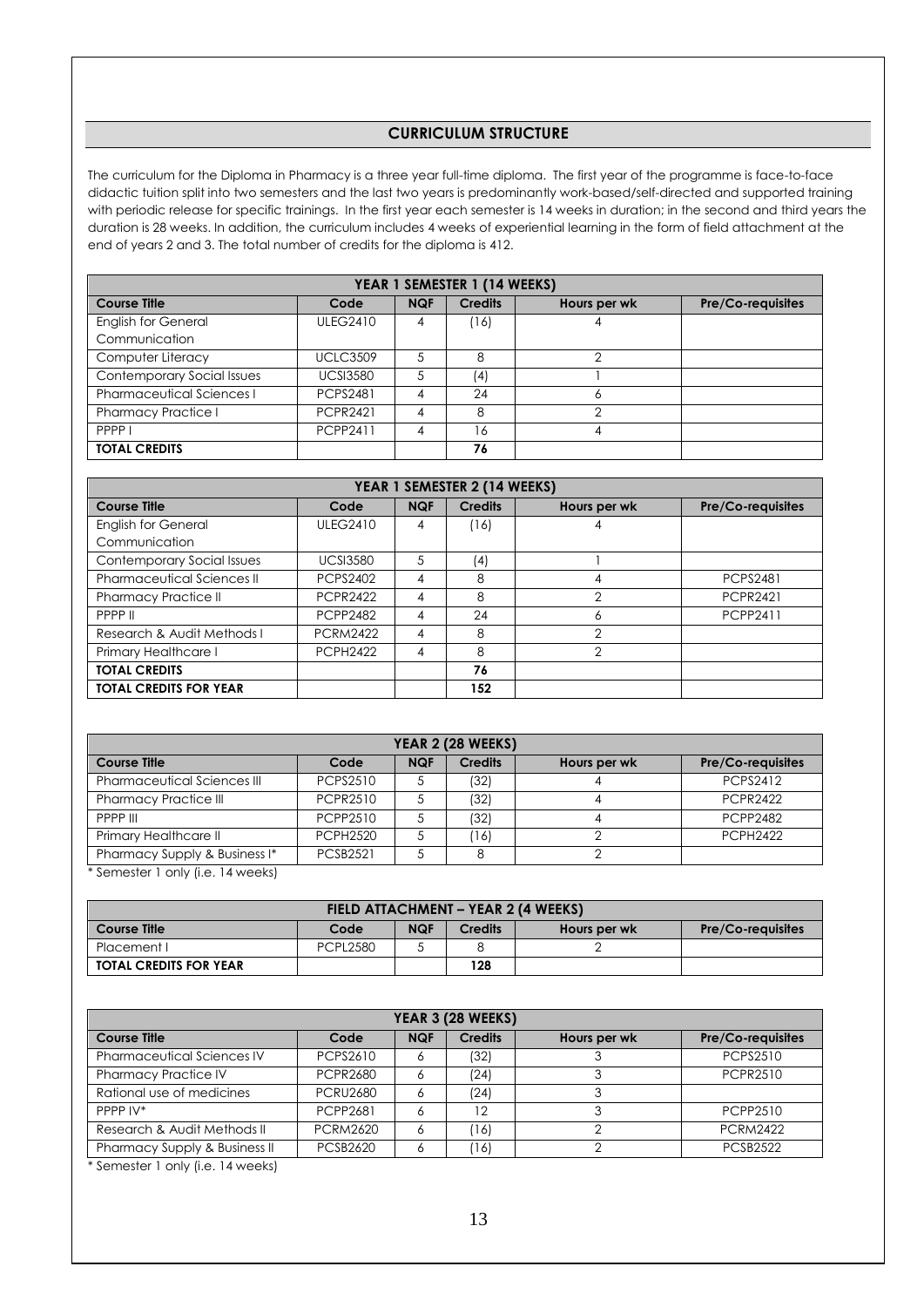| <b>Course Title</b><br>Placement II                                                                                                                                                                                                                                               |                                   |            | FIELD ATTACHMENT - YEAR 3 (4 WEEKS) |                                                                  |                                                                                                                                                                                                                                                                          |
|-----------------------------------------------------------------------------------------------------------------------------------------------------------------------------------------------------------------------------------------------------------------------------------|-----------------------------------|------------|-------------------------------------|------------------------------------------------------------------|--------------------------------------------------------------------------------------------------------------------------------------------------------------------------------------------------------------------------------------------------------------------------|
|                                                                                                                                                                                                                                                                                   | Code                              | <b>NQF</b> | <b>Credits</b>                      | Hours per wk                                                     | Pre/Co-requisites                                                                                                                                                                                                                                                        |
|                                                                                                                                                                                                                                                                                   | <b>PCPL2680</b>                   | 6          | 8                                   | 2                                                                | <b>PCPL2580</b>                                                                                                                                                                                                                                                          |
| <b>TOTAL CREDITS FOR YEAR</b>                                                                                                                                                                                                                                                     |                                   |            | 132                                 |                                                                  |                                                                                                                                                                                                                                                                          |
| <b>TOTAL CREDITS FOR COURSE</b>                                                                                                                                                                                                                                                   |                                   |            | 412                                 |                                                                  |                                                                                                                                                                                                                                                                          |
|                                                                                                                                                                                                                                                                                   |                                   |            |                                     |                                                                  |                                                                                                                                                                                                                                                                          |
|                                                                                                                                                                                                                                                                                   |                                   |            |                                     |                                                                  |                                                                                                                                                                                                                                                                          |
|                                                                                                                                                                                                                                                                                   |                                   |            | THE SYLLABI                         |                                                                  |                                                                                                                                                                                                                                                                          |
| <b>UNAM CORE MODULES</b>                                                                                                                                                                                                                                                          |                                   |            |                                     |                                                                  |                                                                                                                                                                                                                                                                          |
| <b>COMPUTER LITERACY</b>                                                                                                                                                                                                                                                          |                                   |            |                                     |                                                                  | <b>UCLC3509</b>                                                                                                                                                                                                                                                          |
|                                                                                                                                                                                                                                                                                   |                                   |            |                                     |                                                                  |                                                                                                                                                                                                                                                                          |
| <b>NQF</b> level:                                                                                                                                                                                                                                                                 | 4                                 |            |                                     |                                                                  |                                                                                                                                                                                                                                                                          |
| <b>Contact hours:</b>                                                                                                                                                                                                                                                             | 2 hours per week for 14 weeks;    |            |                                     |                                                                  |                                                                                                                                                                                                                                                                          |
| Credits:                                                                                                                                                                                                                                                                          |                                   |            |                                     |                                                                  |                                                                                                                                                                                                                                                                          |
| <b>Module Assessment:</b><br>Pre/Co-requisite: None                                                                                                                                                                                                                               |                                   |            |                                     | Continuous Assessment 2 Practical tests 50% + 2 Theory tests 50% |                                                                                                                                                                                                                                                                          |
|                                                                                                                                                                                                                                                                                   |                                   |            |                                     |                                                                  | Module description: This module introduces students to the basics of computer literacy, including the use of Microsoft Word and                                                                                                                                          |
|                                                                                                                                                                                                                                                                                   |                                   |            |                                     |                                                                  |                                                                                                                                                                                                                                                                          |
|                                                                                                                                                                                                                                                                                   |                                   |            |                                     |                                                                  | <b>UCSI3580</b>                                                                                                                                                                                                                                                          |
|                                                                                                                                                                                                                                                                                   |                                   |            |                                     |                                                                  |                                                                                                                                                                                                                                                                          |
|                                                                                                                                                                                                                                                                                   | 4                                 |            |                                     |                                                                  |                                                                                                                                                                                                                                                                          |
|                                                                                                                                                                                                                                                                                   | 1 hour per week for 28 weeks<br>8 |            |                                     |                                                                  |                                                                                                                                                                                                                                                                          |
|                                                                                                                                                                                                                                                                                   | Continuous 100%                   |            |                                     |                                                                  |                                                                                                                                                                                                                                                                          |
|                                                                                                                                                                                                                                                                                   | None                              |            |                                     |                                                                  |                                                                                                                                                                                                                                                                          |
|                                                                                                                                                                                                                                                                                   |                                   |            |                                     |                                                                  |                                                                                                                                                                                                                                                                          |
|                                                                                                                                                                                                                                                                                   |                                   |            |                                     |                                                                  | The module raises awareness on the need for a personal, national and global ethics. The main objective of the course is to help<br>students reflect on the social moral issues; to discover themselves in a learner-centered, contextual, and religious and life related |
|                                                                                                                                                                                                                                                                                   |                                   |            |                                     |                                                                  | setting. It also stimulates students' critical thinking and helps them to appreciate their values, standards and attitudes. Furthermore<br>it orientates students with regards to the epidemiology of HIV/AIDS; the prevalence of the disease in Namibia, Africa and     |
|                                                                                                                                                                                                                                                                                   |                                   |            |                                     |                                                                  | Internationally. It also informs students on the psycho social and environmental factors that contribute to the spread of the                                                                                                                                            |
|                                                                                                                                                                                                                                                                                   |                                   |            |                                     |                                                                  | disease, the impact of HIV/AIDS on their individual lives, family and communities at large. The unit further seeks to enhance                                                                                                                                            |
|                                                                                                                                                                                                                                                                                   |                                   |            |                                     |                                                                  | HIV/AIDS preventive skills among students by means of paradigm shift and behaviour change and also to impart general                                                                                                                                                     |
|                                                                                                                                                                                                                                                                                   |                                   |            |                                     |                                                                  | introductory knowledge on gender, to make students aware, as well as sensitize them towards gender issues and how they affect                                                                                                                                            |
| Excel programmes, and data entry to programmes such as HMIS and PMIS.<br><b>CONTEMPORARY SOCIAL ISSUES</b><br><b>NQF</b><br><b>Contact Hours</b><br><b>Credits</b><br>Assessment<br>Prerequisite<br><b>Module Description:</b><br>our society, Sub-Region and continent at large. |                                   |            |                                     |                                                                  |                                                                                                                                                                                                                                                                          |

| NQF level:                |                                                              |
|---------------------------|--------------------------------------------------------------|
| <b>Contact hours:</b>     | 4 lecture hours for 28 weeks                                 |
| Credits:                  | 32                                                           |
| <b>Module Assessment:</b> | 40% continuous assessment, 60% final exam (1 x 3 hour paper) |
| Pre/Co-requisite:         | None                                                         |

This module develops a student's understanding and competencies regarding academic conventions such as academic reading, writing, listening and oral presentation skills for academic purposes. The main aim is to develop academic literacy in English.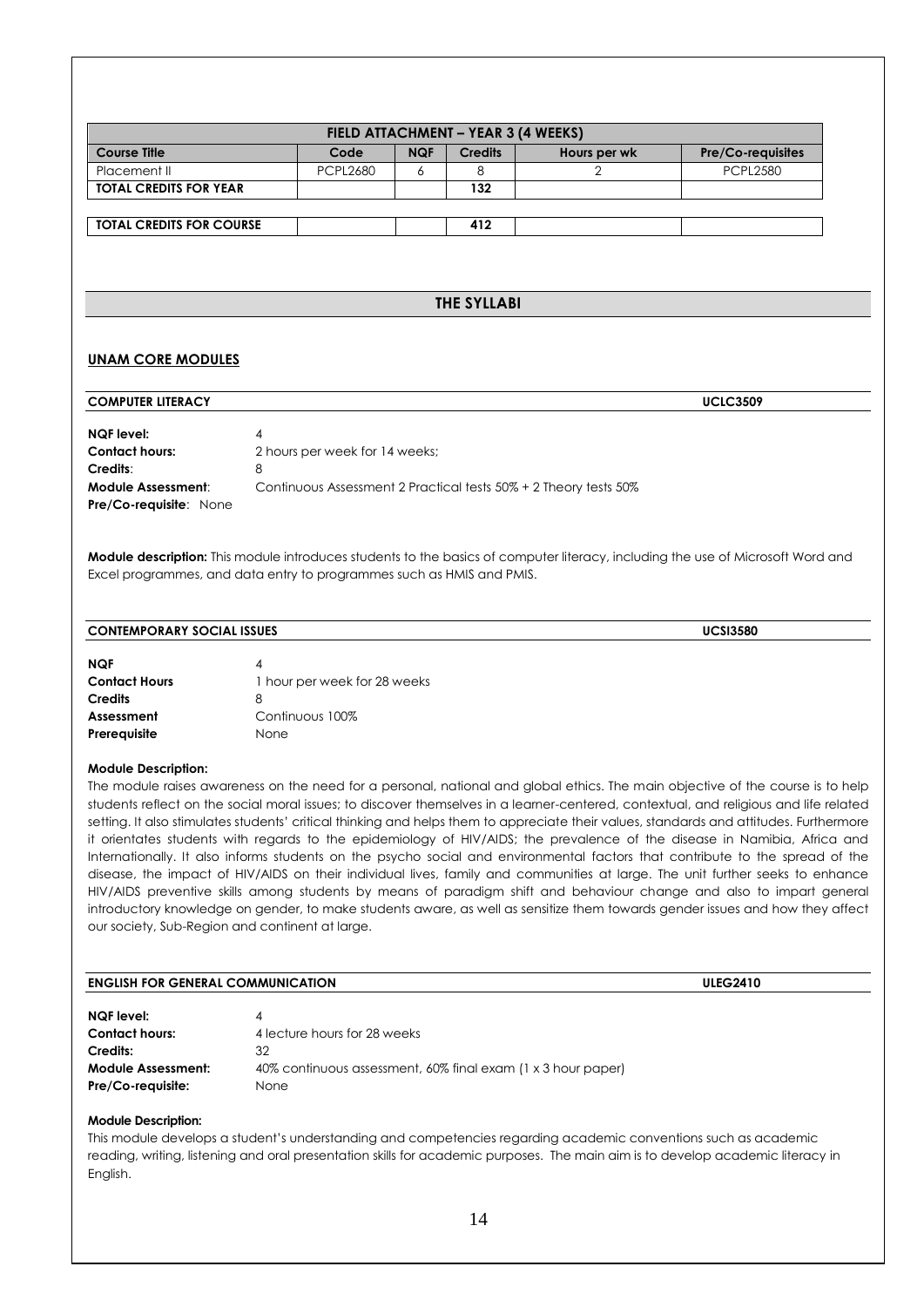#### **DipPHARM MODULES**

#### **PHARMACEUTICAL SCIENCES I PCPS2481**

| NQF level:            | Δ                                                            |
|-----------------------|--------------------------------------------------------------|
| <b>Contact Hours</b>  | 6 lecture hours + 2 practical hours per week for 14 weeks    |
| Credits:              | 24                                                           |
| Assessment:           | 50% continuous assessment, 50% final exam (1 x 3 hour paper) |
| <b>Pre-requisites</b> | None                                                         |

#### **Module description**

**Basic chemistry and biochemistry:** This module introduces students to the basic properties of chemical substances. Specific focus will be given to understanding atoms, their structures and the compounds or molecules formed. The use of the periodic table to discuss how different elements interact to form compounds will also be discussed. Students will also be introduced to the basic properties of organic compounds. They will gain an in-depth study on the classification, structures, properties and reaction pathways of organic compounds. Additionally, students will gain skills on the tests used in the laboratory to identify organic compounds.

| <b>PHARMACEUTICAL SCIENCES II</b> |                                                              | <b>PCPS2402</b> |
|-----------------------------------|--------------------------------------------------------------|-----------------|
| NQF level:                        | 4                                                            |                 |
| <b>Contact Hours</b>              | 6 lecture hours + 2 practical hours per week for 14 weeks    |                 |
| Credits:                          | 8                                                            |                 |
| Assessment:                       | 50% continuous assessment, 50% final exam (1 x 3 hour paper) |                 |
| <b>Pre-requisites</b>             | <b>PCPS2481</b>                                              |                 |

#### **Module description**

**Compounding:** In this module students will gain skills in development of working formulae for compounding topical dosage formulations, including creams, lotions, pastes, liniments and ointments as well as using appropriate packaging and labelling materials. Techniques used in compounding such as extraction, filtration, distillation, evaporation, sterilisation, crystallisation, drying, precipitation and sublimation will be also be taught.

| CAL SCIENCES III      | 0.0000000 |
|-----------------------|-----------|
| <b>PHARMACEUTICAL</b> | טוני      |
|                       |           |
|                       |           |

| NQF level:           |                                                              |
|----------------------|--------------------------------------------------------------|
| <b>Contact Hours</b> | 4 lecture hours per week for 28 weeks                        |
| Credits:             | (32)                                                         |
| Assessment:          | 50% continuous assessment, 50% final exam (1 x 3 hour paper) |
| Pre-requisites       | PCPS2412                                                     |
|                      |                                                              |

#### **Module description**

**Medicinal chemistry, basic pharmaceutical sciences, physical pharmacy, compounding, equipment and technology:** This module equips learners with knowledge and skills pertaining to the nomenclature, physicochemical properties and classification of organic and inorganic compounds of pharmaceutical importance. Learners will be able to describe the functional groups of commonly used medicines and describe both the quantitative and qualitative methods used to identify them. Learners will also develop skills in the use of pharmacy reference books in the compounding solutions and suspensions for both internal and external use. Students will develop working formulae, weigh ingredients and compound them following a specific procedure and package and label the finished product with appropriate information. Additionally, students will be equipped with skills to identify equipment, the principles of function, operation, procedures of use, application, assembling and maintenance. Students will gain training on the use of various experimental techniques used in the pharmaceutical sciences and pharmacy, including phytochemistry, pharmaceutical chemistry, quality assurance and pharmacology..

| <b>PHARMACEUTICAL SCIENCES IV</b> |                                                              | <b>PCPS2610</b> |
|-----------------------------------|--------------------------------------------------------------|-----------------|
| <b>NQF</b> level:                 | 6                                                            |                 |
| <b>Contact Hours</b>              | 4 lecture hours per week for 28 weeks                        |                 |
| Credits:                          | (32)                                                         |                 |
| Assessment:                       | 50% continuous assessment, 50% final exam (1 x 3 hour paper) |                 |
| <b>Pre-requisites</b>             | PCPS2510                                                     |                 |
|                                   | 15                                                           |                 |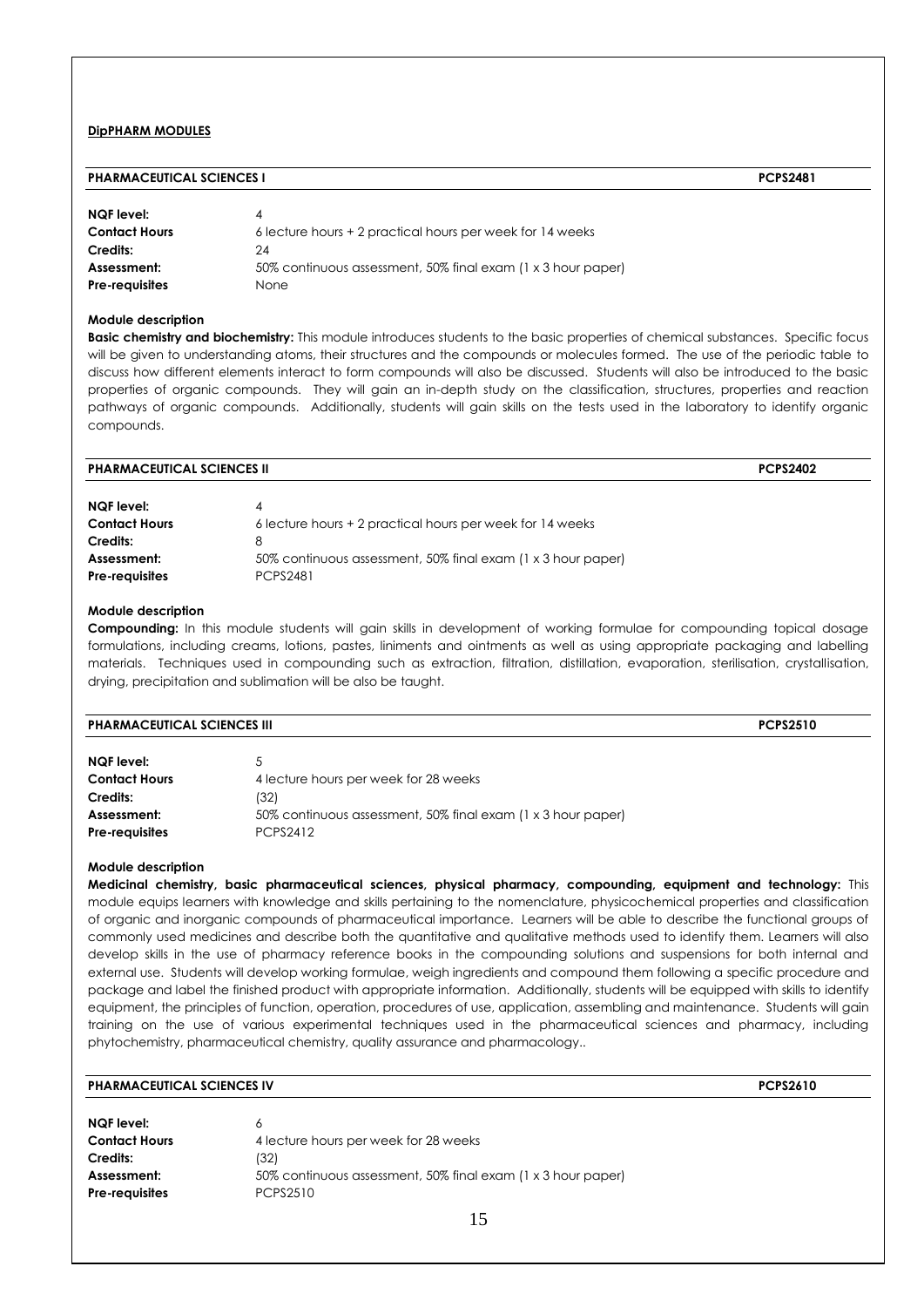**Pharmaceutical analysis, quality assurance (QA)/quality control (QC), sterile and non-sterile manufacture and radiopharmacy:**  This module equips learners with skills to perform activities related to quality control analysis of finished and raw pharmaceutical products as part of quality surveillance activities. Students will be exposed to tests including friability, weight variation, solubility testing, dissolution testing and content analysis as well as writing a report in the form of a certificate of analysis. They will become familiar with the use of references sources and standards used in the analysis of medicines. Analytical methods such as titration, potentiometric methods, UV methods and chromatographic methods will be studied. Students will also be able to describe the classification and growth of relevant microorganisms, their control by sterilisation, disinfection and preservation of pharmaceutical products, infection control and spoilage of pharmaceutical products. Students will prepare parenteral products and non-sterile products and use equipment in the preparation of sterile and non-sterile pharmaceutical products. Additionally they will learn about the processes involved in radiopharmacy.

| <b>PHARMACY PRACTICE I</b> | <b>PCPR2421</b> |
|----------------------------|-----------------|
|----------------------------|-----------------|

#### **Module description**

**Introduction to pharmacy and dispensing:** This module develops the learner's skills on principles and procedures applicable in handling prescriptions and preparing extemporaneous products. Aspects of therapeutic incompatibilities, drug-drug interactions, sterility, packaging, labelling and storage in accordance with good manufacturing and dispensing practices will be elucidated.

| <b>PHARMACY PRACTICE II</b> |                                                              | <b>PCPR2422</b> |
|-----------------------------|--------------------------------------------------------------|-----------------|
|                             |                                                              |                 |
| NQF level:                  | 4                                                            |                 |
| <b>Contact Hours</b>        | 2 lecture hours + 2 practical hours per week for 14 weeks    |                 |
| Credits:                    | 8                                                            |                 |
| Assessment:                 | 50% continuous assessment, 50% final exam (1 x 3 hour paper) |                 |
| <b>Pre-requisites</b>       | <b>PCPR2421</b>                                              |                 |

#### **Module description**

**Good pharmacy and clinical practices:** This module develops the student's skills and understanding of the principles of good pharmacy practice and clinical practice. Adherence to approved standard operating procedures, treatment guidelines and policies, ethics and professionalism and research protocols will also be emphasized in this module. Special emphasis will be given to good dispensing and manufacturing.

| <b>PHARMACY PRACTICE III</b> | <b>PCPR2510</b> |
|------------------------------|-----------------|
|                              |                 |

| NQF level:            | 5.                                                           |
|-----------------------|--------------------------------------------------------------|
| <b>Contact Hours</b>  | 4 lecture hours per week for 28 weeks                        |
| Credits:              | (32)                                                         |
| Assessment:           | 50% continuous assessment, 50% final exam (1 x 3 hour paper) |
| <b>Pre-requisites</b> | <b>PCPR2422</b>                                              |

#### **Module description**

**Advanced pharmaceutical mathematics, dispensing and law and ethics:** This module develops the learner's skills in handling prescriptions, developing pharmaceutical working formulae, compounding of dosage formulations, packaging and labelling dosage formulations, including extemporaneous products. In this module, special emphasis will be given to the preparation of liquid and solid dosage forms administered orally. Fundamental principles of good manufacturing practices will be emphasised to promote the preparation of high quality products, including the pre-packing of products. Learners will be equipped with knowledge of the laws, regulations and policies governing the manufacture, distribution, trade and use of pharmaceuticals in Namibia. The module also covers professional ethics governing the conduct of the pharmacy professional, including the Pharmacy Act 2004, the Medicines Policy and the Medicines and Related Substances Act 2003.

| <b>PHARMACY PRACTICE IV</b> | <b>PCPR2680</b> |
|-----------------------------|-----------------|
|                             |                 |

#### **NQF level:** 6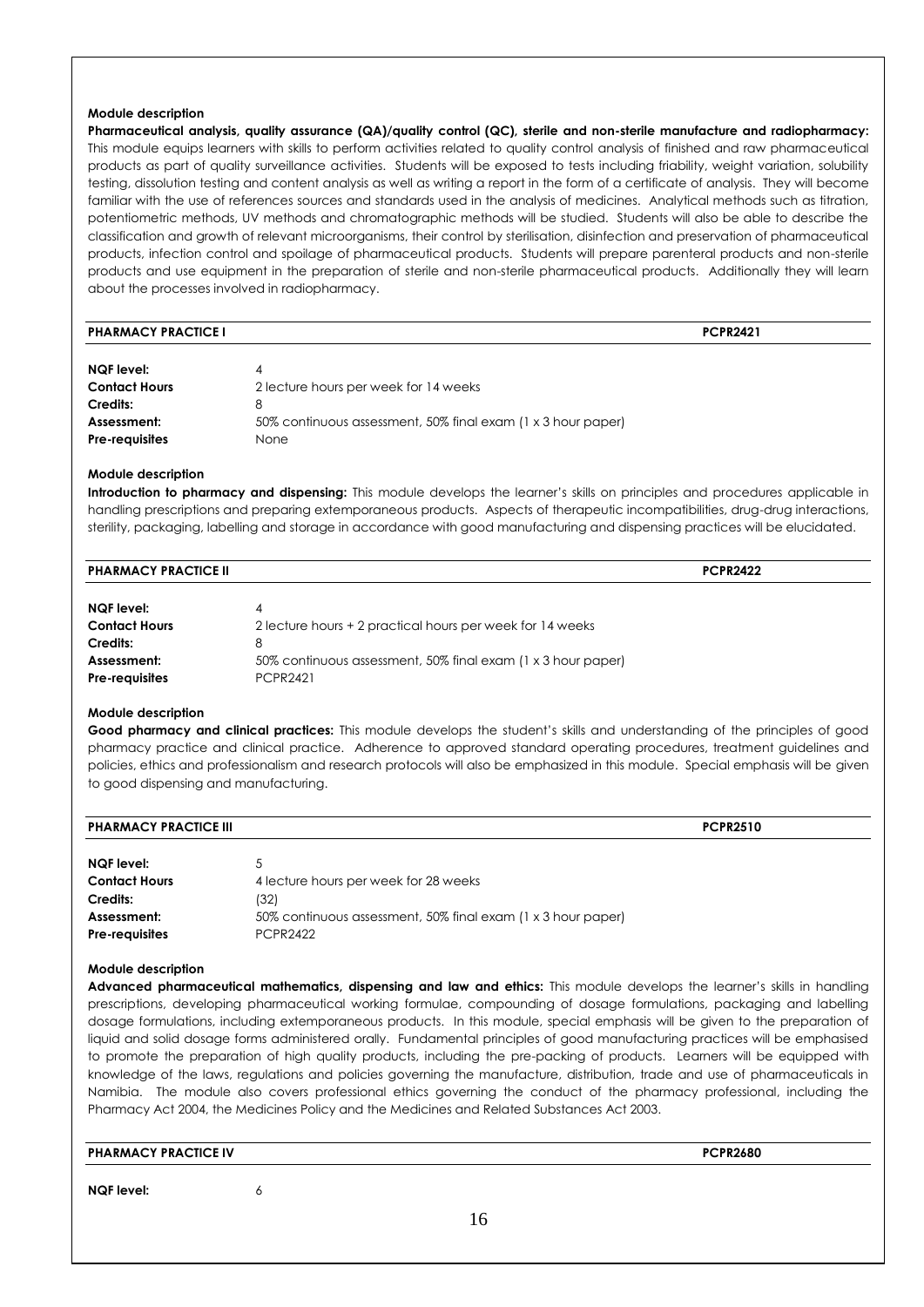| <b>Contact Hours</b> | 3 lecture hours per week for 28 weeks                        |
|----------------------|--------------------------------------------------------------|
| Credits:             | (24)                                                         |
| Assessment:          | 50% continuous assessment, 50% final exam (1 x 3 hour paper) |
| Pre-requisites       | PCPR2510                                                     |

**Rational use of medicines - top 200:** This module enables learners to familiarise themselves with the therapeutic uses, administration and clinical uses and contraindications of the 200 most commonly used medicines in the public and private sectors of Namibia. Preference will be given to medicines listed on the Namibia essential medicines list (NEMLIST) and are commonly encountered at a primary healthcare setting. Students will be assessed on the ability to confidently describe therapeutic aspects of these medicines.

| <b>PHARMACY SUPPLY AND BUSINESS I</b> | <b>PCSB2521</b> |
|---------------------------------------|-----------------|
|                                       |                 |

| NQF level:<br><b>Contact Hours</b><br>Credits: | 5<br>2 lecture hours per week for 14 weeks                   |
|------------------------------------------------|--------------------------------------------------------------|
| Assessment:                                    | 50% continuous assessment, 50% final exam (1 x 3 hour paper) |
| <b>Pre-requisites</b>                          | <b>None</b>                                                  |

#### **Module description**

**Supply chain management:** This module introduces learners to in-depth study on the principles of managing health commodities in a primary healthcare facility, including processes of rational selection, procurement, forecasting, distribution and inventory management, as well as monitoring the appropriate use of the commodities at the facility. Additionally, students will be equipped with knowledge and skills regarding the management of pharmaceutical waste. They will appreciate the impact of pharmaceutical waste on public health and the ecosystem, regulation of waste disposal, classes of pharmaceutical waste, policies governing the disposal of pharmaceutical waste and methods used to dispose of it.

#### **PHARMACY SUPPLY AND BUSINESS II PCSB2620 NQF level:** 6 **Contact Hours** 2 lecture hours per week for 28 weeks **Credits:** (16) **Assessment:** 50% continuous assessment, 50% final exam (1 x 3 hour paper)

#### **Module description**

**Pre-requisites** PCSB2522

**Management, marketing, regulation and dossier evaluation:** This module equips the learner with skills and knowledge on functions of management; management of pharmaceutical and health supplies, human resource development and utilisation, team building, team work, facilitation skills and intersectoral collaboration in primary healthcare, different administrative structures in the health sector and government. Additionally students' skills in regulatory activities, including dossier evaluation will be developed. Students will learn about pharmacoeconomics, pharmacoepidemiology, and the principles of clinical trials and regulation.

| <b>PLACEMENT I (HOSPITAL OR COMMUNITY)</b> |                                                              | <b>PCPL2580</b> |
|--------------------------------------------|--------------------------------------------------------------|-----------------|
| NQF level:                                 |                                                              |                 |
| <b>Contact Hours</b>                       | 4 weeks full-time (80 notional hours)                        |                 |
| Credits:                                   | 8                                                            |                 |
| Assessment:                                | 50% continuous assessment, 50% final exam (1 x 3 hour paper) |                 |
| <b>Pre-requisites</b>                      | None                                                         |                 |

#### **Module description**

**Hospital or community:** This placement aims to develop students' skills in rational dispensing, extemporaneous preparation and the management of inventory in a real hospital or community setting, under the supervision of a pharmacist. Students will be initiated into good ethical practices and pharmacy professionalism. This placement will be in hospital or community depending on the student's background.

| <b>PLACEMENT II (INDUSTRY AND REGULATION)</b> |  | <b>PCPL2680</b> |  |
|-----------------------------------------------|--|-----------------|--|
| <b>NQF</b> level:                             |  |                 |  |
|                                               |  |                 |  |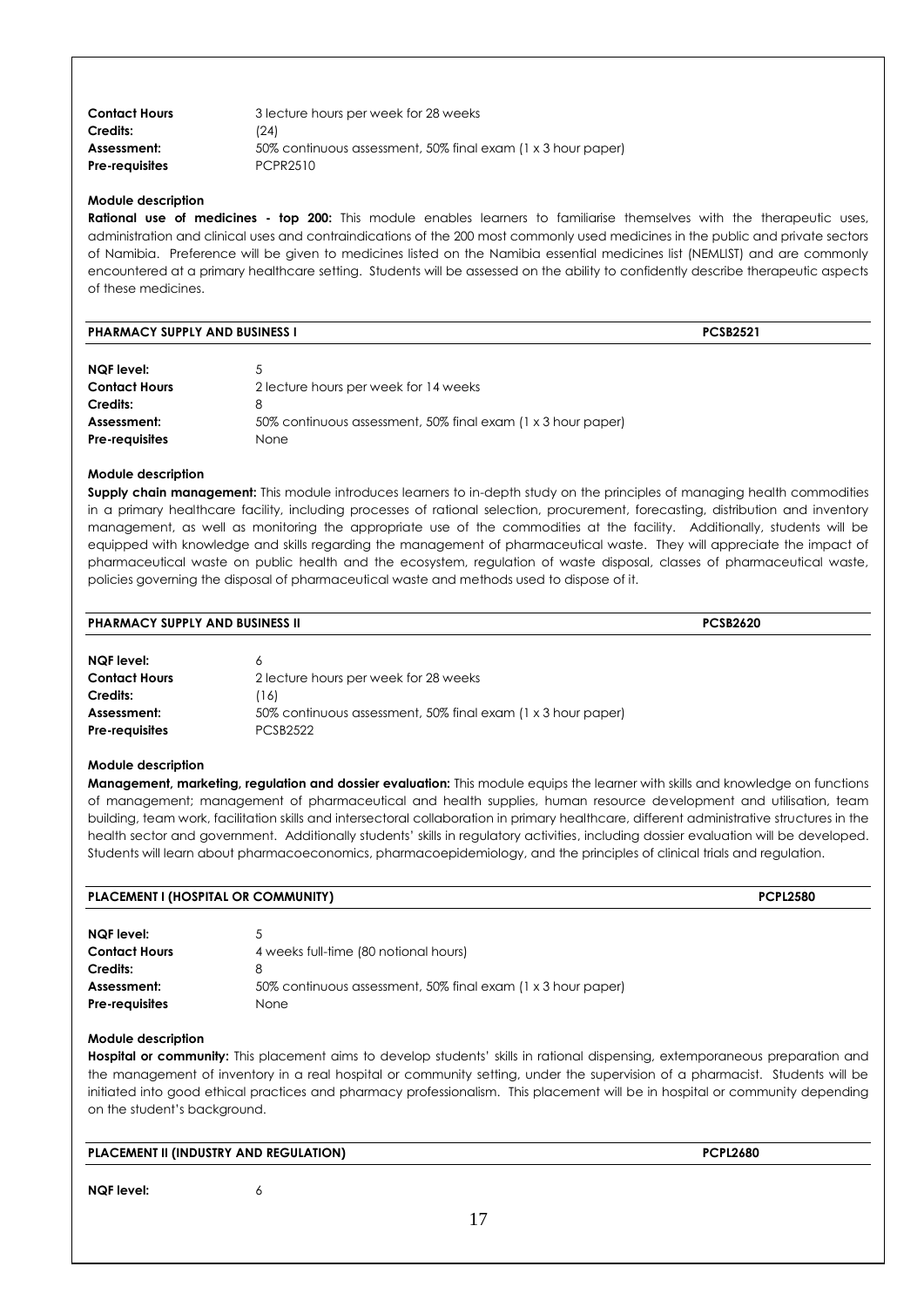| <b>Contact Hours</b>    | 4 weeks full-time (80 notional hours)                             |
|-------------------------|-------------------------------------------------------------------|
| Credits:<br>Assessment: | x<br>50% continuous assessment, 50% final exam (1 x 3 hour paper) |
| <b>Pre-requisites</b>   | <b>None</b>                                                       |

**Industry and regulation:** This placement provides unique practical experience to students within a pharmaceutical industry or regulatory setting. Areas of experience include batch production, quality assurance and control, pharmaceutical marketing, good manufacturing practices (GMP), dossier evaluation, pharmacovigilance and medicines information queries. Students will also become familiar with equipment used in the manufacture of pharmaceuticals.

| <b>PPPP</b> I        |                                                           | <b>PCPP2411</b> |
|----------------------|-----------------------------------------------------------|-----------------|
| NQF level:           |                                                           |                 |
| <b>Contact Hours</b> | 4 lecture hours + 2 practical hours per week for 14 weeks |                 |

| <b>Contact Hours</b><br>4 lecture hours + 2 practical hours per week for 14 weeks |  |
|-----------------------------------------------------------------------------------|--|
|                                                                                   |  |
| Credits:<br>16                                                                    |  |
| 50% continuous assessment, 50% final exam (1 x 3 hour paper)<br>Assessment:       |  |
| <b>Pre-requisites</b><br>None                                                     |  |

**Assessment:** 50% continuous assessment, 50% final exam (1 x 3 hour paper)

#### **Module description**

**Basic anatomy and basic physiology:** In this module, learners will be introduced to basic terminology used in anatomy to describe the body, the subdivisions and functions of the various organ systems. This module will focus on describing the anatomical and physiological aspects of the peripheral nervous system, cardiovascular system, endocrine system, respiratory system, urinary system, renal and fluid balance system, gastrointestinal system, reproductive system, sensory organs and lymphatic system.

| <b>PPPP II</b>       |                                                           | <b>PCPP2482</b> |
|----------------------|-----------------------------------------------------------|-----------------|
| NQF level:           | 4                                                         |                 |
| <b>Contact Hours</b> | 6 lecture hours + 4 practical hours per week for 14 weeks |                 |
| Credits:             | 24                                                        |                 |

#### **Module description**

**Pre-requisites** PCPP2411

**Basic pharmacology and basic microbiology:** In this module students gain an in-depth understanding of pathogenic organisms that commonly cause diseases, appreciate how they cause the diseases and how their life cycles cannot be interrupted by natural defence and immune systems. The public health challenge of antimicrobial resistance development will be discussed in this module. Learners will also be introduced to basic concepts of pharmacology including drug nomenclature and classification, pharmacodynamics, pharmacokinetics and toxicology. Mechanism of drug action and processes of administration, absorption, distribution and elimination of medicines will be discussed.

| <b>PPPP III</b>       |                                                              | <b>PCPP2510</b> |
|-----------------------|--------------------------------------------------------------|-----------------|
| NQF level:            | 5                                                            |                 |
| <b>Contact Hours</b>  | 4 lecture hours per week for 28 weeks                        |                 |
| Credits:              | (32)                                                         |                 |
| Assessment:           | 50% continuous assessment, 50% final exam (1 x 3 hour paper) |                 |
| <b>Pre-requisites</b> | <b>PCPP2482</b>                                              |                 |

#### **Module description**

**Advanced microbiology and pharmacology and pharmacotherapy of infectious disease:** In this module students gain an indepth understanding of pathogenic organisms that cause respiratory tract infections, urinary tract infections, skin infections, malaria, tuberculosis, HIV/AIDS, diarrhoea and meningitis. Additionally, learners are equipped with knowledge regarding medicines used to treat various diseases of various body systems, including: respiratory, gastrointestinal, renal, cardiovascular, nervous system, musculoskeletal and endocrine. Chemotherapy, analgesics and vitamins will be covered, along with anaesthetics and blood agents. Aspects regarding drug classes, rationale, adverse effects, mechanism of action, pharmacokinetics and special considerations will be discussed. Learners then progress to developing skills on critiquing treatment choices for individual patients. Students will gain insights into the pathophysiology of common diseases, clinical presentation, goals of therapy and weight up alternative drug therapy for the patient based on evidence and the current treatment guidelines and policies. Infectious disease conditions common at primary healthcare settings will be discussed, including acute respiratory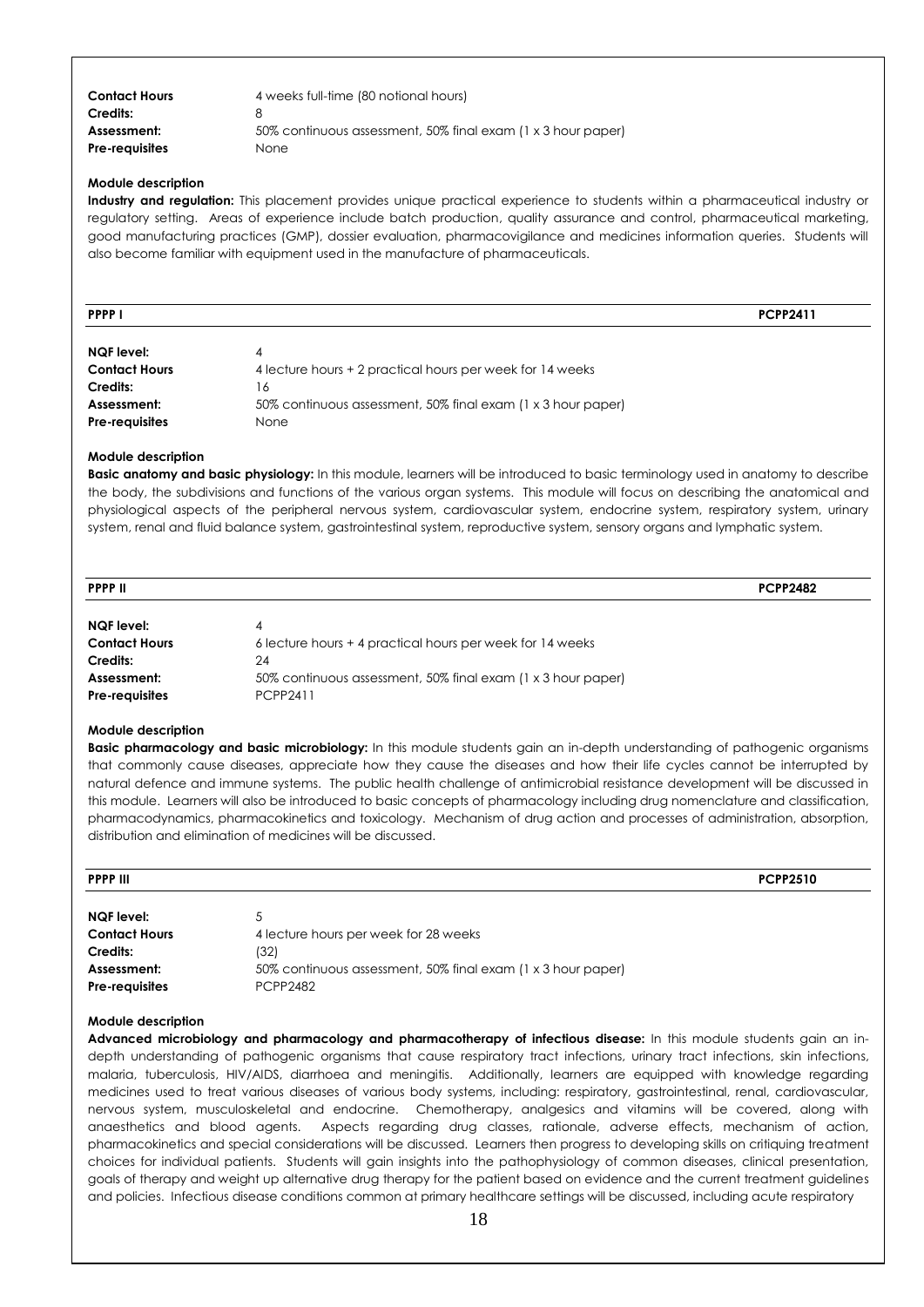tract infections, dermatologic infections, gastrointestinal infections, sexually transmitted infections and urinary tract infections, TB, malaria and HIV/AIDS.

| <b>PPPP IV</b>        |                                                              | <b>PCPP2681</b> |
|-----------------------|--------------------------------------------------------------|-----------------|
| NQF level:            | 6                                                            |                 |
| <b>Contact Hours</b>  | 3 lecture hours per week for 14 weeks                        |                 |
| Credits:              | 12                                                           |                 |
| Assessment:           | 50% continuous assessment, 50% final exam (1 x 3 hour paper) |                 |
| <b>Pre-requisites</b> | PCPP2510                                                     |                 |

#### **Module description**

**Pharmacotherapy – Non-infectious Disease:** This module equips learners with skills on critiquing treatment choices for individual patients. Students will gain insights into the pathophysiology of common diseases, clinical presentation, goals of therapy and weigh up alternative drug therapy for the patient based on evidence and the current treatment guidelines and policies. Noninfectious disease conditions common in primary healthcare settings will be discussed, including diabetes mellitus, hypertension, allergic diseases, gouty arthritis, bronchial asthma and the use of medication in special patient populations.

| <b>PRIMARY HEALTHCARE I</b>               |                                                                      | <b>PCPH2422</b> |
|-------------------------------------------|----------------------------------------------------------------------|-----------------|
| <b>NQF</b> level:<br><b>Contact Hours</b> | 4<br>2 lecture hours + 2 practical hours per week for 14 weeks       |                 |
| Credits:                                  | 8                                                                    |                 |
| Assessment:<br><b>Pre-requisites</b>      | 50% continuous assessment, 50% final exam (1 x 3 hour paper)<br>None |                 |

#### **Module description**

Psychology and social pharmacy and health promotion: This module introduces students to the importance and concepts of psychology and sociology in pharmacy and the practice of primary healthcare. Learners should be able to appreciate the impact of health and disease on a patient and the community in which they live. Specific focus will be given to the psychological and sociological impact on a patient with diseases. Students will also learn about their role in promoting good health in their community and the impact that health education can have. Students will also appreciate the role of pharmacy professionals on the organisation, planning and management of primary health services, particularly in the Namibian context.

| <b>PRIMARY HEALTHCARE II</b> | <b>PCPH2520</b> |
|------------------------------|-----------------|
|                              | ________        |

| NQF level:            | 5                                                            |
|-----------------------|--------------------------------------------------------------|
| <b>Contact Hours</b>  | 2 lecture hours per week for 28 weeks                        |
| Credits:              | (16)                                                         |
| Assessment:           | 50% continuous assessment, 50% final exam (1 x 3 hour paper) |
| <b>Pre-requisites</b> | <b>PCPH2422</b>                                              |

#### **Module description**

**Complementary and alternative medicine and veterinary pharmacy:** This module will develop the student's understanding on the use of functional foods, nutraceuticals and herbal medicines as alternatives to Western medicines. The role of functional foods and nutraceuticals in public health and promotion of health will be discussed. Students will be able to educate the public and clients on the pros and cons regarding the use of supplements and hence promote wellbeing. This module also aims to equip students with a basic knowledge and application of medicines used for veterinary purposes, and their manufacture and storage.

#### **RATIONAL USE OF MEDICINES PCRU2680**

| NQF level:            |                                                              |
|-----------------------|--------------------------------------------------------------|
| <b>Contact Hours</b>  | 3 lecture hours per week for 28 weeks                        |
| Credits:              | (24)                                                         |
| Assessment:           | 50% continuous assessment, 50% final exam (1 x 3 hour paper) |
| <b>Pre-requisites</b> | None                                                         |

**Module description**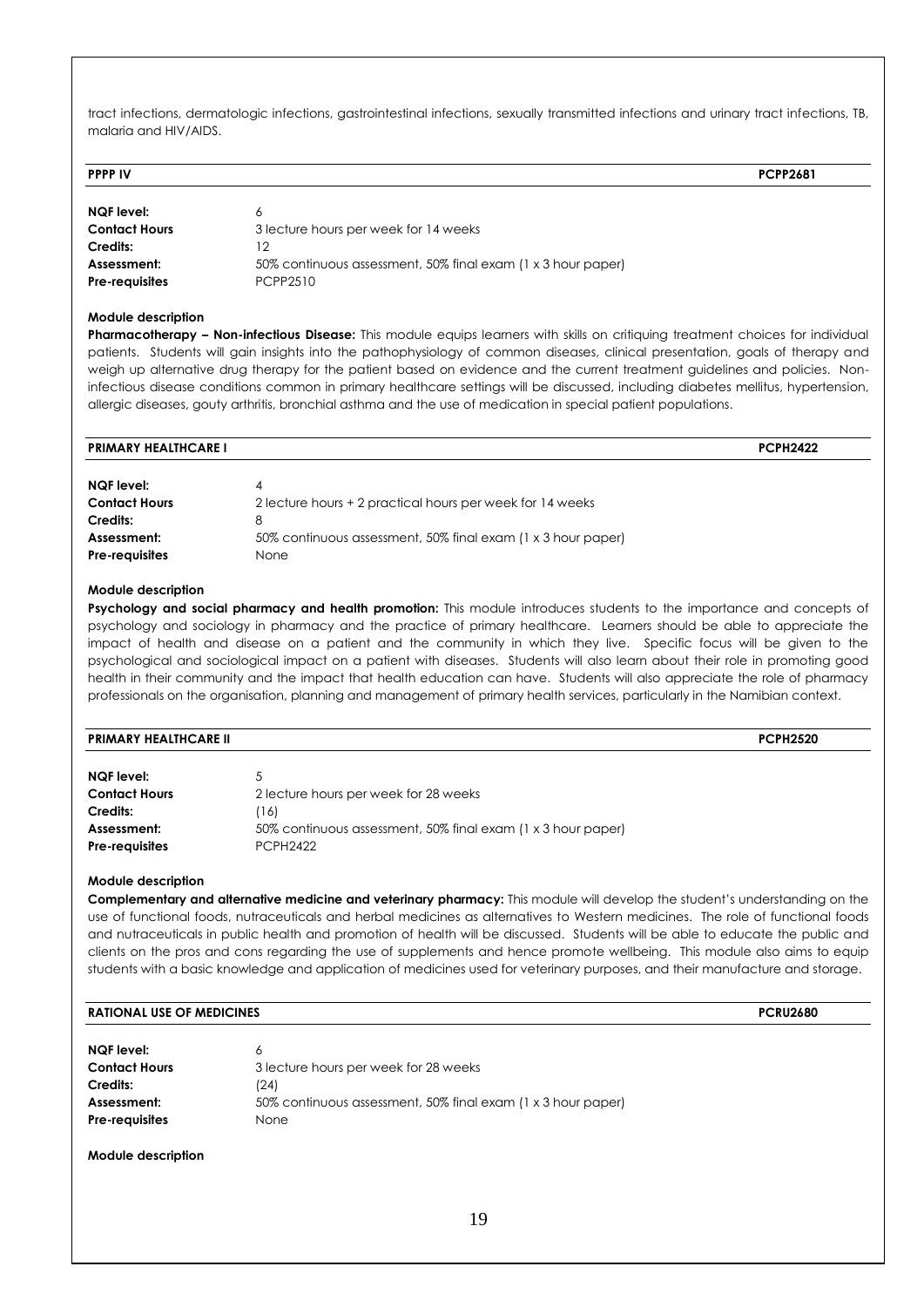**Medicines reconciliation, medicines information, pharmacovigilance and clinical trials:** This module aims to introduce the concept of medicines reconciliation and its importance in managing patients' medication effectively and safely. Students will be taught how to carry out a thorough drug history, using techniques tailored for the patient, and apply the information when

reconciling a patient's medicines to what is actually prescribed and refer as appropriate to the pharmacist. Additionally, students will be equipped with the skills to promote rational medicines use. The medicines use process and the importance of standard treatment guidelines and the NEMLIST will also be discussed. Students' skills in handling medicines information queries, postmarketing surveillance, and the processes for each stage of clinical trials involving medicines will be developed.

| <b>RESEARCH AND AUDIT METHODS I</b> |                                                              | <b>PCRM2422</b> |  |
|-------------------------------------|--------------------------------------------------------------|-----------------|--|
|                                     |                                                              |                 |  |
| NQF level:                          | 4                                                            |                 |  |
| <b>Contact Hours</b>                | 2 lecture hours + 1 practical hour per week for 14 weeks     |                 |  |
| Credits:                            | 8                                                            |                 |  |
| Assessment:                         | 50% continuous assessment, 50% final exam (1 x 3 hour paper) |                 |  |
| <b>Pre-requisites</b>               | None                                                         |                 |  |

#### **Module description**

**Biostatistics:** This module introduces students to basic concepts of statistics and research methods and will focus on basic terminologies used, rationale for conducting research, types of research data and variables and methods of collecting data, sampling techniques, study variables, data analysis and interpretation and presentation of results (charts, curves/figures, tables). Specific attention will be given to measurements of central tendency and variation while interpreting research results.

| <b>RESEARCH AND AUDIT METHODS II</b> | <b>PCRM2620</b>                                                                           |  |
|--------------------------------------|-------------------------------------------------------------------------------------------|--|
| <b>NQF</b> level:                    |                                                                                           |  |
| <b>Contact Hours</b>                 | 2 contact hours per week for 28 weeks                                                     |  |
| Credits:                             | '16)                                                                                      |  |
| Assessment:                          | 50% assessment of project by supervisor, 50% oral exam/defence of dissertation by a panel |  |
| <b>Pre-requisites</b>                | <b>PCRM2422</b>                                                                           |  |

#### **Module description**

**Research and audit methods, audit proposal and audit:** This module develops the skills of the learner in designing a research protocol. Students will appreciate concepts regarding identification of a research/audit problem, and methods of standard research proposal writing, data collection, analysis and presentation. Students will then implement the audit proposal in a pharmaceutical or healthcare setting.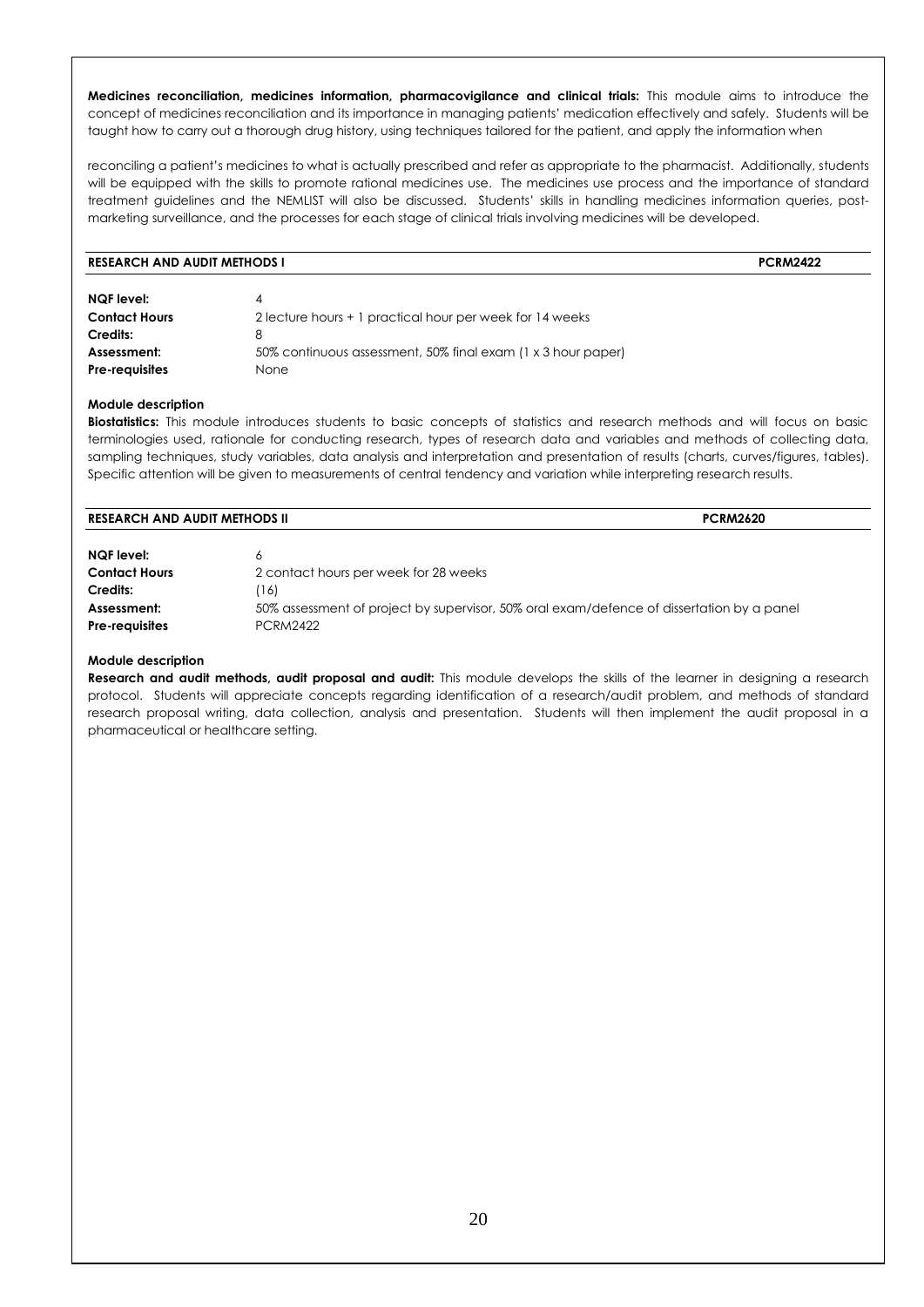#### **CURRICULUM FOR THE BACHELOR OF PHARMACY DEGREE BPHARM (HONOURS)**

#### <span id="page-21-1"></span><span id="page-21-0"></span>**COURSE CODE: 18BPHA**

#### **INTRODUCTION**

The education and training of pharmacists for award of the Bachelor of Pharmacy of the University of Namibia is conducted over a 4-year period. During the course a variety of instructional methodologies are used. Instructional strategies at the School combine didactic methods (lectures and seminars), practical work (laboratory, pre-clinical practice, and fieldwork), clinical apprentice, independent study and student scientific work. The overall goal of the degree program is to produce a graduate who has sound understanding of the scientific foundations for the practice of pharmacy, possesses a high standard of pharmacy practice and is able to provide leadership in the community. The graduates are also adequately prepared for future specialization in own area of interest and have the desire for lifelong learning

#### **MAJOR LEARNING OUTCOMES AND CONTENT OF THE COURSE**

At the end of the BPharm degree programme, the graduates will be able to demonstrate the following major learning outcomes:

- 1. Practise pharmacy within legal requirements in a professional and ethical manner
- 2. Provide high quality patient-centred pharmaceutical care
- 3. Interpret and dispense prescriptions and medication orders
- 4. Provide information on medicines
- 5. Promote and support Primary Health care
- 6. Manage the manufacture of pharmaceuticals and related substances
- 7. Manage the pharmaceutical supply chain system
- 8. Manage pharmaceutical human resources
- 9. Manage pharmacy budget and financial operations
- 10. Manage physical facilities for pharmaceutical operations
- 11. Manage pharmaceutical information systems
- 12. Conduct pharmaceutical and related research
- 13. Optimize patient care and inter-professional relationships
- 14. Apply information and communication technology

The content of the curriculum comprises but is not limited to the following:

- *Biomedical sciences:* anatomy, physiology, pathophysiology, microbiology, immunology, biochemistry, molecular biology, and biostatistics.
- *Pharmaceutical sciences*: medicinal and pharmaceutical chemistry, pharmacognosy and phytochemistry, pharmacology, toxicology, and pharmaceutics which encompasses physical and chemical characteristics of drugs and excipients, principles of dosage forms and drug delivery systems, biopharmaceutics, and pharmacokinetics.
- *Behavioral, social, and administrative pharmacy sciences*: pharmacoeconomics, communications applicable to pharmacy, the history of pharmacy, legal and ethical foundations to practice, management of pharmaceutical systems.
- *Pharmacy practice*: prescription processing, compounding and preparation of dosage forms, including parenteral products, drug distribution and drug administration, epidemiology, health promotion and disease prevention, clinical laboratory medicine, clinical pharmacokinetics, patient evaluation and ordering medications, pharmacotherapeutics, and drug information and literature evaluation.
- *Professional experience*: field attachments including rural, community, hospital and industrial practice attachments.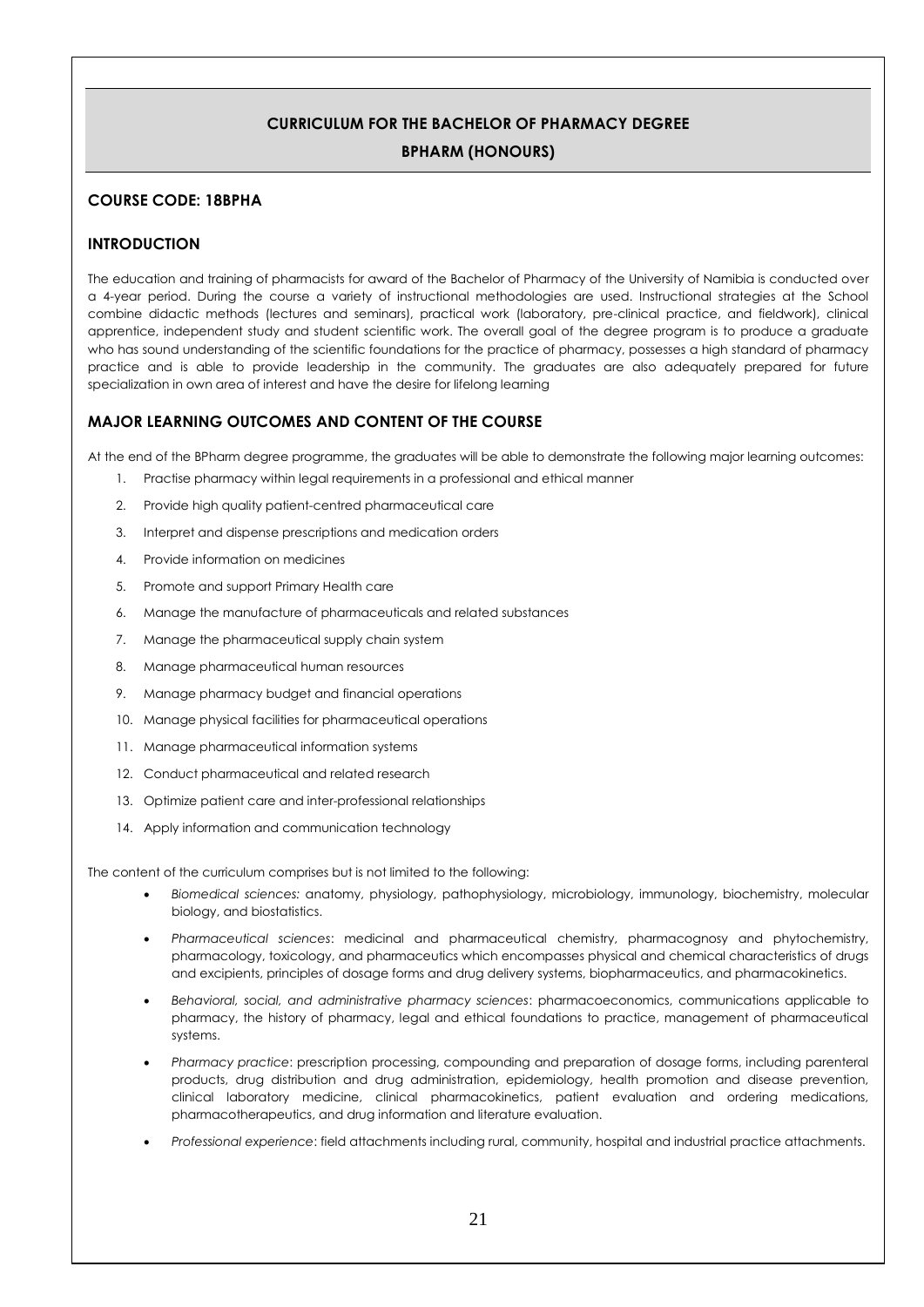#### **INTERNSHIP AND REGISTRATION**

After graduating, candidates will have to complete a one year internship programme under the supervision of the Pharmacy Council of Namibia, the statutory body responsible for the registration of pharmacists. The internship is supervised by mentors registered with the Pharmacy Council of Namibia. Successful completion of the internship is a condition for registration to practise as a pharmacist in Namibia.

#### <span id="page-22-0"></span>**STUDENT ADMISSION**

#### <span id="page-22-1"></span>**Committee on Admissions**

Admission to the pharmacy degree course shall be administered by a Committee on Admissions, which shall be composed of members of the School and the Administrative Officer in charge of admissions to the School. All committee members shall be appointed by the Dean for a term of three years and may be reappointed for additional terms. The Committee shall have the authority to select students entering the School on condition that they fulfil the minimum admission requirements as set out below. The School shall exercise the responsibility of reviewing the requirements for admissions and recommending any revisions to Senate for approval.

#### <span id="page-22-2"></span>**Admission criteria**

In order to be admitted to the programme, candidates must satisfy at least one of the following requirements:

- 1. To apply for the B.Pharm degree, a candidate must be enrolled in Grade 12 studying towards a NSSC certificate or in possession of a NSSC certificate or any other equivalent qualification with at least:
	- a) 30 points on the UNAM scale with a grade B or better in ordinary level English OR 32 points on the UNAM scale with a grade C or better in ordinary level English
	- b) A Score of "2" or better on higher level in Mathematics and Physical Sciences (or a 2 in Mathematics and a 3 in Physical Science) (or a 2 in Physical Science and a 3 in Mathematics) or a grade B or better in ordinary level Mathematics and Physical Sciences
	- c) Grade B or better in ordinary level Biology/Life Science

*(Please refer to the scale used by the University to calculate the UNAM score)*;

#### **OR**

2. To apply for the BPharm degree, a candidate must have successfully completed the entire first year Science curriculum and must have passed chemistry, Biology and Mathematics/Physics modules with an aggregate of at least 55%.

#### **OR**

3. To apply for the BPharm degree, a candidate must have successfully completed a Science degree from a recognised University with passes in Sciences including Chemistry and Biology

#### **OR**

- 4. Mature Entry: Candidates aspiring for admission to UNAM's Bachelor of Pharmacy degree through the Mature Age Entry Scheme must satisfy the following conditions:
	- a. They should be at least 25 years old on the first day of the academic year in which admission is sought
	- b. They should have successfully completed senior secondary education
	- c. They should have proof of at least five years pharmacy relevant work experience (as determined by the School).
	- d. They should pass all papers of the prescribed Mature Age Entry Tests with an overall average of 55%.
	- e. Candidates who, in the opinion of the Faculty, merit further consideration, may be called for an oral interview before the final selection is made

Meeting the above student admission criteria DOES NOT necessarily ensure admission. Admission is awarded on merit based on places available on the programme and any other conditions that may be determined from time to time.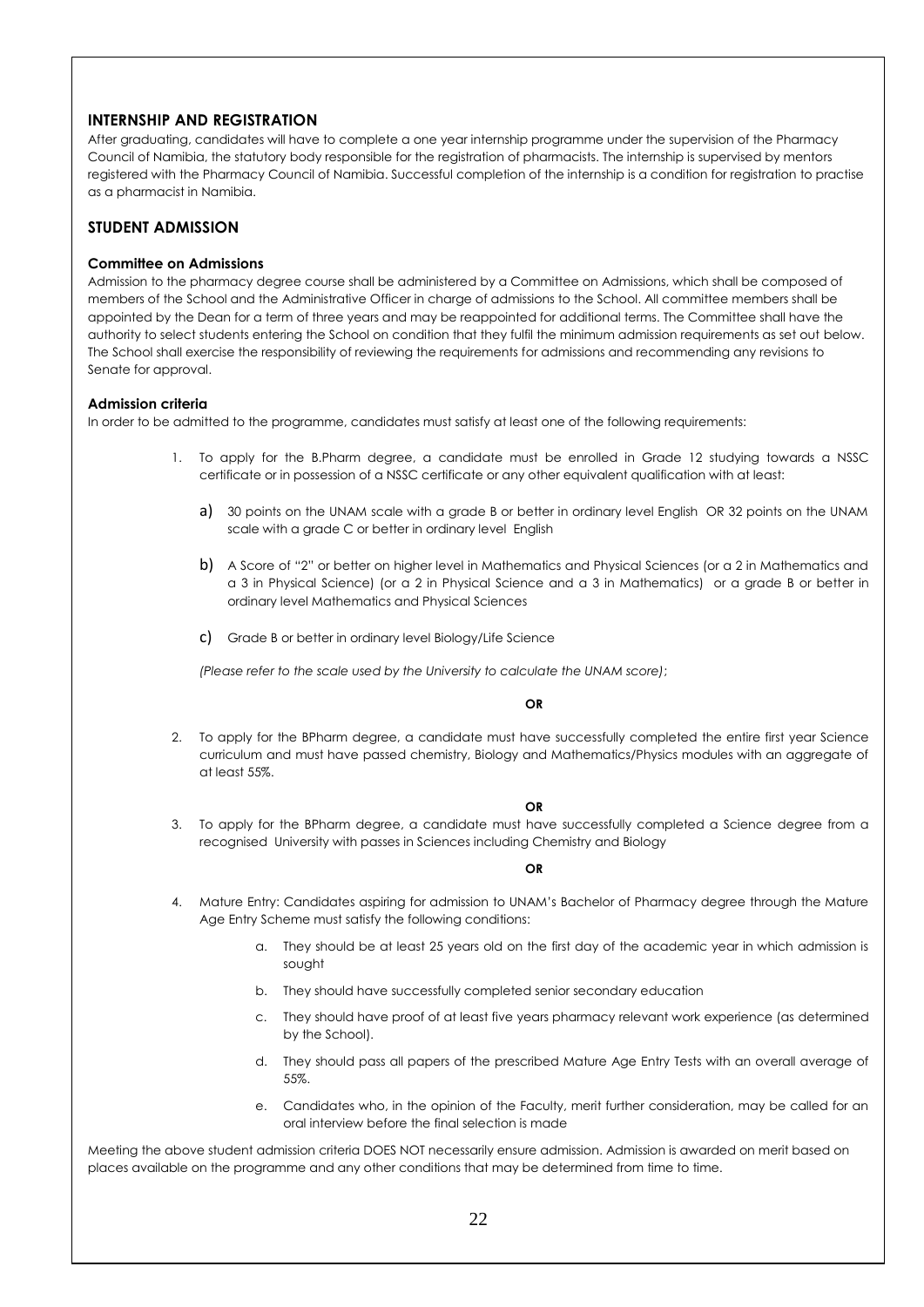The Faculty reserves the right to administer special written entry tests and interviews before admission.

The admissions process **will not be re-opened** and a waiting list will be kept to choose from in the case of admitted student not turning up for registrations the following year.

#### <span id="page-23-0"></span>**DURATION OF STUDY**

Each academic year shall comprise of two semesters each of 16 weeks of lectures and 2 weeks of examinations. The programme shall be completed in not less than four (4) years of full time academic study. The BPharm degree MUST be completed within six (6) years of full time study, unless special permission is granted for this period to be extended.

#### <span id="page-23-1"></span>**EXEMPTIONS**

UNAM may give exemptions for equivalent modules taken at other recognized tertiary institutions but the exemptions shall not exceed 50% of the modules in the UNAM BPharm degree programme and shall be limited to the first two academic years only. An application for exemption from (a) module(s) must be accompanied by documentary proof issued by the examining body concerned that the student has passed the relevant module (not older than 5 years). For detailed rules on exemption, see the General University Information and Regulations.

#### <span id="page-23-2"></span>**EXAMINATION REGULATIONS**

For detailed examination and promotion rules, see the General University Information and Regulations.

#### <span id="page-23-3"></span>**Eligibility for Examinations**

- 1. A candidate shall present himself/herself for the University examinations at such a time as indicated by the School Calendar of Examinations approved by the Senate.
- 2. A candidate will be eligible to write the examinations if he/she has attained the required minimum continuous assessment mark of 50% in each module. In addition, the candidate should have regularly and satisfactorily participated in the course of study, by attending not less than 80% of theory. Attendance of all practical classes is **COMPULSORY**.

#### <span id="page-23-4"></span>**Mode of Examinations**

- 1. Theory examinations shall be of three hours duration, unless specified otherwise.
- 2. Practical examinations shall not exceed three and a half hours duration.
- 3. A viva–voce (oral) examination shall be of not more than half hour duration for all modules, except the Project and the Field Attachment assessment.
- 4. The Project shall be examined by :
	- a. Assessment of the dissertation by the Supervisor, and this shall constitute 50% of the mark
	- b. Assessment of an oral defence by a panel, and this shall constitute 50% of the mark
- 5. Field Attachment assessment: The student shall be evaluated by lecturer(s) and preceptor(s) using student evaluation forms for each rotation upon completion of the attachment.
- 6. For each module, an external examiner shall moderate the examinations

#### <span id="page-23-5"></span>**Criteria for passing examinations**

- 1. The examination in each module for any academic year shall constitute of:
	- a. 60% Continuous assessment ( CA, practicals, term papers)
	- b. 40% Semester examination (Written theory papers, Practical and oral examinations where applicable)
- 2. A student shall be declared to have passed examination if he / she attain at least 50% mark in each of the modules. Where a module has a theory, practical and oral examination, the student must pass each examination with a minimum mark of 50%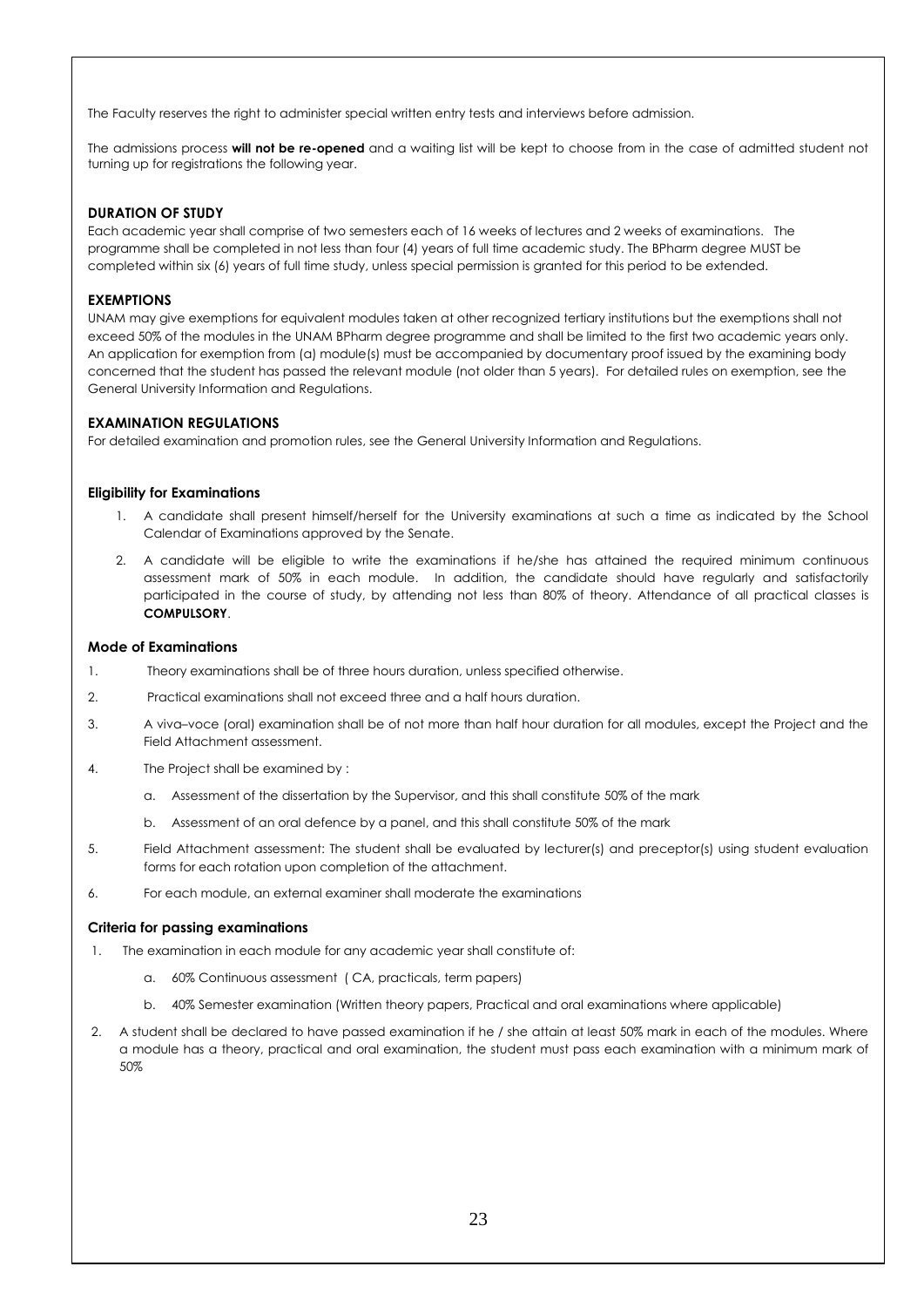#### <span id="page-24-0"></span>**ACADEMIC ADVANCEMENT RULES**

#### **FIRST YEAR TO SECOND YEAR OF PHARMACY**

A student must have passed at least 12 of the prescribed First Year modules (192 credits) to register for Second Year modules. If any of the failed modules is a pre-requisite for a Second Year module, the student cannot register for the affected Second Year module until the pre-requisite is passed.

#### **SECOND YEAR TO THIRD YEAR OF PHARMACY**

A student must have passed **ALL** the prescribed First Year modules. In addition, the student must have passed at least 11 of the prescribed Second Year modules (408 credits). If any of the failed modules is a pre-requisite for a Third Year module, the student cannot register for the affected Third Year module until the pre-requisite is passed.

#### **THIRD YEAR TO FOURTH YEAR OF PHARMACY**

A student must have passed **ALL** the prescribed First Year and Second Year modules. In addition, the student must have passed at least 13 of the prescribed Third Year modules (656 credits). If any of the failed modules is a pre-requisite for a Fourth Year module, the student cannot register for the affected Fourth Year module until the pre-requisite is passed.

#### **MINIMUM REQUIREMENTS FOR RE-ADMISSION**

A student will not be re-admitted into the Bachelor Pharmacy (Honours) Degree if she/he has not earned:

- At least 96 credits by the end of the first year (at least 6 modules of Year 1)
- At least 272 credits by the end of the Second year (12 modules of year 1 plus 5 modules of Year 2)
- At least 488 credits by the end of the Third Year (All modules of Year 1, plus 11 modules of Year 2 and 5 modules of Year 3)
- At least 608 credits by the end of the Fourth Year (All modules of Year 1 and 2, plus 10 modules of Year 3)
- At least 680 credits by the end of the Fifth Year (All modules of Year 1,2,3, plus 2 modules of Year 4)

#### **GRADUATION**

A student can ONLY graduate with a Bachelor Pharmacy (Honours) Degree if she/he has passed the entire prescribed modules (1104 credits) of the program.

#### <span id="page-24-1"></span>**GRADING OF EXAMINATIONS**

<span id="page-24-2"></span>The UNAM grading system shall apply to all modules in the course including the Project.

#### **AWARD OF THE DEGREE OF BACHELOR OF PHARMACY**

A student must meet all requirements of this programme and the General University Information and Regulations in order to be awarded the Bachelor of Pharmacy Degree (BPharm).

#### <span id="page-24-3"></span>**DELIVERY MODE OF COURSES**

Learning outcomes relate to the three domains: cognitive (knowledge), affective (attitudes), and psychomotor (skills). All modules include practical components. The delivery modes and techniques include, but are not limited to, case studies that will require students to use higher cognitive skills, role plays and real life experiences.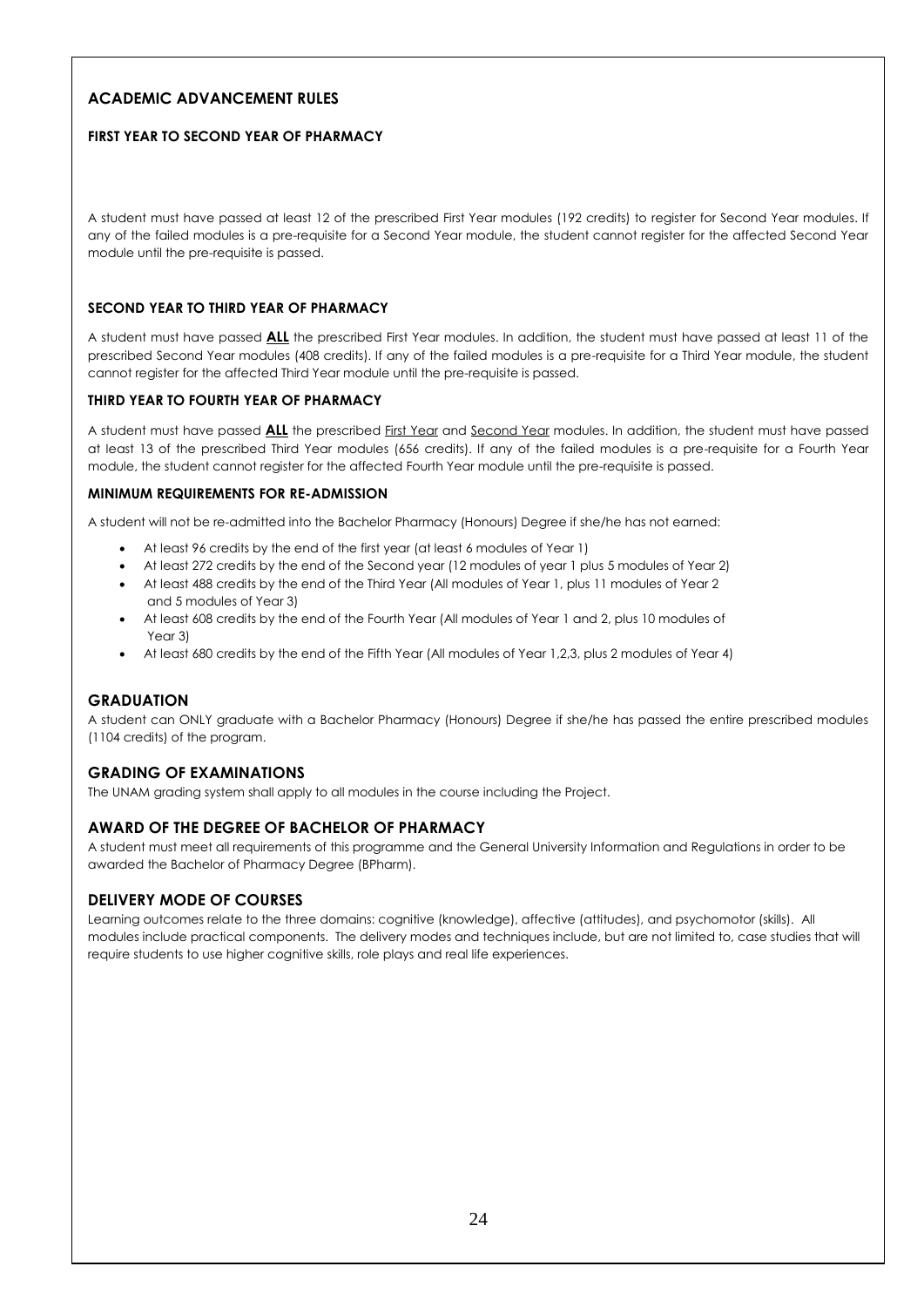#### **CURRICULUM STRUCTURE**

<span id="page-25-0"></span>The curriculum for the degree of Bachelor of Pharmacy (BPharm) consists of four years of learning spread over 8 semesters each of 16 weeks of lectures and 2 weeks of examinations, resulting in an 18 week semester. A full module carries 16 credits and is offered at three (3) contact hours plus two (2) hours of tutorial (or 3 hours of practical) per week for 16 weeks while a half-module carries 8 credits and is offered at two (2) contact hours plus one (1) hour of tutorial (or 2 hours of practical) per week for 16 weeks unless specified otherwise in the module. In addition, the curriculum includes 8 weeks of experiential learning in the form of field attachment at the end of years 2 and 3. The total number of credits for the degree is 792.

| YEAR 1 SEMESTER 1 (16 WEEKS)         |                 |                  |                |            |                    |  |
|--------------------------------------|-----------------|------------------|----------------|------------|--------------------|--|
| <b>Module Title</b>                  | Code            | <b>NQF Level</b> | <b>Credits</b> | <b>Hrs</b> | Pre /Co-requisites |  |
| Organic Chemistry                    | <b>PCMO3511</b> |                  | 16             | $3+3P$     |                    |  |
| <b>Mathematics</b>                   | <b>PCTM3511</b> |                  | 16             | $3+1P$     |                    |  |
| Anatomy I                            | <b>PPHA3511</b> |                  | 16             | $3+2P$     |                    |  |
| Physiology I                         | PPHP3511        |                  | 16             | $3+2P$     |                    |  |
| Sociology of Health & Disease        | <b>PCSS3511</b> |                  | 16             | 3          |                    |  |
| <b>English for Academic Purposes</b> | <b>ULEA3519</b> |                  | 16             | 4          |                    |  |
| Computer Literacy                    | <b>UCLC3509</b> | 5                | 16             | $2+1P$     |                    |  |

| YEAR 1 SEMESTER 2 (16 WEEKS)          |                 |                  |                |            |                    |
|---------------------------------------|-----------------|------------------|----------------|------------|--------------------|
| <b>Module Title</b>                   | Code            | <b>NQF Level</b> | <b>Credits</b> | <b>Hrs</b> | Pre /Co-requisites |
| <b>Physical Chemistry</b>             | <b>PCMO3512</b> | 5                | 16             | $3+3P$     | <b>PCTM3511</b>    |
| Anatomy II                            | <b>PPHA3512</b> | 5                | 16             | 3          | <b>PPHA3511</b>    |
| Physiology II                         | PPHP3512        | 5                | 16             | $3+2P$     | PPHP3511           |
| <b>Biochemistry I</b>                 | PPHB3512        | 5                | 16             | $3+2P$     | <b>PCMO3511</b>    |
| <b>Biostatistics</b>                  | <b>PCSB3512</b> | 5                | 16             | $3+1P$     |                    |
| Introduction to Pharmacology          | <b>PPHH3632</b> | 6                | 16             | $3+3P$     | PPHP3512           |
| Primary Health Care: Health Promotion | <b>PCSP3512</b> | 5                | 16             | $3+2P$     |                    |
| Contemporary Social Issues            | <b>UCSI3529</b> | 5                | 8              | 2          |                    |
| <b>TOTAL CREDITS</b>                  |                 |                  | 232            |            |                    |

| YEAR 2 SEMESTER 1 (16 WEEKS)          |                 |                  |                |            |                    |  |
|---------------------------------------|-----------------|------------------|----------------|------------|--------------------|--|
| <b>Module Title</b>                   | Code            | <b>NQF Level</b> | <b>Credits</b> | <b>Hrs</b> | Pre /Co-requisites |  |
| Introduction to Pharmacy & Dispensing | <b>PCTI3631</b> | Ô                | 16             | $3+3P$     |                    |  |
| Physiology III                        | PPHP3631        | Ô                | 16             | $3+2P$     | PPHP3512           |  |
| Biochemistry II                       | PPHB3631        |                  | 16             | $3+2P$     | PPHB3512           |  |
| <b>Inorganic Chemistry</b>            | <b>PCMI3611</b> | 6                | 16             | $3+3P$     |                    |  |
| <b>General Pharmaceutics</b>          | <b>PCTG3631</b> | Ô                | 16             | $3+3P$     | <b>PCMP3512</b>    |  |
| <b>Systems Pharmacology I</b>         | <b>PPHS3731</b> |                  | 16             | $3+3P$     | <b>PPHH3632</b>    |  |

| YEAR 2 SEMESTER 2 (16 WEEKS)                |                 |                  |                |            |                    |  |
|---------------------------------------------|-----------------|------------------|----------------|------------|--------------------|--|
| Module                                      | Code            | <b>NQF Level</b> | <b>Credits</b> | <b>Hrs</b> | Pre /Co-requisites |  |
| Introduction to Clinical and Nursing Skills | <b>PCSN3632</b> | O                | 16             | $3+4P$     | PPHA3512 PPHP3631  |  |
| <b>Pharmaceutical Analysis</b>              | <b>PCTA3632</b> |                  | 16             | $3+3P$     | PCMI3611 PCMO3512  |  |
| <b>Pharmaceutical Organic Chemistry</b>     | <b>PCMO3632</b> | 6                | 16             | $3+3P$     | <b>PCMO3511</b>    |  |
| <b>Pharmacy Practice I</b>                  | PCSP3622        | 6                | 8              | $2+2P$     | <b>PCTI3631</b>    |  |
| <b>Physical Pharmacy</b>                    | PCTP3632        | 6                | 16             | $3+3P$     | PCMO3512 PCTG3631  |  |
| Research Methods                            | <b>PCSR3632</b> | Ô                | 16             | $3+1P$     | <b>PCSB3512</b>    |  |

| FIELD ATTACHMENT - YEAR 2 (2 X 4 WEEKS)                                                         |                 |  |    |     |          |  |  |
|-------------------------------------------------------------------------------------------------|-----------------|--|----|-----|----------|--|--|
| Module<br><b>Credits</b><br><b>Hrs</b><br>Code<br><b>NQF Level</b><br><b>Pre</b> /Co-requisites |                 |  |    |     |          |  |  |
| Community Pharmacy                                                                              | PCSC3739        |  | 16 | 35P | PCSP3622 |  |  |
| Rural Attachment                                                                                | <b>PCSU3739</b> |  | 16 | 35P | PCSP3622 |  |  |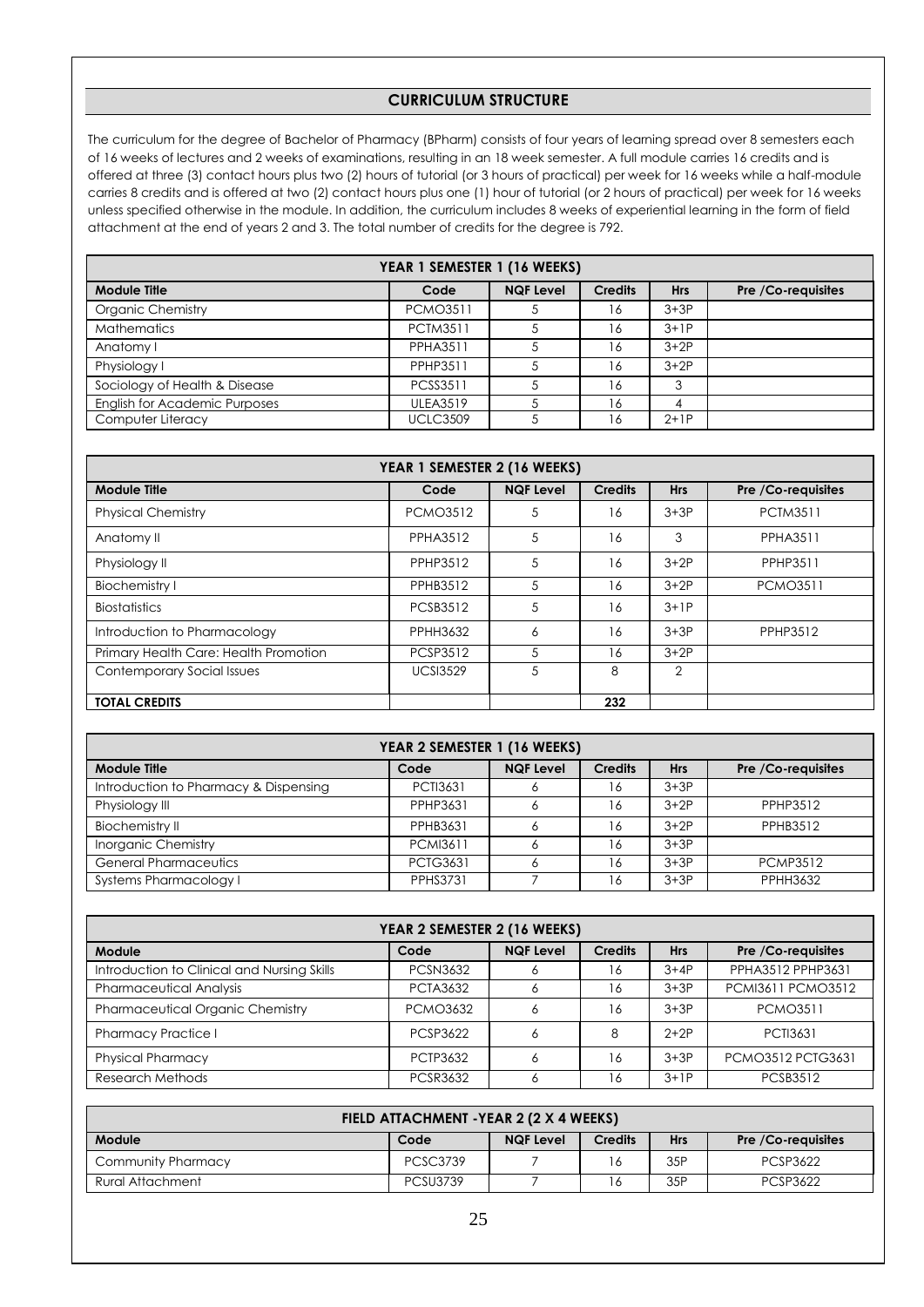| <b>CREDITS</b><br><b>TOTA</b><br>$\cdot$<br>. |  | $\sim$ $\sim$<br>$\sim$ 19 |  |
|-----------------------------------------------|--|----------------------------|--|

| YEAR 3 SEMESTER 1 (16 WEEKS)                   |                 |                     |                |            |                          |
|------------------------------------------------|-----------------|---------------------|----------------|------------|--------------------------|
| <b>Module Title</b>                            | Code            | <b>NQF</b><br>Level | <b>Credits</b> | <b>Hrs</b> | Pre /Co-requisites       |
| Pharmacognosy and Phytochemistry               | <b>PCMH3751</b> |                     | 16             | $3+3P$     | <b>PCMO3511</b>          |
| Pharmaceutical Microbiology                    | <b>PCTM3751</b> |                     | 16             | $3+3P$     |                          |
| Systems Pharmacology II                        | <b>PPHS3751</b> |                     | 16             | $3+3P$     | <b>PPHS3731</b>          |
| <b>Biopharmaceutics &amp; Pharmacokinetics</b> | <b>PCTK3721</b> |                     | 8              | $2+1P$     | <b>PCTM3511 PCTG3631</b> |
| Pharmacy Law & Ethics                          | <b>PCSL3721</b> |                     | 8              | 2          |                          |
| Veterinary Pharmacy & Agrochemicals            | <b>PPHV3721</b> |                     | 8              | $2+1P$     | <b>PPHH3632</b>          |
| Chemotherapy                                   | <b>PPHC3751</b> |                     | 16             | 3          | <b>PCTM3751</b>          |

| YEAR 3 SEMESTER 2 (16 WEEKS)             |                 |                     |                |            |                    |
|------------------------------------------|-----------------|---------------------|----------------|------------|--------------------|
| Module                                   | Code            | <b>NQF</b><br>Level | <b>Credits</b> | <b>Hrs</b> | Pre /Co-requisites |
| Medicinal Chemistry I                    | <b>PCMM3752</b> |                     | 16             | $3+3P$     | <b>PCMO3511</b>    |
| Applied Pharmaceutical Microbiology      | <b>PCTA3752</b> |                     | 16             | $3+3P$     | <b>PCTM3751</b>    |
| Environmental & Occupational Health      | <b>PCSO3722</b> |                     | 8              | $2+2P$     |                    |
| Pathophysiology & Pharmacotherapeutics I | <b>PCST3752</b> |                     | 16             | $3+4P$     | <b>PPHS3751</b>    |
| Pharmaceutical Technology I              | <b>PCTT3752</b> |                     | 16             | $3+3P$     | <b>PCTP3632</b>    |
| <b>Pharmacy Practice II</b>              | <b>PCSP3742</b> |                     | 8              | $2+2P$     | <b>PCSP3622</b>    |

| FIELD ATTACHMENT - YEAR 3 (2 X 4 WEEKS) |                 |                  |                |            |                    |
|-----------------------------------------|-----------------|------------------|----------------|------------|--------------------|
| Module                                  | Code            | <b>NQF Level</b> | <b>Credits</b> | <b>Hrs</b> | Pre /Co-requisites |
| <b>Hospital Pharmacy</b>                | <b>PCSY3859</b> |                  |                | 35P        | <b>PCSP3742</b>    |
| Industrial/Manufacturing Facility       | <b>PCSF3859</b> |                  |                | 35P        | <b>PCTT3752</b>    |
| <b>TOTAL CREDITS</b>                    |                 |                  | 200            |            |                    |

| YEAR 4 SEMESTER 1 (16 WEEKS)              |                 |                     |                |            |                    |
|-------------------------------------------|-----------------|---------------------|----------------|------------|--------------------|
| <b>Module Title</b>                       | Code            | <b>NQF</b><br>Level | <b>Credits</b> | <b>Hrs</b> | Pre /Co-requisites |
| <b>Medicinal Chemistry II</b>             | <b>PCMM3871</b> | 8                   | 16             | $3+3P$     | <b>PCMM3752</b>    |
| Pathophysiology & Pharmacotherapeutics II | <b>PCST3871</b> | 8                   | 16             | $3+4P$     | <b>PCST3752</b>    |
| Pharmaceutical Technology II              | <b>PCTT3871</b> | 8                   | 16             | $3+3P$     | <b>PCTT3752</b>    |
| Complementary and Alternative Medicine    | <b>PCSA3861</b> | 8                   |                |            | <b>PCMH3751</b>    |
| <b>Research Project</b>                   | <b>PCSR3870</b> | 8                   | 16             | 6P         | <b>PCSR3632</b>    |

| YEAR 4 SEMESTER 2 (16 WEEKS)                                 |                 |                  |                |            |                    |
|--------------------------------------------------------------|-----------------|------------------|----------------|------------|--------------------|
| Module                                                       | Code            | <b>NQF Level</b> | <b>Credits</b> | <b>Hrs</b> | Pre /Co-requisites |
| Pharmacy Management                                          | <b>PCSM3872</b> | 8                | 16             | 3          |                    |
| Clinical Pharmacokinetics and Therapeutic<br>Drug Monitoring | <b>PCSD3872</b> | 8                | 16             | $3+2P$     | <b>PCTK3721</b>    |
| Pharmacoepidemiology &<br>Pharmacoeconomics                  | <b>PCSE3872</b> | 8                | 16             | $3+1P$     | <b>PCSB3512</b>    |
| <b>Clinical Toxicology</b>                                   | <b>PPHT3862</b> | 8                | 8              | $2+1P$     | PPHS3731PPHS3751   |
| <b>Research Project</b>                                      | <b>PCSR3870</b> | 8                | 16             | 6P         | <b>PCSR3632</b>    |
| <b>TOTAL CREDITS</b>                                         |                 |                  | 144            |            |                    |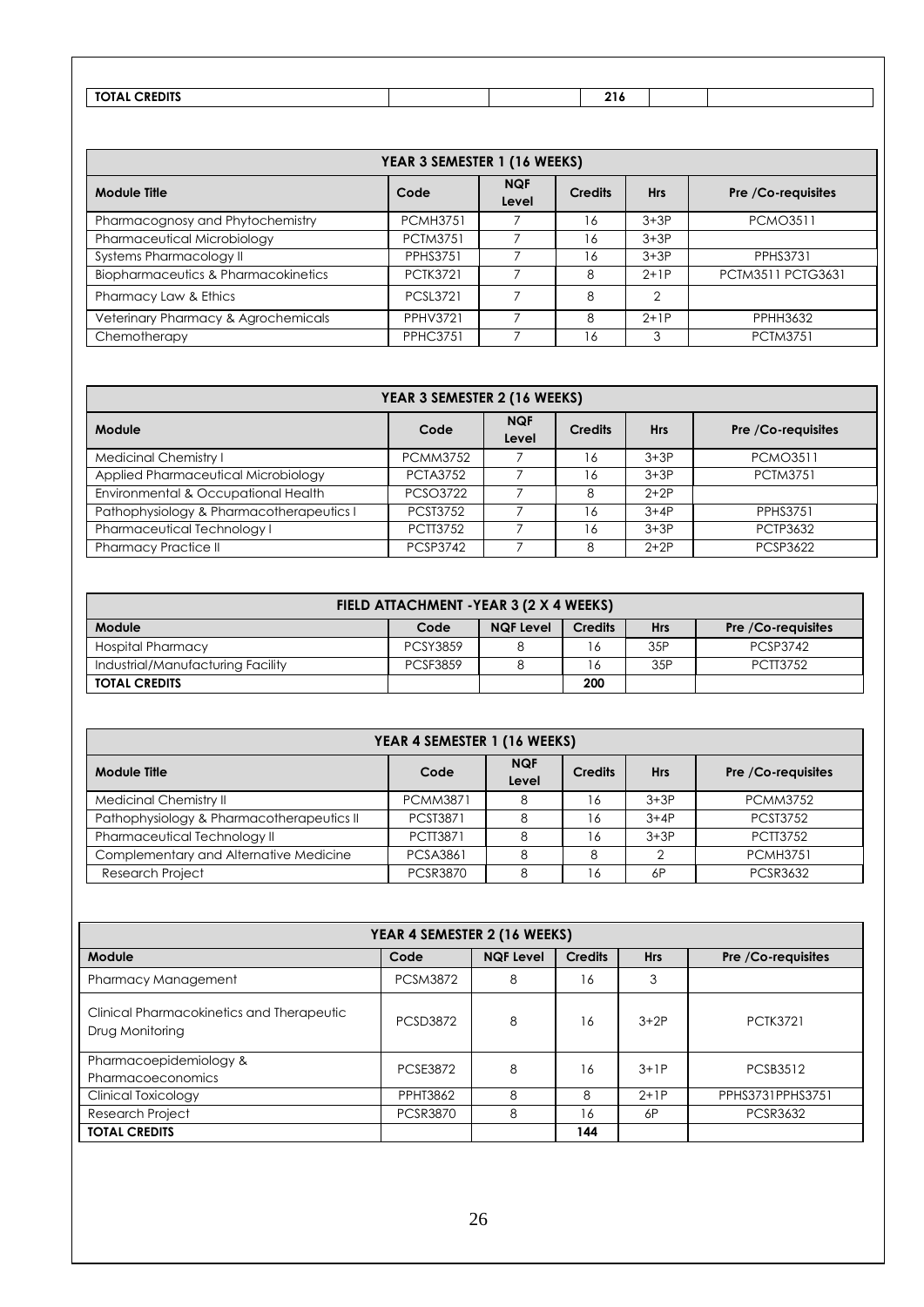#### **COURSE EQUIVALENTS**

| <b>BACHELOR OF PHARMACY (BPharm)</b>        |                 | <b>BACHELOR OF MEDICINE AND BACHELOR OF SURGERY</b><br>(MBChB) |                 |  |
|---------------------------------------------|-----------------|----------------------------------------------------------------|-----------------|--|
| <b>Module Title</b>                         | Code            | Module Title                                                   | Code            |  |
| <b>Organic Chemistry</b>                    | <b>PCMO3511</b> | <b>Biochemistry I</b>                                          | MBSB3511        |  |
| Anatomy I                                   | <b>PPHA3511</b> | Anatomy I                                                      | MBSA3511        |  |
| Physiology I                                | PPHP3511        | Physiology I                                                   | MBSP3511        |  |
| Sociology of Health & Disease               | <b>PCSS3511</b> | <b>Behavioural Sciences I</b>                                  | <b>MBSC3511</b> |  |
| Primary Health Care-Health Promotion        | <b>PCSP3511</b> | <b>Family Medicine I</b>                                       | MBSF3514        |  |
| Anatomy II                                  | <b>PPHA3512</b> | Anatomy II                                                     | MBSA3512        |  |
| Physiology II                               | <b>PPHP3512</b> | Physiology II                                                  | MBSP3512        |  |
| <b>Biochemistry I</b>                       | <b>PPHB3512</b> | <b>Biochemistry II</b>                                         | MBSB3512        |  |
| <b>Biostatistics</b>                        | <b>PCSB3512</b> | Community Medicine I                                           | <b>MCMC3612</b> |  |
| Physiology III                              | <b>PPHP3631</b> | Physiology III                                                 | MBSP3631        |  |
| <b>Biochemistry II</b>                      | <b>PPHB3631</b> | <b>Biochemistry III</b>                                        | MBSB3531        |  |
| Introduction to Clinical and Nursing Skills | <b>PCSN3632</b> | Internal Medicine I                                            | <b>MCMM3732</b> |  |
| Research Methods                            | <b>PCSR3632</b> | Community Medicine III                                         | <b>MCMC3632</b> |  |
| Environmental & Occupational Health         | <b>PCSO3721</b> | <b>Family Medicine III</b>                                     | MBSF3652        |  |

#### **THE SYLLABI**

#### <span id="page-27-1"></span><span id="page-27-0"></span>**UNAM CORE MODULES**

| <b>COMPUTER LITERACY</b>      |                                                                  | <b>UCLC3509</b> |
|-------------------------------|------------------------------------------------------------------|-----------------|
| NQF level:                    |                                                                  |                 |
| <b>Contact hours:</b>         | 4 Lectures, 1 Theory+6 Computer Practice/Week for 16 weeks;      |                 |
| Credits:                      | 16                                                               |                 |
| <b>Module Assessment:</b>     | Continuous Assessment 2 Practical tests 50% + 2 Theory tests 50% |                 |
| <b>Pre/Co-requisite: None</b> |                                                                  |                 |

**Module description:** This module is aimed at assisting students to develop basic information technology skills that are necessary for studying at tertiary level. The module will impart skills necessary to communicate process documents, analyse and present data. The student will be better equipped to conduct literature searches. The module is necessary for future delivery of services by the pharmacy professional.

| <b>CONTEMPORARY SOCIAL ISSUES</b> |                                       | <b>UCSI3580</b> |
|-----------------------------------|---------------------------------------|-----------------|
| <b>NQF</b>                        | C                                     |                 |
| <b>Contact Hours</b>              | 2 Contact hours per week for 14 weeks |                 |
| <b>Credits</b>                    | 8                                     |                 |
| Assessment                        | Continuous 100%                       |                 |
| Prerequisite                      | None                                  |                 |
|                                   |                                       |                 |

#### **Module Description:**

The module raises awareness on the need for a personal, national and global ethics. The main objective of the course is to help students reflect on the social moral issues; to discover themselves in a learner-centered, contextual, and religious and life related setting. It also stimulates students' critical thinking and helps them to appreciate their values, standards and attitudes. Furthermore it orientates students with regards to the epidemiology of HIV/AIDS; the prevalence of the disease in Namibia, Africa and Internationally. It also informs students on the psycho social and environmental factors that contribute to the spread of the disease, the impact of HIV/AIDS on their individual lives, family and communities at large. The unit further seeks to enhance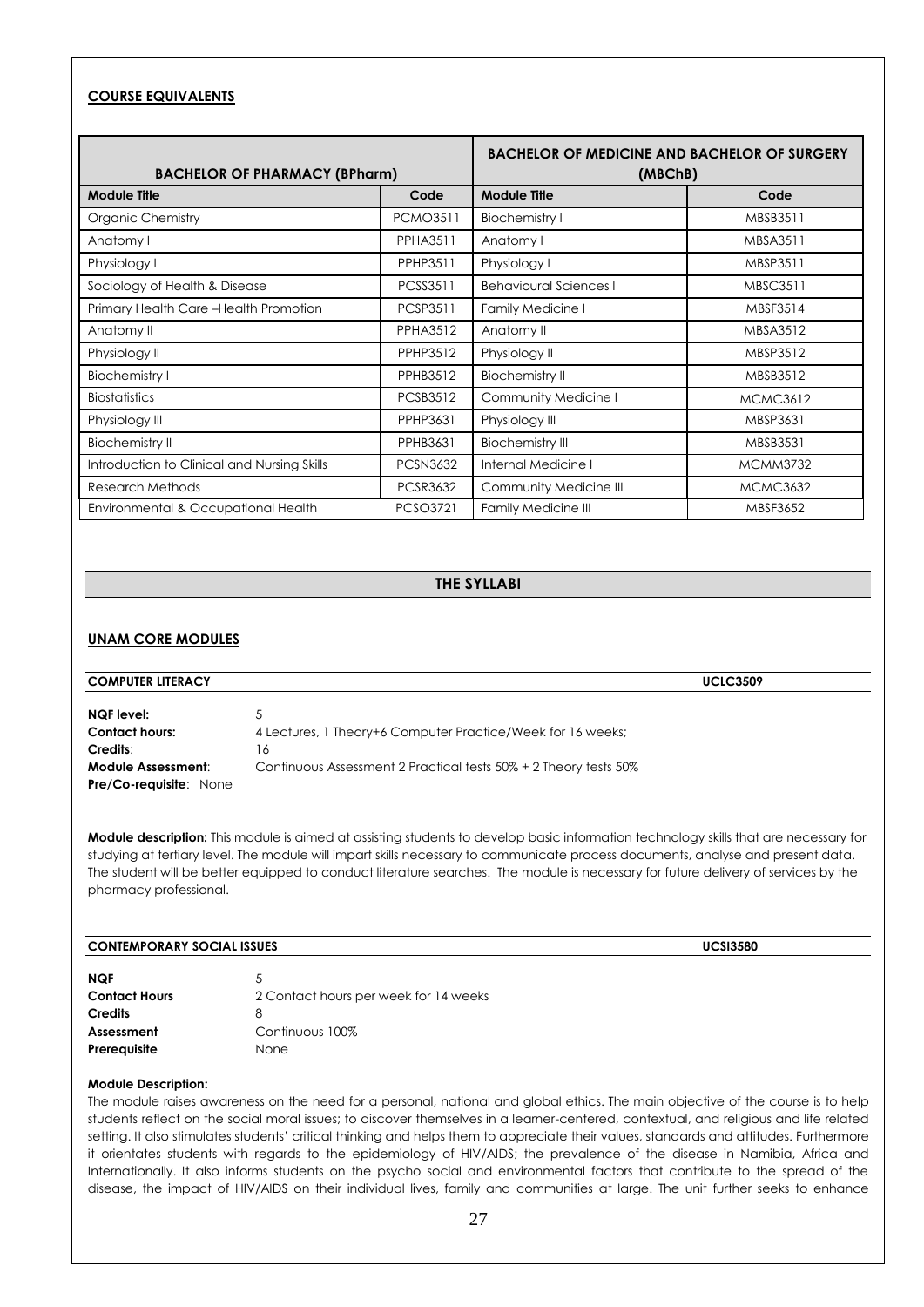HIV/AIDS preventive skills among students by means of paradigm shift and behaviour change and also to impart general introductory knowledge on gender, to make students aware, as well as sensitize them towards gender issues and how they affect our society, Sub-Region and continent at large.

#### **ENGLISH FOR ACADEMIC PURPOSES ULEA3519**

| <b>NQF</b> level:         | 5.                                                                            |
|---------------------------|-------------------------------------------------------------------------------|
| <b>Contact hours:</b>     | 4 Lectures/Week                                                               |
| Credits:                  | -6                                                                            |
| <b>Module Assessment:</b> | Continuous Assessment (40%) and Examination (60%) (1 X 3 hours written paper) |
| Pre/Co-requisite:         | None                                                                          |

#### **Module Description:**

<span id="page-28-0"></span>This module develops a student's understanding and competencies regarding academic conventions such as academic reading, writing, listening and oral presentation skills for academic purposes. Students are required to produce a referenced and researched essay written in formal academic style within the context of their university studies. Students are also required to do oral presentations based on their essays. The reading component of the course deals with academic level texts. This involves students in a detailed critical analysis of such texts. The main aim is therefore, to develop academic literacy in English.

#### **BPHARM MODULES**

| <b>ANATOMY I</b>      | <b>PPHA3511</b>                                                                    |
|-----------------------|------------------------------------------------------------------------------------|
|                       |                                                                                    |
| NQF level:            |                                                                                    |
| <b>Contact Hours</b>  | 3 Lecture hours per week + 2 hours of tutorial (or 3 hours of practice)            |
| Credits:              | 16                                                                                 |
| Assessment:           | 60% Continuous assessment 40% final examination (1 $\times$ 3 hours written paper) |
| <b>Pre-requisites</b> | None                                                                               |

#### **Module description**

**Basic Human Histology:** This course aims to provide a general introduction to cells, the structure of the developing human, as well as the histology of the resulting main tissue types. An overview will be provided to levels of organization of the human body which ranged from cells to organ systems. The primary focus will be structural embryology with emphasis on human reproduction, gametogenesis, fertilization, gastrulation and the derivatives of the three germ layers. Furthermore, the development of the placenta will also be studied and a general introduction to congenital defects and embryopathies will be provided. In addition, this course will also provide an introduction to the four basic tissue types namely, epithelium, connective tissue, muscle and nervous tissue. Histological slides will be used to examine tissues in context.

| <b>II YMOTANA</b>    | <b>PPHA3512</b>                                                             |  |
|----------------------|-----------------------------------------------------------------------------|--|
| NQF level:           | 5                                                                           |  |
| <b>Contact Hours</b> | 3 Lecture hours per week                                                    |  |
| Credits:             | 16                                                                          |  |
| Assessment:          | 60% Continuous assessment 40% final examination (1 X 3 hours written paper) |  |
| Co-requisite:        | <b>PPHA3511</b>                                                             |  |

#### **Module description**

**Systemic Anatomy**: This second module in anatomy will expose students to morphological and functional characteristics of the various organs and organ-systems of the human body. This module builds on the basic concepts that were acquired during the study of human development and the four basic tissue types. Both the macro and micro-anatomy of the human body systems will be scrutinized. Emphasis will be placed on the histology of the eye, ear, skin, circulatory system, nervous system, lymphoid system, gastrointestinal tract, gastrointestinal tract glands, respiratory system, urinary system, andrological and female reproductive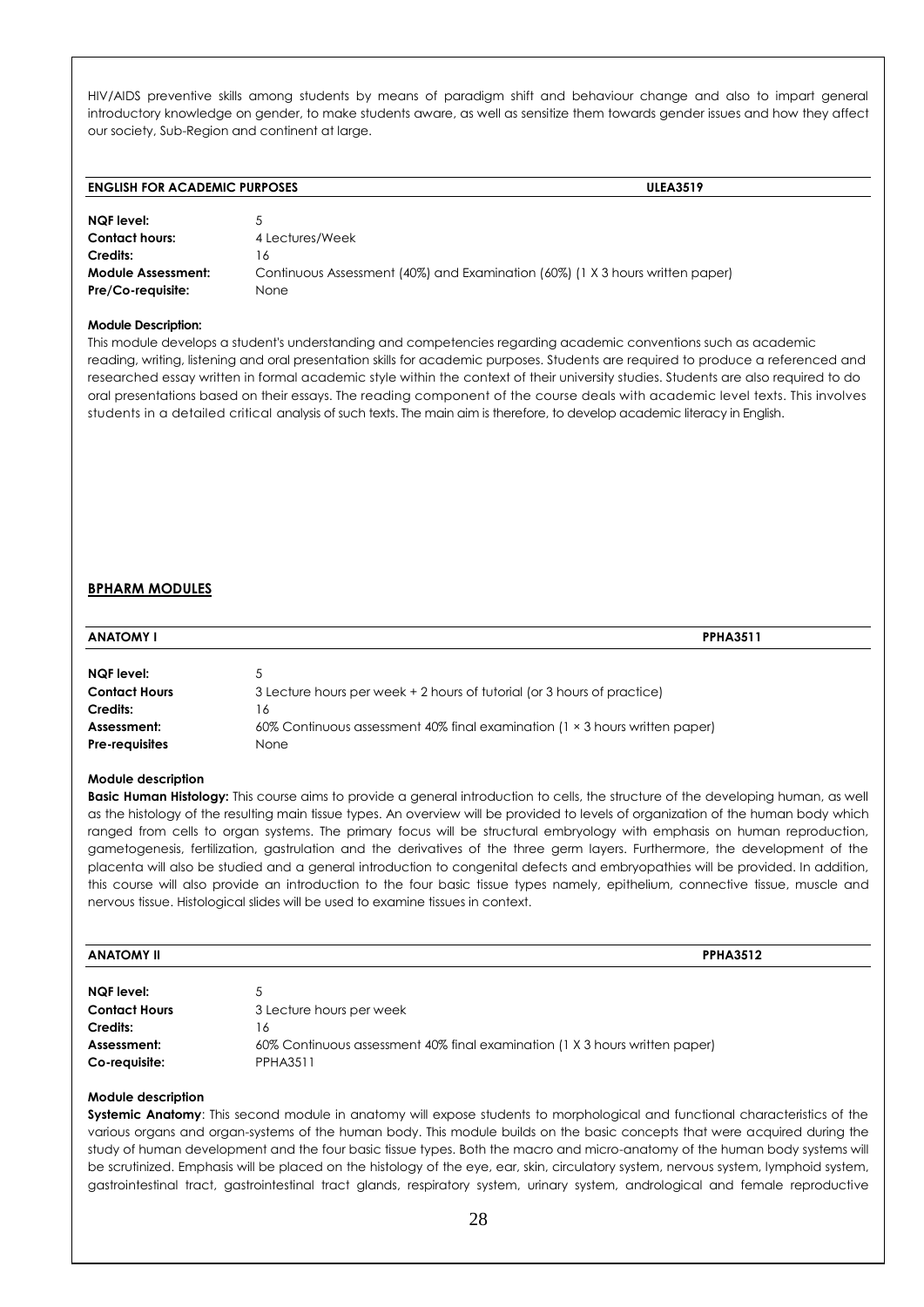systems and endocrine system. Relevant clinical anatomy will be studied. This will be achieved through the evaluation of case studies related to each system and use of relevant medical technology. Students will be exposed the morphological alterations and their manifestations in the normal variant and pathological states. Histological slides will be used to examine the various organ systems as well as their tissue constituents.

| <b>APPLIED PHARMACEUTICAL MICROBIOLOGY</b> | <b>PCTA3752</b> |
|--------------------------------------------|-----------------|
|--------------------------------------------|-----------------|

| <b>NQF</b> level:          |                                                                             |
|----------------------------|-----------------------------------------------------------------------------|
| <b>Contact hours:</b>      | 3 lecture hours/week for 16 weeks:                                          |
|                            | 3 practical hours for 16 weeks                                              |
| Credits:                   | 16                                                                          |
| <b>Module Assessment:</b>  | 60% Continuous assessment 40% final examination (1 X 3 hours written paper) |
| Co-reauisite:              | <b>PCTM3751</b>                                                             |
| <b>Assessment Methods:</b> | Assignment, tests, practicals, class presentation, student form evaluation  |

#### **Module Description:**

The module involves the application of basic microbiological principles in the production of clean and sterile pharmaceutical products in community and hospital pharmacies, and in industrial manufacture. This includes the principles and methods of sterilisation, aspects of disinfection and preservation; concepts of good manufacturing practice, aseptic techniques and infection control in health care settings.

| <b>BIOCHEMISTRY</b>   | <b>PPHB3512</b>                                                             |
|-----------------------|-----------------------------------------------------------------------------|
| NQF:                  | ა                                                                           |
| <b>Contact Hours:</b> | 3 lecture hours + 2 hours of laboratory practical                           |
| Credits:              | 16                                                                          |
| Assessment:           | 60% Continuous assessment 40% final examination (1 X 3 hours written paper) |
| Co-requisite:         | <b>PCMO3511</b>                                                             |

#### **Module Description**

**Molecular Biology and Genetics**: This module is the first of two, describing the biomolecules and biochemical processes that are required in all functioning cells. Building upon what they have learnt in organic chemistry, students will be acquainted with the chemistry of essential biomolecules and will also be able to explain the molecular basis underlying enzymatic reactions. The course gives an overview of cell structure and function and focuses on the metabolism and storage of macromolecules, energy transduction and the flow of information within cells and between individual cells. In this course, students will become acquainted with the central dogma of molecular biology and the interrelated roles that DNA, RNA and protein play. Students will study gene structure and expression, biochemistry of DNA and RNA, protein biosynthesis, genetic defects and inheritance and genetic recombination. Multifactorial genetic diseases will also be covered. Finally, genetic diseases will figure prominently in discussions of DNA testing, cloning, ethics and genetic counseling. At the end of this course, students will be able to describe the structural and functional relationships of the various components of a cell.

| <b>BIOCHEMISTRY II</b> | <b>PPHB3631</b>                                                                                     |
|------------------------|-----------------------------------------------------------------------------------------------------|
|                        |                                                                                                     |
| <b>NQF</b>             | 6                                                                                                   |
| <b>Contact Hours:</b>  | 3 lecture hours + 2 hours of practical per week                                                     |
| Credits:               | 16                                                                                                  |
| Assessment:            | 60% Continuous assessment 40% Examination (1 x 3 hours written paper + 1 1/2 practical examination) |
| Pre-requisite:         | None                                                                                                |

#### **Module Description:**

**Metabolism and nutrition**: The course gives an overview of cell structure and function and focuses on the metabolism and storage of macromolecules, energy transduction and the flow of information within cells and between individual cells. The course will give an integrated overview of the functions of protein, carbohydrate and major vitamins and minerals as determinants of health and disease in human populations. The structure and function of vitamins and chemical carcinogenesis will be studied in this course. Students will be acquainted with the structure and role of the various immunoglobulins in the body's response to foreign materials. Students will be able to explain laboratory findings and disorders of metabolism and provide an overview of the major macro and micronutrients relevant to human health, the role of key nutrients in the prevention of disease and major nutrition related diseases.

**BIOPHARMACEUTICS AND PHARMACOKINETICS PCTK3721**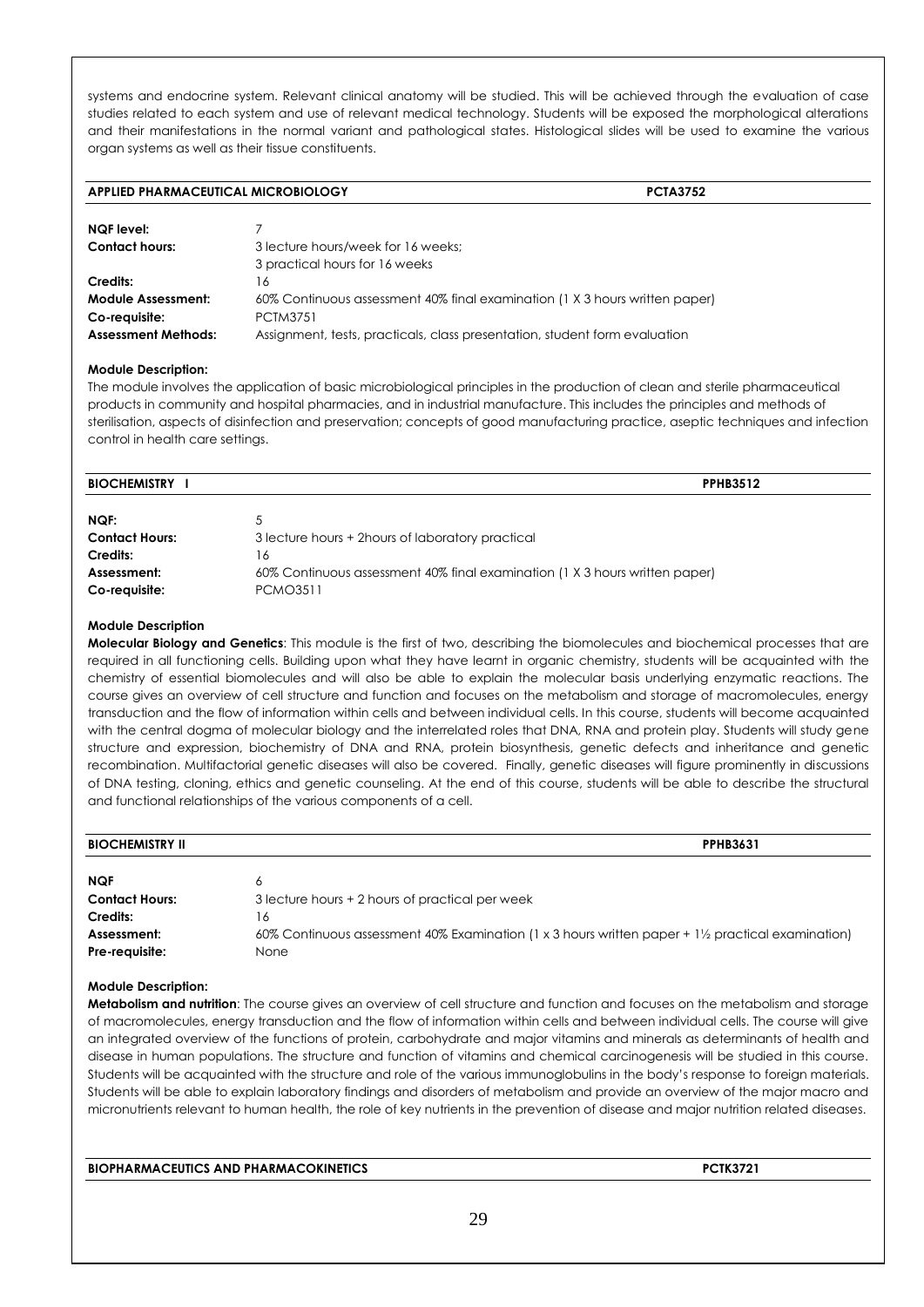| NQF level:                 |                                                                             |
|----------------------------|-----------------------------------------------------------------------------|
| <b>Contact hours:</b>      | 2 lecture hours/week 1 hour practicals/week                                 |
| Credits:                   |                                                                             |
| <b>Module Assessment:</b>  | 60% Continuous assessment 40% final examination (1 X 3 hours written paper) |
| Pre-requisites::           | PCTM3511, PCTG3631                                                          |
| <b>Assessment Methods:</b> | Assignments, tests, student evaluation form                                 |

**Biopharmaceutics:** This module provides students with knowledge of drug dosage forms and drug delivery systems. The module develops the students understanding of the role of biopharmaceutics in the design of safe and effective medicines. It provides an understanding of the influence of formulation on the bioavailability of drugs. It covers routes of administration, biopharmaceutics, bioavailability, bioequivalence, rate and extent of availability, onset and duration of effect, getting to the site of absorption, dissolution, disintegration, first-pass effect, passive diffusion and active transport.

Pharmacokinetics: This module provides the students with an understanding of the process and kinetics of absorption, distribution and elimination of drugs and the application of such knowledge to the rational design of dosage regimens and to the *in vivo* evaluation of dosage forms. The module covers the quantitation of factors affecting absorption, distribution, and metabolism, and excretion of drugs; derivation of mathematical models to calculate the time course of drug concentrations following drug administration; analysis of drug concentration data sets graphically and using non-linear regression.

| <b>BIOSTATISTICS</b>                         | <b>PCSB3512</b>                                                            |  |
|----------------------------------------------|----------------------------------------------------------------------------|--|
| NQF:                                         |                                                                            |  |
| <b>Contact Hours:</b>                        | 3 lecture hours + 1 hour of practice                                       |  |
| Credits:                                     | 16                                                                         |  |
| Assessment:<br><b>Pre/Co-requisite: None</b> | 60% Continuous assessment 40% final examination (1 X 3 hours written paper |  |

#### **Module description**

**Biostatistics -** Biostatistics is a core science for all medical staff. Skills in statistical analysis are critical for research, evaluation and audit, as well as critical appraisal of the medical literature. The Biostatistics module presents a broad approach to evidence based decision making, statistical analysis, and concentrates particularly on areas which are likely to impact on Medical care or research.

| <b>CHEMOTHERAPY</b>       | <b>PPHC3751</b>                                                                     |
|---------------------------|-------------------------------------------------------------------------------------|
| <b>NQF</b> level:         |                                                                                     |
| <b>Contact hours:</b>     | 3 lecture hours per week                                                            |
| Credits:                  | 6                                                                                   |
| <b>Module Assessment:</b> | 60% Continuous assessment 40% final examination ( $1 \times 3$ hours written paper) |
| Co-requisite:             | <b>PCTM3751</b>                                                                     |

#### **Module Description:**

This module is designed to provide students a basic understanding of the principles of chemotherapy including treatment of infections, infestations and cancer. It includes the rational use of specific drugs, problems of drug resistance, current anti-cancer and anti-infective drugs.

|                            | <b>CLINICAL PHARMACOKINETICS AND THERAPEUTIC DRUG MONITORING</b>                                                                                                             | <b>PCSD3872</b> |
|----------------------------|------------------------------------------------------------------------------------------------------------------------------------------------------------------------------|-----------------|
| <b>NQF</b> level:          | 8                                                                                                                                                                            |                 |
| <b>Contact hours:</b>      | 3 lecture hours/week for 16 weeks:                                                                                                                                           |                 |
|                            | 2 practical hours for 16 weeks                                                                                                                                               |                 |
| Credits:                   | 16                                                                                                                                                                           |                 |
| <b>Module Assessment:</b>  | 60% Continuous assessment 40% final examination (1 × 3 hours written paper)                                                                                                  |                 |
| Pre-requisite:             | <b>PCTK3721</b>                                                                                                                                                              |                 |
| <b>Assessment Methods:</b> | assignments, tests, practicals and student assessment forms                                                                                                                  |                 |
| Module description:        | This module develops the students' theoretical concepts acquired in the biopharmaceutics and Pharmacokinetics module.<br>Emphasis is on practical and clinical applications. |                 |

#### **CLINICAL TOXICOLOGY PPHT3862**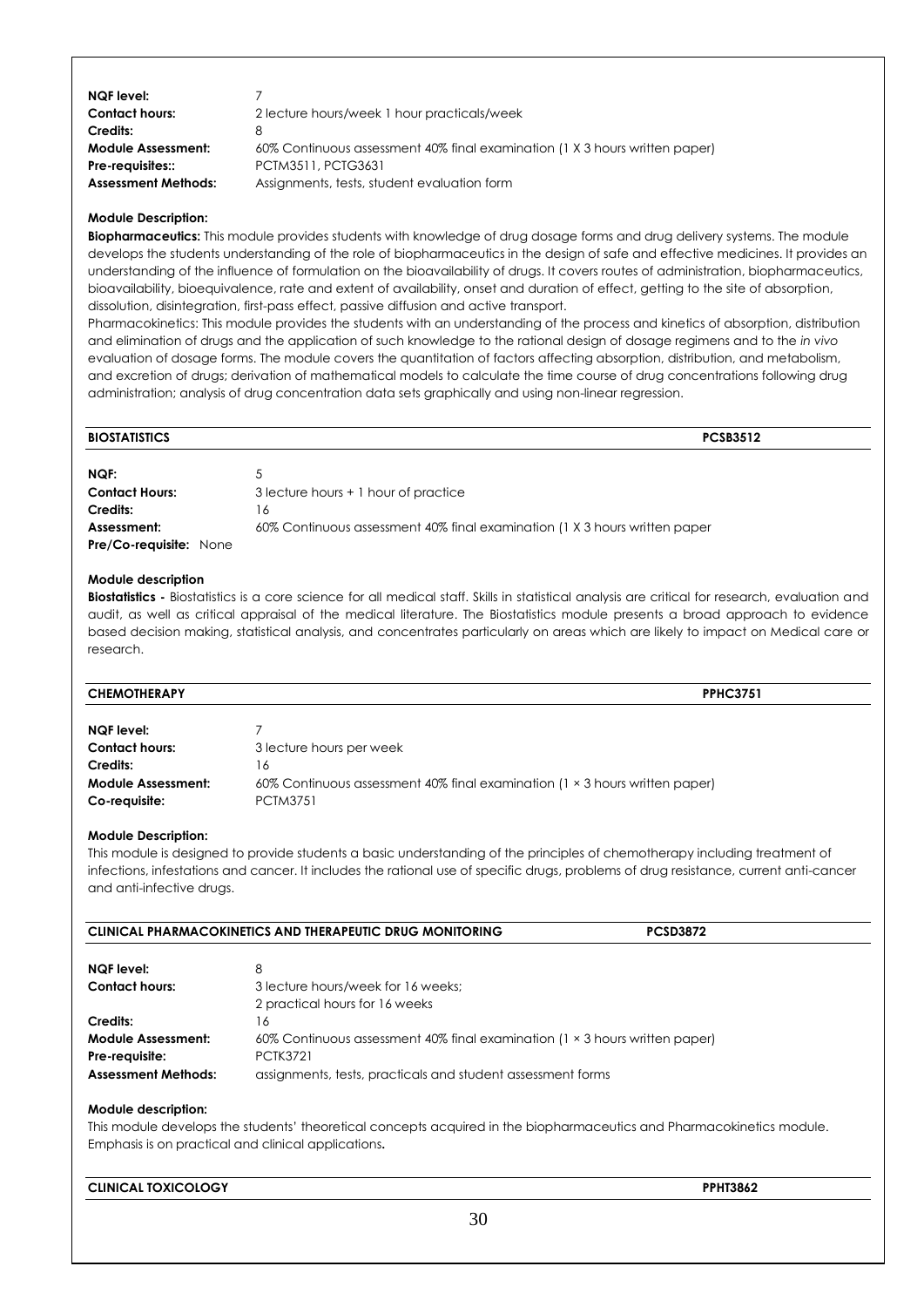| NQF level:                 | 8                                                                           |
|----------------------------|-----------------------------------------------------------------------------|
| <b>Contact hours:</b>      | 2 lecture hours/week for 16 weeks + 1 practical hour                        |
| Credits:                   | 8                                                                           |
| <b>Module Assessment:</b>  | 60% Continuous assessment 40% final examination (1 X 3 hours written paper) |
| Pre-requisite:             | PPHS3632, PPHS3751                                                          |
| <b>Assessment Methods:</b> | assignments, tests, student evaluation                                      |

The module covers general toxicology and provides students with knowledge and understanding of basic toxicology relevant for drugs. The module covers the most common acute-toxic drugs and chemicals, poisoning symptoms, treatments and antidotes.

| <b>COMMUNITY PHARMACY</b> | $\sim$<br>732 |
|---------------------------|---------------|
|                           |               |

| NQF level:                |                                                                               |
|---------------------------|-------------------------------------------------------------------------------|
| <b>Contact hours:</b>     | 35 attachment hours/week for 3 weeks                                          |
| Credits:                  | 16                                                                            |
| <b>Module Assessment:</b> | 100 % Continuous Assessment (Student evaluation form, problem based learning) |
| Pre-reauisite::           | PCSP3622                                                                      |

This module provides students with knowledge and hands-on skills in the main sectors of pharmacy – hospital, community and pharmaceutical industry. The module provides students with the opportunity to develop professional skills through interaction with role model professionals and to develop interpersonal communication skills in practice**.** 

| <b>COMPLEMENTARY AND ALTERNATIVE MEDICINE</b> | CSA3867 |  |  |
|-----------------------------------------------|---------|--|--|
|                                               |         |  |  |

| <b>NQF</b> level:          |                                                                             |
|----------------------------|-----------------------------------------------------------------------------|
| <b>Contact hours:</b>      | 2 lecture hours/week for 16 weeks:                                          |
| Credits:                   |                                                                             |
| <b>Module Assessment:</b>  | 60% Continuous assessment 40% final examination (1 X 3 hours written paper) |
| Pre-reauisite:             | <b>PCMH5715</b>                                                             |
| <b>Assessment Methods:</b> | assignments, tests, class presentation, student evaluation form             |

#### **Module Description**:

This module equips students with knowledge, skills and attitudes to provide unbiased information and advice to patients on complementary and alternative therapies including African traditional medicine the medicinal uses of various naturally occurring drugs and their history, sources, distribution, methods of cultivation, active constituents, medicinal uses, identification tests, preservation methods, substitutes and adulterants.

| <b>ENVIRONMENTAL AND OCCUPATIONAL HEALTH</b> |                                                                             | <b>PCSO3722</b> |
|----------------------------------------------|-----------------------------------------------------------------------------|-----------------|
| NQF:                                         |                                                                             |                 |
| <b>Contact Hours:</b>                        | 2 lecture hours + 2 hour of practice                                        |                 |
| Credits:                                     | 16                                                                          |                 |
| Assessment:                                  | 60% Continuous assessment 40% final examination (1 X 3 hours written paper) |                 |
| Pre/Co-requisite:                            | None                                                                        |                 |

#### **Module description**

**Environmental and Occupational Health**: This course, gives medical students the attitudes, skills and knowledge necessary to provide preventive health services to reduce the health impact of disease and injury resulting from workplace and community factors. The course caters for the special needs of medical practitioners, pharmacists, nurses, allied health personnel, scientists and occupational health and safety managers.

| <b>GENERAL PHARMACEUTICS</b> | <b>PCTG3631</b>                                                            |
|------------------------------|----------------------------------------------------------------------------|
| <b>NQF</b> level:            | 6                                                                          |
| <b>Contact hours:</b>        | 3 lecture hours/Week for 16 weeks:                                         |
|                              | 3 practical hours / week for 16 weeks                                      |
| <b>Credits:</b>              | 16                                                                         |
| <b>Module Assessment:</b>    | 60% Continuous assessment 40% final examination (1x 3 Hours written paper) |
| Pre-requisite:               | <b>PCMP3512</b>                                                            |
|                              | 31                                                                         |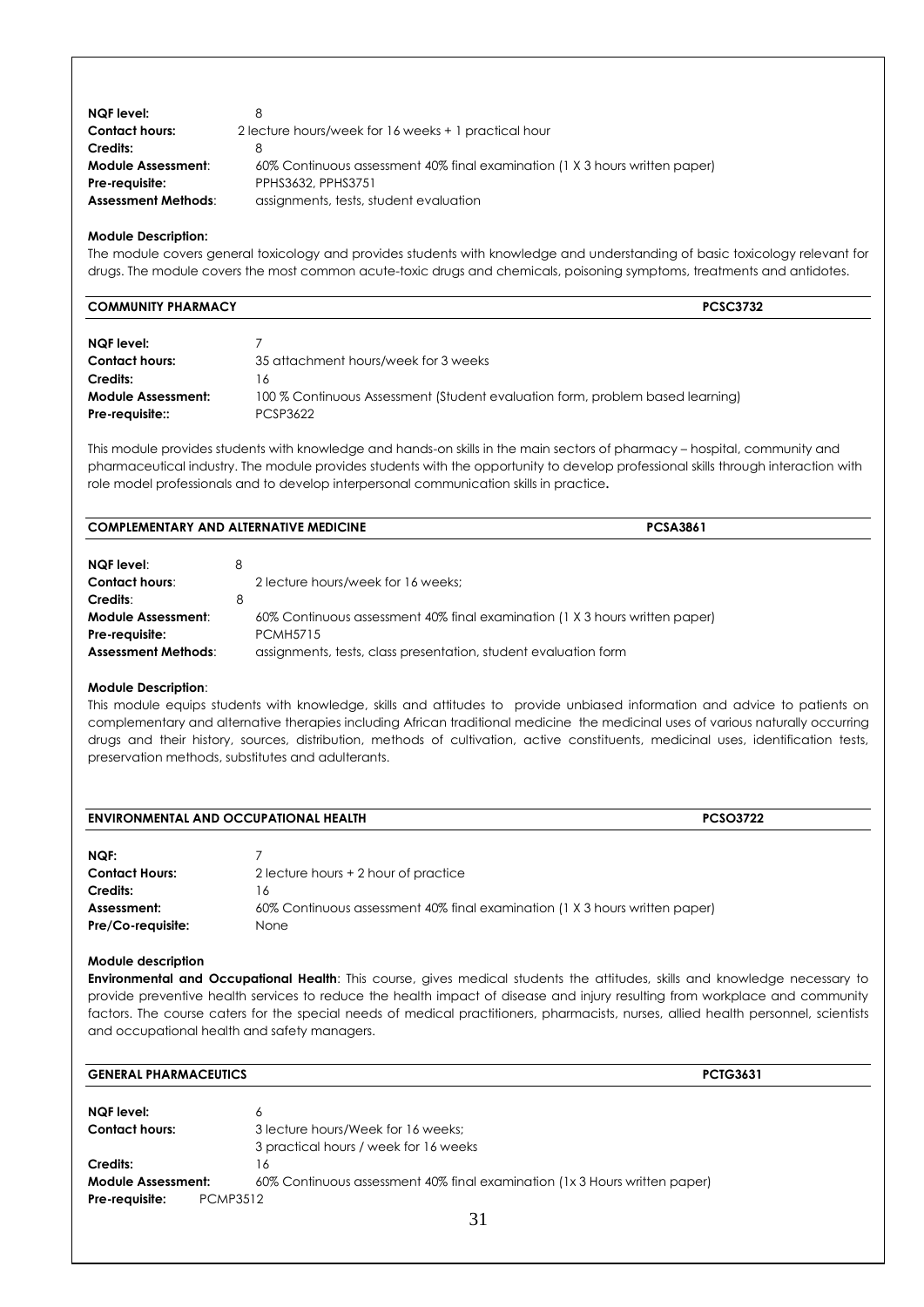#### **Assessment Methods:** assignments, tests, practicals, class presentations, student evaluation forms

#### **Module Description:**

This module builds on the foundation knowledge acquired from the module on the introduction to pharmacy and dispensing in the previous semester. It emphasises on properties of powders and other dosage forms and to do basic calculations related to the physical and chemical properties of drugs and common dosage forms

| <b>HOSPITAL PHARMACY</b>  |                                                        | <b>PCSY3852</b> |
|---------------------------|--------------------------------------------------------|-----------------|
| NQF level:                |                                                        |                 |
| <b>Contact hours:</b>     | 35 attachment hours/week for 3 weeks for each rotation |                 |
| Credits:                  | 16 for each rotation                                   |                 |
| <b>Module Assessment:</b> | Student evaluation form                                |                 |

#### **Module Description:**

**Co-requisite:** PCSP3742

This module provides students with knowledge and hands-on skills in the main sectors of pharmacy – hospital, community and pharmaceutical industry. The module provides students with the opportunity to develop professional skills through interaction with role model professionals and to develop interpersonal communication skills in practice**.** 

| INDUSTRIAL/MANUFACTURING FACILITY |                                                        | <b>PCSF3852</b> |
|-----------------------------------|--------------------------------------------------------|-----------------|
|                                   |                                                        |                 |
| NQF level:                        | 8                                                      |                 |
| <b>Contact hours:</b>             | 35 attachment hours/week for 3 weeks for each rotation |                 |
| Credits:                          | 16 for each rotation                                   |                 |
| <b>Module Assessment:</b>         | Student evaluation form                                |                 |
| Co-requisite:                     | <b>PCTT3751</b>                                        |                 |

#### **Module Description:**

This module provides students with knowledge and hands-on skills in the main sectors of pharmacy – hospital, community and pharmaceutical industry. The module provides students with the opportunity to develop professional skills through interaction with role model professionals and to develop interpersonal communication skills in practice**.** 

| <b>INORGANIC CHEMISTRY</b> | <b>PCMI3611</b> |
|----------------------------|-----------------|
|                            |                 |

| <b>NQF</b>            |                                                                                                              |
|-----------------------|--------------------------------------------------------------------------------------------------------------|
| <b>Contact Hours:</b> | 3 lecture hours + 2 hours of practical per week                                                              |
| Credits:              |                                                                                                              |
| Assessment:           | 60% Continuous assessment 40% Examination (1 x 3 hours written paper + $1\frac{1}{2}$ practical examination) |
| Pre-requisite:        | None                                                                                                         |

#### **Module Description:**

**GENERAL CHEMISTRY:** This is an introductory course to inorganic chemistry. It builds upon what is covered in the First Year chemistry courses. Students are expected to review the structure of the atom on their own, then the course progresses into its reactivity to form simple and complex molecule. The following topics are covered: In-depth studies of chemical bonding; (valence bond theory (VBT), shapes of molecules and hybridization; molecular orbital theory (MOT) in diatomic and polyatomic molecules); Delocalized multiple bonding. S-block elements: The chemistry of alkali and alkaline earth elements (groups 1 and 2); reactivity with hydrogen, oxygen, halogens, water, and liquid ammonia; Classification of oxides, and their reaction with water; P-block elements (groups 13 to 18): Reactivity with oxygen and halogens; The hydrides of P block elements; Hydrolysis and ammonolysis of P-block halides

| <b>INTRODUCTION TO CLINICAL METHODS AND NURSING SKILLS</b> |                                                                             | <b>PCSN3632</b> |  |
|------------------------------------------------------------|-----------------------------------------------------------------------------|-----------------|--|
| NQF:                                                       | 6                                                                           |                 |  |
| <b>Contact Hours:</b>                                      | 3 lecture hours + 3 hours of practice per week                              |                 |  |
| Credits:                                                   | 16                                                                          |                 |  |
| Assessment:                                                | 60% Continuous assessment 40% final examination (1 X 3 hours written paper) |                 |  |
| Co-requisite:                                              | PPHP3631                                                                    |                 |  |
| Pre-requisite:                                             | PPHA3512.                                                                   |                 |  |
|                                                            |                                                                             |                 |  |

**Module description**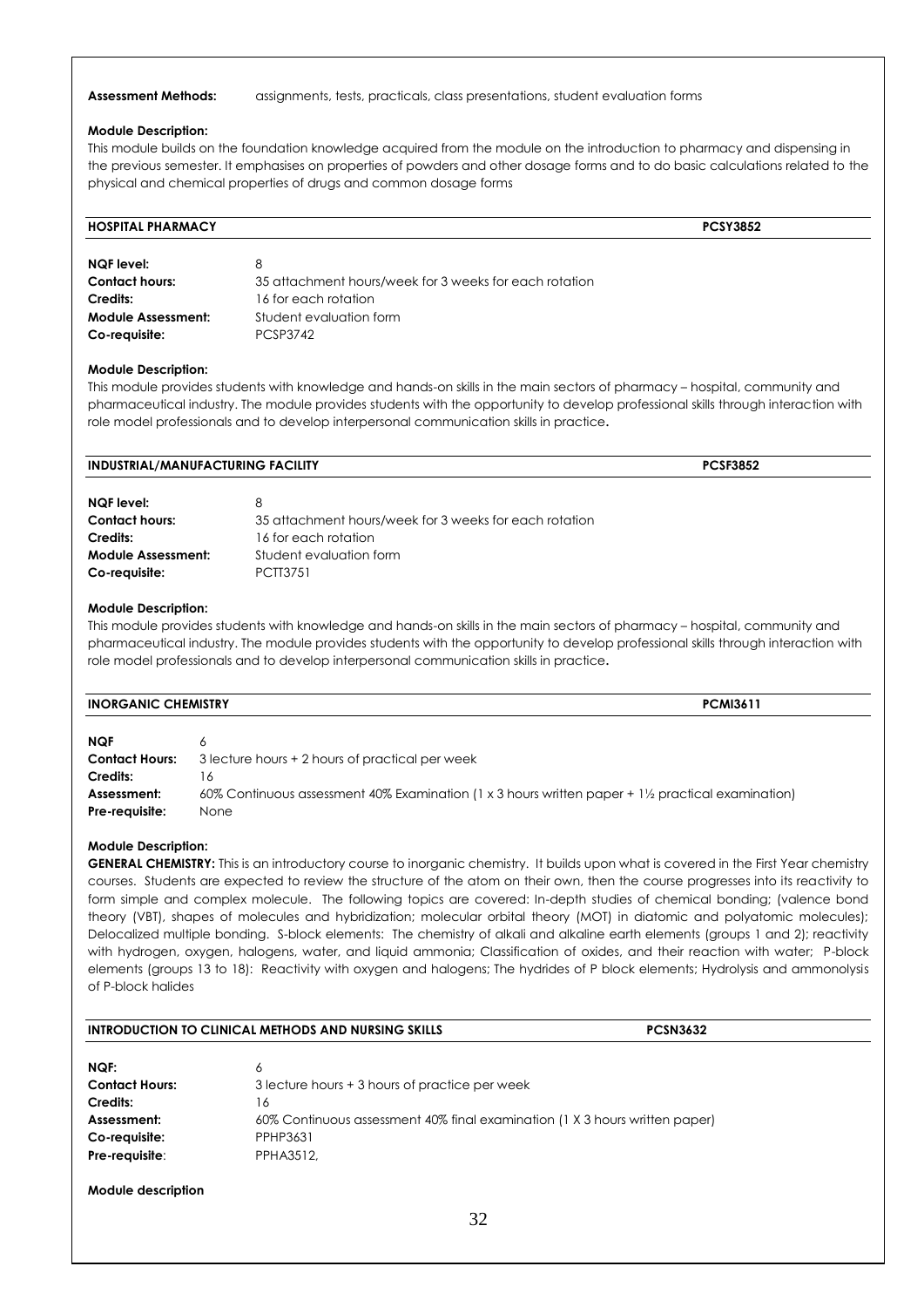**Introduction to Clinical Methods and Nursing Skills:** This module which is the mainstay and foundation of clinical medical practice is designed to introduce the students early on to the professional and technical skills, scientific knowledge, and human understanding necessary in the care of the sick, their families, and the community and build up on the art of medical practice to near perfection. The module also introduces students to basic nursing procedure through didactic teaching and hands-on practice. A student is also equipped with knowledge and skills for providing emergency First Aid resuscitation and support before arranging for secure and safe transfer to health facility. It emphasizes on the establishment of direct, one-to-one physician-patient relationships, the process of social communication, and the performance of physical examination based on competent use of professional skills. Topics covered include communication skills, medical ethics, general, regional, and systemic physical examination of patients; basic nursing skills; First Aid.

#### **INTRODUCTION TO PHARMACOLOGY PPHH3632**

| NQF:                  |                                                                       |
|-----------------------|-----------------------------------------------------------------------|
| <b>Contact hours:</b> | 3 lecture hours + 2 hours of practice                                 |
| Credits:              | 16                                                                    |
| Assessment:           | 60% Continuous assessment 40% Examination (1 X 3 hours written paper) |
| Pre-requisite:        | MBSP3631: MBSB3531                                                    |
| Co-requisite:         | MPCP3732: MPCM3631: MCMM3732                                          |

#### **Module Description**

**INTRODUCTION TO PHARMACOLOGY:** This module highlights the fundamental principles of action of all medicinal drugs and is semi-integrated with the module on Internal Medicine. The module focuses on pharmacodynamics, pharmacokinetics, and toxicity of drugs used in diagnosis, treatment, and prevention of disease, with emphasis on drugs frequently encountered in clinical practice. Special focus will be given to medicines influencing the autonomic nervous system (ANS) as knowledge gained is generalizable to pharmacology of other systems. Students will also develop a further understanding of experimental pharmacology and how it can be used as a tool in the development and/or reformulation of new drugs. Upon completing this unit students will be able to correlate drug effects with physiological function and explain a given drugs mode of action as well as side effects and the mechanisms by with these drugs modify the physiological system. Topics: compliance, rational drug use; risk benefit ratio in prescribing; prescribing; use of generics or trade (brand); selection of drugs; route of administration; formulation and dosage; classification of drugs; metabolism and elimination of drugs; side effects;

| <b>INTRODUCTION TO PHARMACY AND DISPENSING</b> |                                                                                   | <b>PCTI3631</b> |
|------------------------------------------------|-----------------------------------------------------------------------------------|-----------------|
| <b>NQF</b> level:                              | 6                                                                                 |                 |
| <b>Contact hours:</b>                          | 3 lecture hours / week for 16 weeks                                               |                 |
|                                                | 3 practical hours / week for 16 weeks                                             |                 |
| Credits:                                       | 16                                                                                |                 |
| <b>Module Assessment:</b>                      | 60% Continuous assessment 40% final examination (1 X 3 hours written paper)       |                 |
| Pre-requisite:                                 | <b>None</b>                                                                       |                 |
| <b>Assessment Methods:</b>                     | assignments, tests, practicals, class presentations and student assessment forms. |                 |

**Module description:** The module is intended to introduce students to the history and practice of Pharmacy in general and in Namibia. The module covers basic skills and knowledge for dispensing medicinal products including the assessment of the validity of a prescription, the use of appropriate reference sources for the interpretation and dispensing of prescriptions. Students are provided with basic skills and knowledge on the application of information and communication technology in pharmacy and dispensing.

#### **MATHEMATICS PCTM3511**

| NQF level:            | 5                                                |
|-----------------------|--------------------------------------------------|
| <b>Contact hours:</b> | 3 lectures per week for 16 weeks                 |
|                       | 1 tutorial per week for 16 weeks                 |
| Credits:              | 16                                               |
| Assessment:           | 60% Continuous assessment 40% final examination  |
|                       | (at least 2 tests), (3 hours examination paper). |

**Pre/Co-requisite:** None

#### **Module description:**

Functions: one-to-one and onto functions, horizontal line test, composition of functions, inverse of a function. Introduction to exponential and logarithmic functions. Limit of a function: definition, left and right limits, infinite limits, limits at infinity, continuity in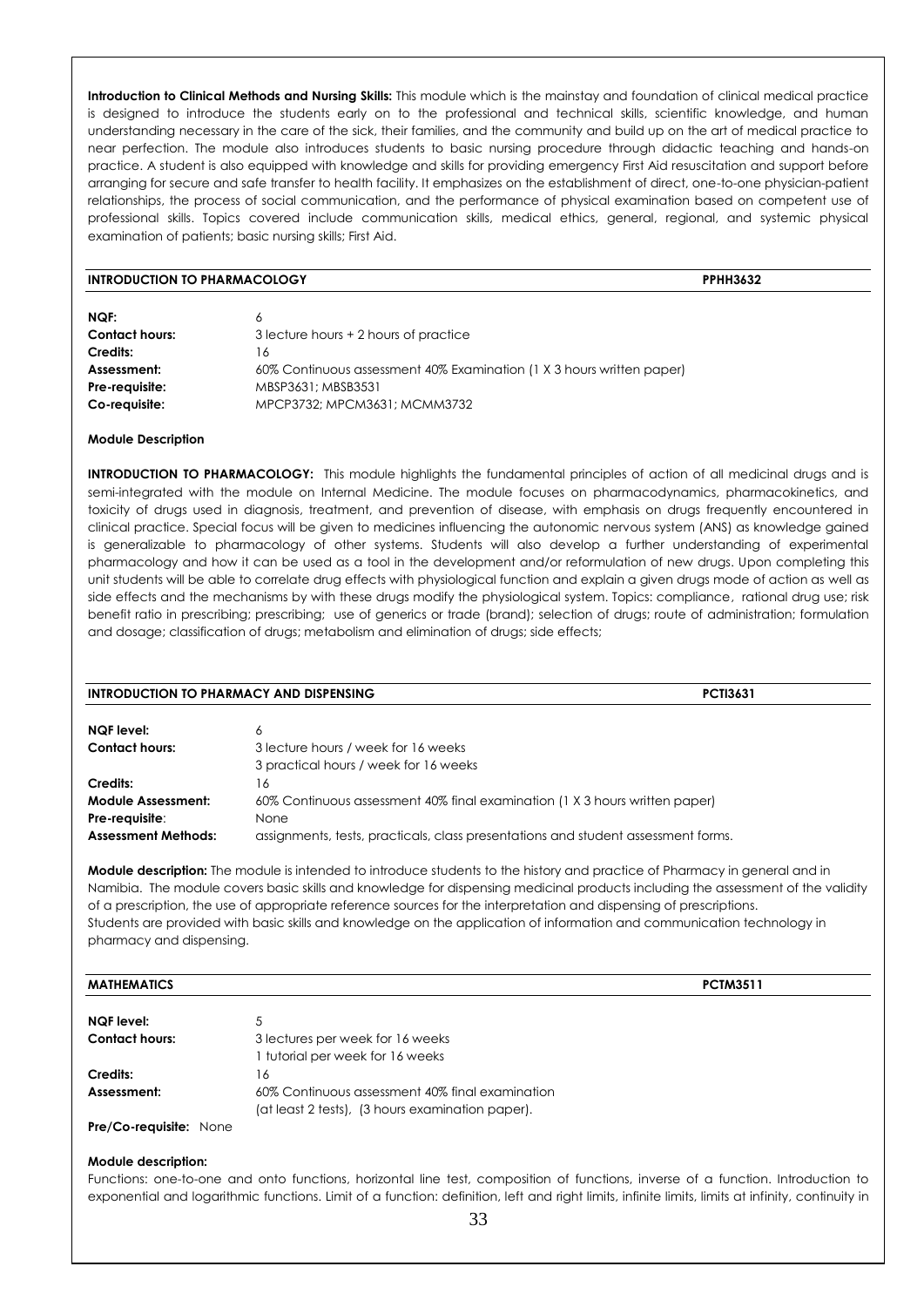terms of limits. Differentiation: rate of change, derivative of a function, rules of differentiation, increasing and decreasing functions and graph sketching. Integration: antiderivatives, the definite integral, area under a graph. Trigonometry: further trigonometric identities, area of a sector and segment of a circle, derivatives and integrals of trigonometric functions.

#### **MEDICINAL CHEMISTRY I PCMM3752**

| <b>NQF</b> level:          |                                                                             |
|----------------------------|-----------------------------------------------------------------------------|
| <b>Contact hours:</b>      | 3 lecture hours/week for 16 weeks; 03 practical hours for 16 weeks          |
| Credits:                   | ۰6                                                                          |
| <b>Module Assessment:</b>  | 60% Continuous assessment 40% final examination (1 X 3 hours written paper) |
| Pre-requisite:             | <b>PCMO3511</b>                                                             |
| <b>Assessment Methods:</b> | assignments, tests, practicals, class presentation, student evaluation form |

#### **Module Description:**

This module covers modern concepts of rational drug design. This includes introduction to Quantitative Structure Activity Relationship (QSAR), combinatorial chemistry, computer aided drug design (CADD), drug metabolism and prodrugs.

| <b>MEDICINAL CHEMISTRY II</b> | <b>PCMM3871</b>                                                             |
|-------------------------------|-----------------------------------------------------------------------------|
|                               |                                                                             |
| NQF level:                    | 8                                                                           |
| <b>Contact hours:</b>         | 3 lecture hours/week for 16 weeks; 3 practical hours for 16 weeks           |
| Credits:                      | 16                                                                          |
| <b>Module Assessment:</b>     | 60% Continuous assessment 40% final examination (1 X 3 hours written paper) |
| Pre-requisite:                | <b>PCMM3752</b>                                                             |
| <b>Assessment Methods:</b>    | assignments, tests, practicals, class presentation, student evaluation form |

#### **Module Description:**

This module covers concepts of biotechnology and the medicinal chemistry of classes of drug molecules. Classes of drugs will be covered in detail with respect to their physico-chemical properties, mode of action, structure-activity relationship, synthesis, chemical, nomenclature, and their side effects.

| <b>ORGANIC CHEMISTRY</b>  |                                                            | <b>PCMO3511</b> |
|---------------------------|------------------------------------------------------------|-----------------|
| <b>NQF Level:</b>         | 5                                                          |                 |
| <b>Contact Hours:</b>     | 3 lecture hours + 3 hours of laboratory practical per week |                 |
| Credits:                  | 16                                                         |                 |
| Assessment:               | 60% Continuous assessment 40% final examination            |                 |
| <b>Pre/Co-requisites:</b> | None                                                       |                 |

#### **Module Description:**

**Organic Chemistry**: This module administered over one semester is designed to acquaint students with the basic knowledge in the classification of organic compounds. This includes the analysis of the chemical and physical properties and the use of organic compounds in medicine. Topics covered include the chemistry of alkyl halides, alcohols, ethers, carbonyl compounds and amines; aromatic and aliphatic chemistry, heterocyclic compounds; isomerism, stereoisomerism and reaction mechanisms. Upon completion of this course students will be acquainted with the molecular interactions that drive biosynthesis and bioenergetics within cells.

| <b>PATHOPHYSIOLOGY AND PHARMACOTHERAPEUTICS I</b> |                                                                                                | <b>PCST3752</b> |  |
|---------------------------------------------------|------------------------------------------------------------------------------------------------|-----------------|--|
| NQF level:                                        |                                                                                                |                 |  |
| <b>Contact hours:</b>                             | 3 lecture hours / week for 16 weeks:<br>4 practical hours / week for 16 weeks                  |                 |  |
| Credits:                                          | 16                                                                                             |                 |  |
| Module Assessment:<br>Co-reauisite:               | 60% Continuous assessment 40% final examination (1 X 3 hours written paper)<br><b>PPHS3751</b> |                 |  |
| <b>Assessment Methods:</b>                        | assignments, tests, class presentation, student evaluation form, problem based learning        |                 |  |
| Module description:                               |                                                                                                |                 |  |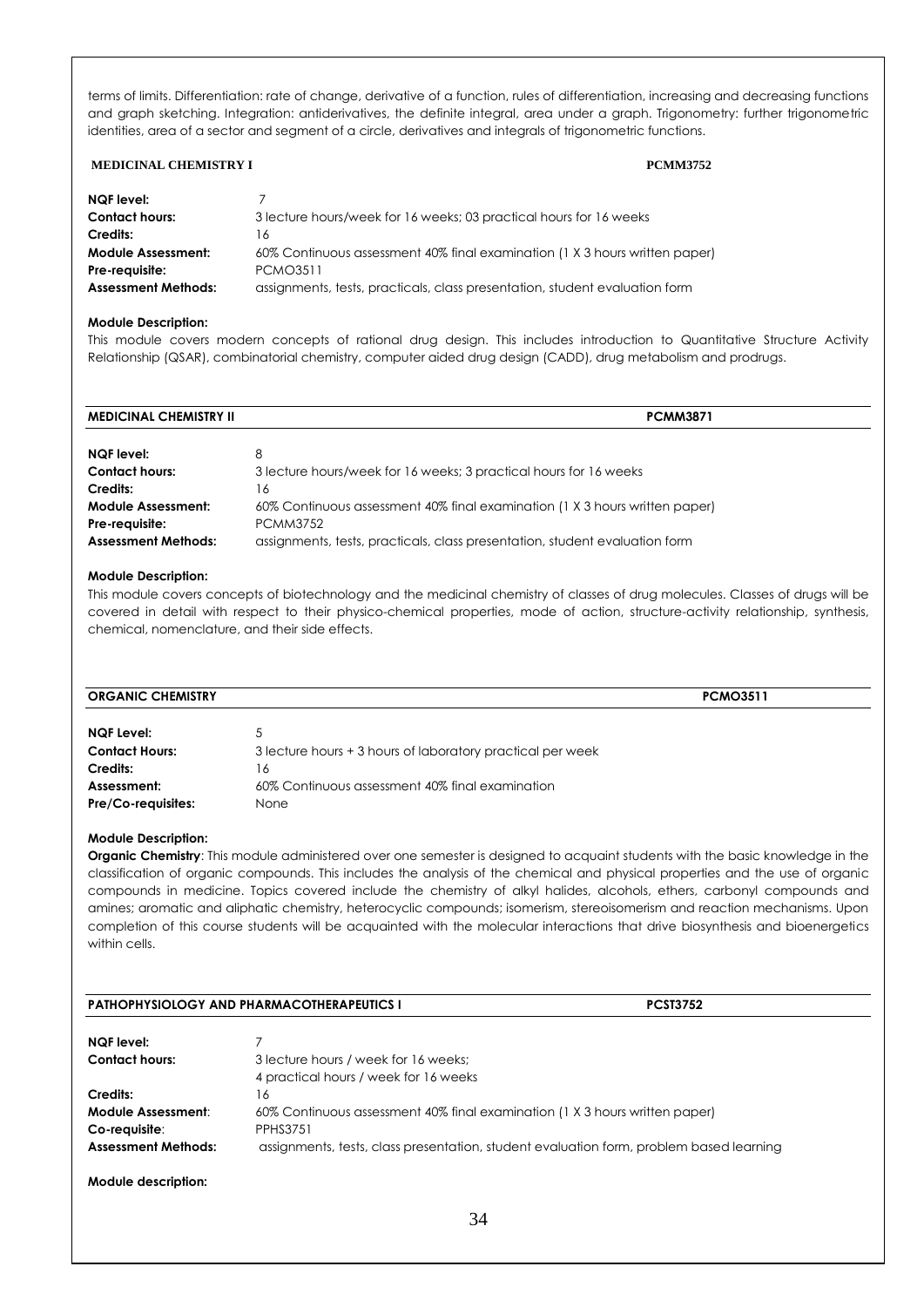This module introduces students to the structural changes of tissues and organs of the human body, which result in or from pathological changes, or are caused by excessive functional adaptation or accumulation of the same. The module also introduces students to clinical pharmacy, an increasingly important aspect of modern pharmacy practice. Emphasis will be placed on the integration of knowledge and skills gained from previous courses with pathophysiology and therapeutics to devise appropriate pharmaceutical care plans.

|                            | <b>PATHOPHYSIOLOGY AND PHARMACOTHERAPEUTICS II</b>                                      | <b>PCST3871</b> |  |
|----------------------------|-----------------------------------------------------------------------------------------|-----------------|--|
| <b>NQF</b> level:          | 8                                                                                       |                 |  |
| <b>Contact hours:</b>      | 3 lecture hours/week for 16 weeks<br>4 practical hours / week for 16 weeks              |                 |  |
| Credits:                   | 16                                                                                      |                 |  |
| <b>Module Assessment:</b>  | 60% Continuous assessment 40% final examination (1 X 3 hours written paper)             |                 |  |
| Pre-requisite:             | <b>PCST3752</b>                                                                         |                 |  |
| <b>Assessment Methods:</b> | Assignments, tests, class presentation, student evaluation form, problem based learning |                 |  |

#### **Module Description:**

This module enables students to integrate knowledge and skills in pathophysiology and therapeutics to devise appropriate pharmaceutical care plans. It focuses on major body systems including: gastrointestinal, respiratory and cardiovascular; central nervous system; musculoskeletal system; endocrine system and infectious diseases. Students also develop skills in selecting drugs rationally**.**

| <b>PHARMACEUTICAL ANALYSIS</b> | <b>PCMA3632</b>                                                             |  |
|--------------------------------|-----------------------------------------------------------------------------|--|
| NQF level:                     | 6                                                                           |  |
| <b>Contact hours:</b>          | 3 lecture hours/week for 16 weeks:<br>3 practical hours for 16 weeks        |  |
| Credits:                       | 16                                                                          |  |
| <b>Module Assessment:</b>      | 60% Continuous assessment 40% final examination (1 X 3 hours written paper) |  |
| Pre-requisite:                 | PCMO3511, PCMI3512                                                          |  |
| <b>Assessment Methods:</b>     | assignment, tests, practicals, class presentation, student form evaluation  |  |

#### **Module Description:**

This module provides students with the theoretical and practical foundation to assure the quality and efficacy of drugs. The module incorporates requirements for drug quality in connection with Good Laboratory Practices and Good Manufacturing Practices. It includes the use of official reference books for drug analysis.

| <b>PHARMACEUTICAL MICROBIOLOGY</b>                             | <b>PCTM3751</b>                                                                                                                                                      |
|----------------------------------------------------------------|----------------------------------------------------------------------------------------------------------------------------------------------------------------------|
| <b>NQF</b> level:                                              |                                                                                                                                                                      |
| <b>Contact hours:</b>                                          | 3 lecture hours/week for 16 weeks:<br>3 practical hours for 16 weeks                                                                                                 |
| Credits:                                                       | 16                                                                                                                                                                   |
| Module Assessment:<br>Pre/Co-requisite:<br>Assessment methods: | 60% Continuous assessment 40% final examination (1 X 3 hours written paper)<br>None<br>assignments, tests, practicals, class presentations, student evaluation forms |

#### **Module description:**

This module covers the various aspects of microorganisms, their classification, morphology, laboratory cultivation identification and maintenance. It includes sterilization of pharmaceutical products, equipment and media.

| <b>PHARMACEUTICAL ORGANIC CHEMISTRY</b> | <b>PCMO3632</b>                                                             |  |
|-----------------------------------------|-----------------------------------------------------------------------------|--|
| <b>NOF level:</b>                       | 6                                                                           |  |
| <b>Contact hours:</b>                   | 3 lecture hours/week for 16 weeks                                           |  |
|                                         | 3 practical hours / week for 16 weeks                                       |  |
| Module Assessment:                      | 60% Continuous assessment 40% final examination (1 × 3 hours written paper) |  |
| Credits:                                | 16                                                                          |  |
|                                         | 35                                                                          |  |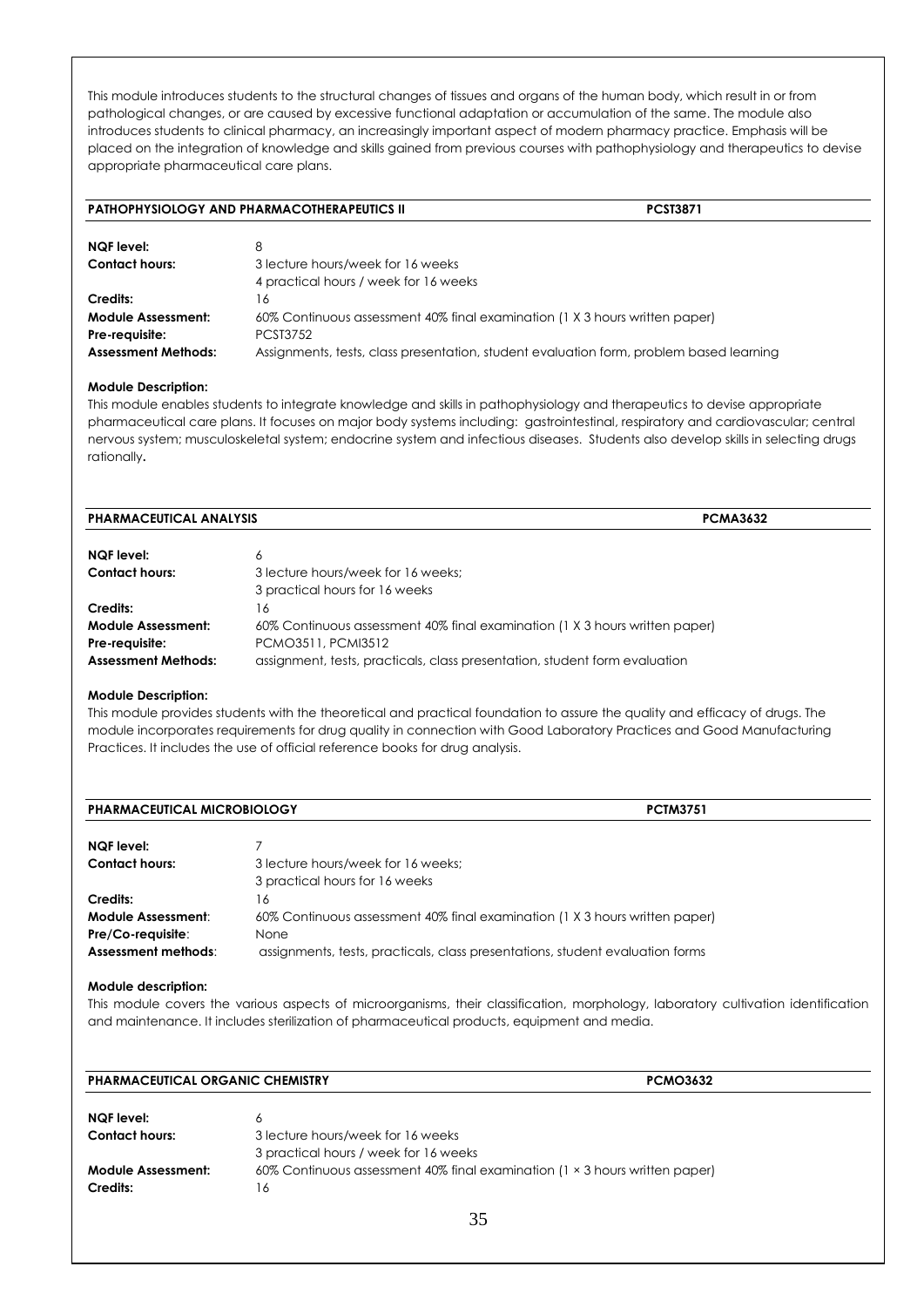#### **Pre-requisite:** PCMO3511

**Assessment Methods:** assignments, tests, practical, class presentation and student assessment.

#### **Module Description:**

This module covers the classification of organic compounds. It includes the analysis of the chemical and physical properties and the use of organic compounds in pharmacy and medicines.

| <b>PHARMACEUTICAL TECHNOLOGY I</b> |                                                                             | <b>PCTT3752</b> |
|------------------------------------|-----------------------------------------------------------------------------|-----------------|
|                                    |                                                                             |                 |
| NQF level:                         |                                                                             |                 |
| <b>Contact hours:</b>              | 3 lecture hours/week for 16 weeks:                                          |                 |
|                                    | 3 practical hours for 16 weeks                                              |                 |
| Credits:                           | 16                                                                          |                 |
| Module Assessment:                 | 60% Continuous assessment 40% final examination (1 X 3 hours written paper) |                 |
| Pre-reauisite:                     | PCTP3632                                                                    |                 |
| <b>Assessment Methods:</b>         | assignments, tests, practical, class presentations, student evaluation form |                 |

#### **Module Description:**

This module introduces students to the basics of industrial and small-scale manufacturing. This includes the application of the principles involved in the formulation and evaluation of various pharmaceutical dosage forms, the packaging, labelling and storage of pharmaceuticals and the safe use of tools, equipment and materials during manufacturing.

| <b>PHARMACEUTICAL TECHNOLOGY II</b> | <b>PCTT3871</b>                                                                                      |
|-------------------------------------|------------------------------------------------------------------------------------------------------|
| <b>NQF</b> level:                   | 8                                                                                                    |
| <b>Contact hours:</b>               | 3 lecture hours/week for 16 weeks:                                                                   |
| Credits:                            | 16                                                                                                   |
| <b>Module Assessment:</b>           | 60% Continuous assessment 40% final examination (1 X 3 hours written paper)                          |
| Pre-reauisite:                      | PCTT3752                                                                                             |
| <b>Assessment Methods:</b>          | assignments, tests, practical, class presentations, student evaluation form, problem based learning. |

#### **Module Description:**

This module introduces students to the basics of industrial and small-scale manufacturing. This includes the application of the principles involved in analysis and quality assurance as applied to the development, manufacture, assembly and distribution of medicinal products. The module exposes the student to all stages of drug development from discovery of an active agent to launch. The varied components of the undergraduate core course in the context of Industrial Pharmacy and drug development will be consolidated.

| <b>PHARMACOGNOSY AND PHYTOCHEMISTRY</b>                                    | <b>PCMH3751</b>                                                                                                                                                               |
|----------------------------------------------------------------------------|-------------------------------------------------------------------------------------------------------------------------------------------------------------------------------|
| NQF level:                                                                 |                                                                                                                                                                               |
| <b>Contact hours:</b>                                                      | 3 lecture hours/week for 16 weeks:<br>3 practical hours for 16 weeks                                                                                                          |
| Credits:                                                                   | 16                                                                                                                                                                            |
| <b>Module Assessment:</b><br>Pre-requisite::<br><b>Assessment Methods:</b> | 60% Continuous assessment 40% final examination (1 X 3 hours written paper)<br><b>PCMO3511</b><br>assignments, tests, practicals, class presentation, student evaluation form |

#### **Module Description:**

This module provides students with knowledge of the medicinal uses of various naturally occurring drugs and their history, sources, distribution, methods of cultivation, active constituents, identification tests, preservation methods, substitutes and adulterants.

| <b>PHARMACOEPIDEMIOLOGY AND PHARMACOECONOMICS</b> | <b>PCSE3872</b> |
|---------------------------------------------------|-----------------|
|---------------------------------------------------|-----------------|

| NQF level:                 | 8                                                                                      |
|----------------------------|----------------------------------------------------------------------------------------|
| <b>Contact hours:</b>      | 3 lecture hours/week for 16 weeks + 1 practical hour/week                              |
| Credits:                   | 16                                                                                     |
| <b>Module Assessment:</b>  | Continuous 60% Continuous assessment 40% final examination (1 X 3 hours written paper) |
| Pre-requisite:             | PCSB3512                                                                               |
| <b>Assessment Methods:</b> | assignments, tests, class presentations, student evaluation form                       |
|                            |                                                                                        |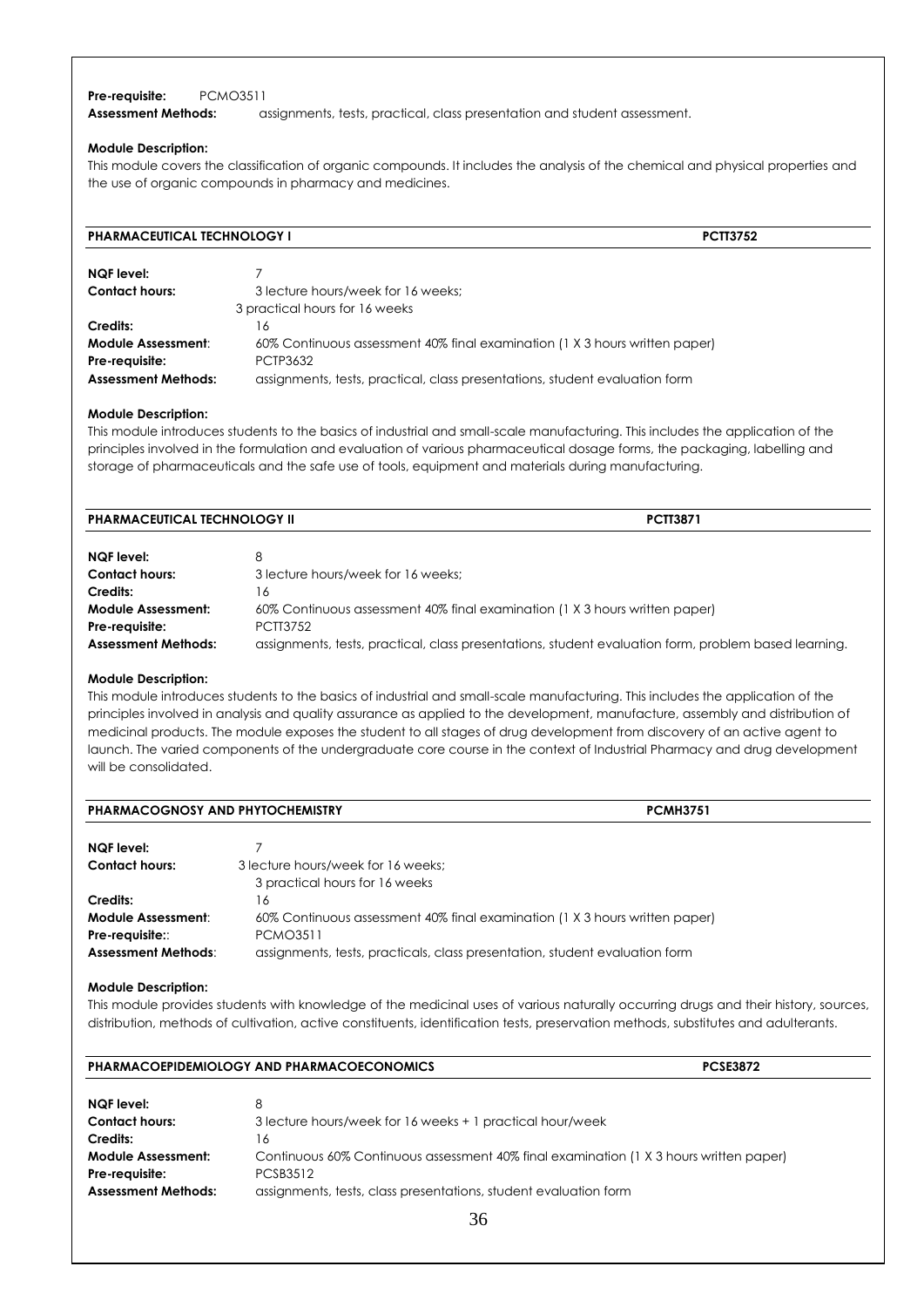This module introduces students to various aspects of pharmacoepidemiology that play important roles in therapeutics, medicine and public health. The module will also introduce students to basic principles of pharmacoeconomics and how they are used in the economic evaluation of health care policies and programmes.

#### **PHARMACY LAW AND ETHICS PCSL3721**

| <b>NQF</b> level:          |                                                 |
|----------------------------|-------------------------------------------------|
| <b>Contact hours:</b>      | 2 lecture hours/week for 16 weeks               |
| Credits:                   | 8                                               |
| <b>Module Assessment:</b>  | 60% Continuous assessment 40% final examination |
|                            | (1 X 3 hours written paper)                     |
| Pre/Co-requisite:          | None                                            |
| <b>Assessment Methods:</b> | assignments, tests, student evaluation form     |

#### **Module Description:**

This module exposes students to several important legislations related to the profession of pharmacy in Namibia. These includes the following: Pharmacy Act, No. 9, 2004, Medicine and Related Substances Control Act, No 13, 2003 and Amendment Act, No. 8, 2007; Medical Aid Funds Act, No. 23, 1995; Hospital and Health Facilities Act, No. 36, 1994; Hospital and Health Facilities Amendment Act, No. 1, 1998; Council for Health and Social Services Professional Repeal Act, No. 3, 2004; and Allied Health Professions Act, No. 7, 2004, Dangerous Drugs. The new Drug Policy, Professional Ethics, Patent and Design Act.

| <b>PHARMACY MANAGEMENT</b> | <b>PCSM3872</b>                                                             |  |
|----------------------------|-----------------------------------------------------------------------------|--|
| <b>NQF</b> level:          | 8                                                                           |  |
| <b>Contact hours:</b>      | 3 lecture hours/week for 16 weeks                                           |  |
| Credits:                   | 6                                                                           |  |
| Module Assessment:         | 60% Continuous assessment 40% final examination (1 X 3 hours written paper) |  |
| Pre/Co-requisite:          | None                                                                        |  |
| <b>Assessment Methods:</b> | assignments, tests, student evaluation form                                 |  |

#### **Module Description:**

The aim of this module is to develop the foundation for the management of activities in all pharmacy practice settings. These activities include financial management, supervision and marketing. While some challenges will be related to the clinical aspects of patient care and the management of patients with complex and intractable medical conditions, other significant challenges include managing other health professionals, pharmacy staff and resources

| <b>PHARMACY PRACTICE I</b>                                               | <b>PCSP3622</b>                                                                                                                                                                 |  |
|--------------------------------------------------------------------------|---------------------------------------------------------------------------------------------------------------------------------------------------------------------------------|--|
| <b>NQF</b> level:                                                        | 6                                                                                                                                                                               |  |
| <b>Contact hours:</b>                                                    | 2 lecture hours/week for 12 weeks:<br>2 practical hours / week for 16 weeks                                                                                                     |  |
| Credits:                                                                 | 8                                                                                                                                                                               |  |
| <b>Module Assessment:</b><br>Co-requisite:<br><b>Assessment Methods:</b> | 60% Continuous assessment 40% final examination (1 × 3 hours written paper)<br><b>PCTI3631</b><br>Assignments, tests, practicals, class presentations, student evaluation forms |  |

#### **Module Description:**

This module provides students with the skills and knowledge to provide various pharmaceutical care services to the public in a community pharmacy setting. This includes the provision of pharmacist-initiated therapy, monitoring of patients, responding to minor ailments, counselling, provision of information to patients and the maintenance of all records. The students are introduced to the basics of pharmaceutical business management.

| <b>PHARMACY PRACTICE II</b> |  |    | <b>PCSP3742</b> |  |
|-----------------------------|--|----|-----------------|--|
| NQF level:                  |  |    |                 |  |
|                             |  | 37 |                 |  |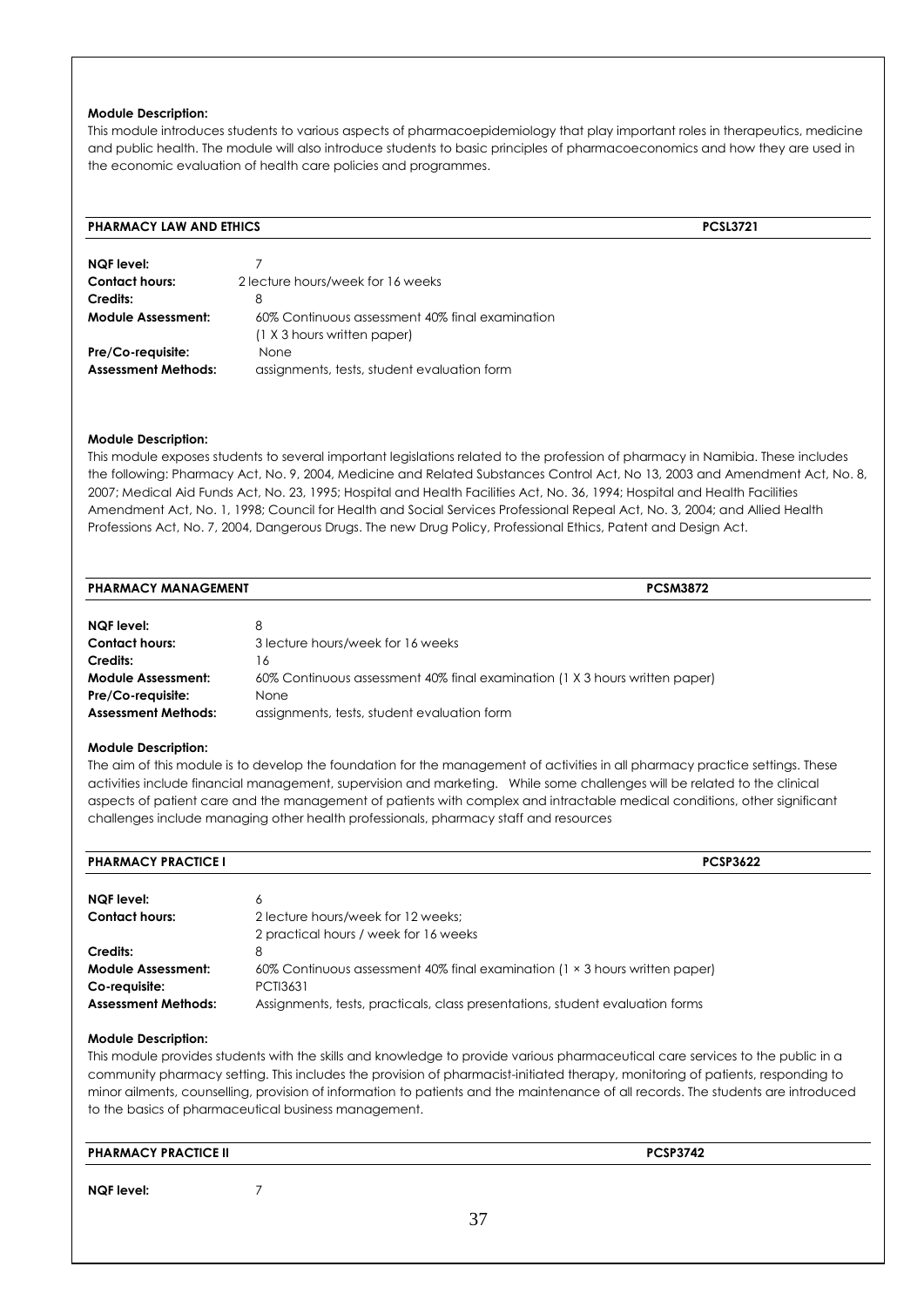| <b>Contact hours:</b>      | 2 lecture hours/week for 16 weeks:<br>2 practical hours / week for 16 weeks |
|----------------------------|-----------------------------------------------------------------------------|
| Credits:                   |                                                                             |
| <b>Module Assessment:</b>  | 60% Continuous assessment 40% final examination (1 X 3 hours written paper) |
| Pre-reauisite:             | PCSP3622                                                                    |
| <b>Assessment Methods:</b> | Assignments, tests, practicals, class presentation, student evaluation form |

This module focuses on equipping students with the knowledge and skills for managing health commodities and pharmacy personnel within the hospital environment and working in a multi-disciplinary health care team.

| <b>PHYSICAL CHEMISTRY</b>  | <b>PCMP3512</b>                                                               |
|----------------------------|-------------------------------------------------------------------------------|
|                            |                                                                               |
| <b>NQF</b> level:          |                                                                               |
| <b>Contact hours:</b>      | 3 lecture hours +3 practical hours                                            |
| Credits:                   | 16                                                                            |
| Module Assessment:         | 60% Continuous assessment 40% final examination (1 X 3 hours written paper)   |
| Co-requisite:              | <b>PCTM3511</b>                                                               |
| <b>Assessment Methods:</b> | Assignments, tests, practicals, class presentations, student evaluation forms |

#### **Module Description:**

This module enables students to analyse the physicochemical properties of drugs from the perspective of pharmacy. The behavior of ions in solution and electrode potential and spectroscopy are discussed.

| <b>PHYSICAL PHARMACY</b>   |                                                                               | <b>PCTP3632</b> |
|----------------------------|-------------------------------------------------------------------------------|-----------------|
| <b>NQF</b> level:          | 6                                                                             |                 |
| <b>Contact hours:</b>      | 4 lecture hours/week for 16 weeks:                                            |                 |
|                            | 3 practical hours / week for 16 weeks                                         |                 |
| Credits:                   | 16                                                                            |                 |
| Module Assessment:         | 60% Continuous assessment 40% final examination (1 X 3 hours written paper)   |                 |
| Co-requisite:              | <b>PCTG3631</b>                                                               |                 |
| Pre-requisite:             | <b>PCMP3512</b>                                                               |                 |
| <b>Assessment Methods:</b> | Assignments, tests, practicals, class presentations, student evaluation forms |                 |

#### **Module Description:**

This module provides students with an understanding of the physical and physicochemical principles, design, formulation, manufacture and evaluation of pharmaceutical dosage forms. It introduces students to concepts such as diffusion and dissolution of drugs, drug solubilisation, surface and interfacial tension, surface active materials, micelle formation and pharmaceutical complexes.

| <b>PHYSIOLOGY I</b>           | <b>PPHP3511</b>                                                             |
|-------------------------------|-----------------------------------------------------------------------------|
| NQF:                          |                                                                             |
| <b>Contact Hours:</b>         | 3 lecture hours + 4 hours of tutorial (or 3 hours of practice)              |
| Credits:                      | 16                                                                          |
| Assessment:                   | 60% Continuous assessment 40% final examination (1 X 3 hours written paper) |
| <b>Pre/Co-requisite: None</b> |                                                                             |

#### **Module description**

**Embryology and Developmental Biology**: This course in physiology introduces students to the fundamental processes and concepts of embryonic development. These include the acquisition of multicellularity, organization of the early embryo, morphogenesis of tissues, major organ systems, foetal membranes, growth, differentiation and analysis of common developmental defects. Upon completion of this course students should be versed in the genetic aspects of early development as well as the interactions that occur in development leading to the formation of the ectoderm, mesoderm and endoderm and the further differentiation of these layers into tissues, organs and systems. Particular attention will be placed on cell-cell communication and the pivotal role signaling plays in development.

| <b>PHYSIOLOGY II</b> | <b>PPHP3512</b> |
|----------------------|-----------------|
|                      |                 |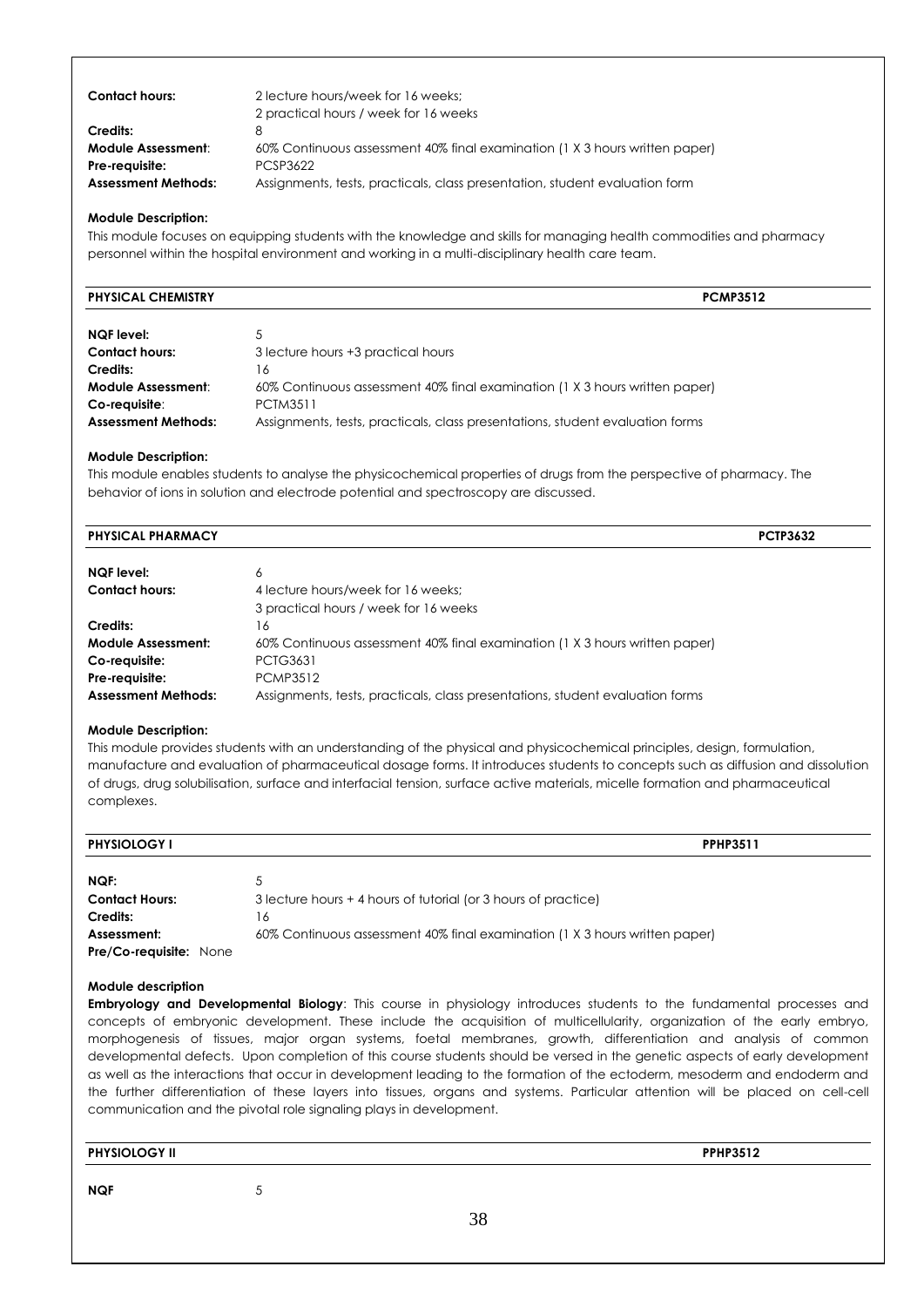| <b>Contact Hours:</b> | 3 lecture hours + 2 hours of tutorial (or 3 hours of practice)              |
|-----------------------|-----------------------------------------------------------------------------|
| Credits:              | 16                                                                          |
| Assessment:           | 60% Continuous assessment 40% final examination (1 X 3 hours written paper) |
| Co-requisite:         | PPHP3511                                                                    |

**Basic Cell Process and Homeostasis, and Control:** The study of physiology encompasses a number of fields of study; from molecules to ecosystems. The module begins with an investigation of basic cell processes. The students will be expected to understand how molecular interactions are integral to the generation, storage and utilization of energy, signalling and cellular dynamics. Building upon this importance of cellular and tissue compartmentation will be stressed including how information flows within a cellular and mass context. The integration of these systems and how they may impact homeostasis is of critical importance. By the end of the course students will also be familiar with the components and mechanics of the Endocrine system, the cellular and network properties of neurons and how they function within the context of the central and peripheral nervous systems. The module covers autonomic and somatic motor control. Finally, the module covers muscles and the integration of all of the aforementioned systems.

| <b>PHYSIOLOGY III</b>         | <b>PPHP3631</b>                                                                         |
|-------------------------------|-----------------------------------------------------------------------------------------|
| NQF:                          | 6                                                                                       |
| <b>Contact Hours:</b>         | 3 lecture hours + 2 hours of tutorial (or 3 hours of practice)                          |
| Credits:                      | 16                                                                                      |
| Assessment:<br>Pre-requisite: | 60% Continuous assessment 40% final examination (1 X 3 hours written paper)<br>PPHP3512 |

#### **Module description**

**Integration of Function and Metabolism, Growth and Aging:** This third course in physiology will expose students to the fundamental processes and mechanisms occurring in the remaining organ systems. They will leave the course with an in-depth understanding of cardiovascular physiology, blood flow and how it is regulated and blood. Students will understand fluid and electrolyte balance as well as gas exchange and transport. These processes integrate numerous organ systems. The students will investigate the integration of the respiratory, circulatory and urinary systems and their respective organ components. The remaining organ systems, the digestive, endocrine, immune and reproductive will also be covered and the interconnectivity of all the organ systems considered.

| <b>PRIMARY HEALTH CARE: HEALTH PROMOTION</b> |                                                                              | <b>PCSP3511</b> |  |
|----------------------------------------------|------------------------------------------------------------------------------|-----------------|--|
| NQF:                                         | C                                                                            |                 |  |
| <b>Contact Hours:</b>                        | 3 lecture hours + 2 hour of practice                                         |                 |  |
| Credits:                                     | 16                                                                           |                 |  |
| Assessment:                                  | 60% Continuous assessment 40% Examination $(1 \times 3$ hours written paper) |                 |  |
| Pre/Co-requisite                             | None                                                                         |                 |  |

#### **Module Description**

Health Promotion is the provision of information and education to individuals, families, and communities that-encourage family unity, community commitment, and traditional spirituality that make positive contributions to their health status. Health Promotion is the promotion of healthy ideas and concepts to motivate individuals to adopt healthy behaviours.

According to the World Health Organization, health promotion is the process of enabling people to increase control over, and to improve, their health.

Health promotion represents a comprehensive social and political process, it not only embraces actions directed at strengthening the skills and capabilities of individuals, but also action directed towards changing social, environmental and economic conditions so as to alleviate their impact on public and individual health. Health promotion is the process of enabling people to increase control over the determinants of health and thereby improve their health. Participation is essential to sustain health promotion action.

The Ottawa Charter identifies three basic strategies for health promotion. These are advocacy for health to create the essential conditions for health indicated above; enabling all people to achieve their full health potential; and mediating between the different interests in society in the pursuit of health. Every contact between a doctor and a patient can be seen as an opportunity for health promotion and disease prevention. It is therefore essential that the new graduate knows how to make the most of these opportunities through demonstrable knowledge of the principles involved both for individual patients and populations.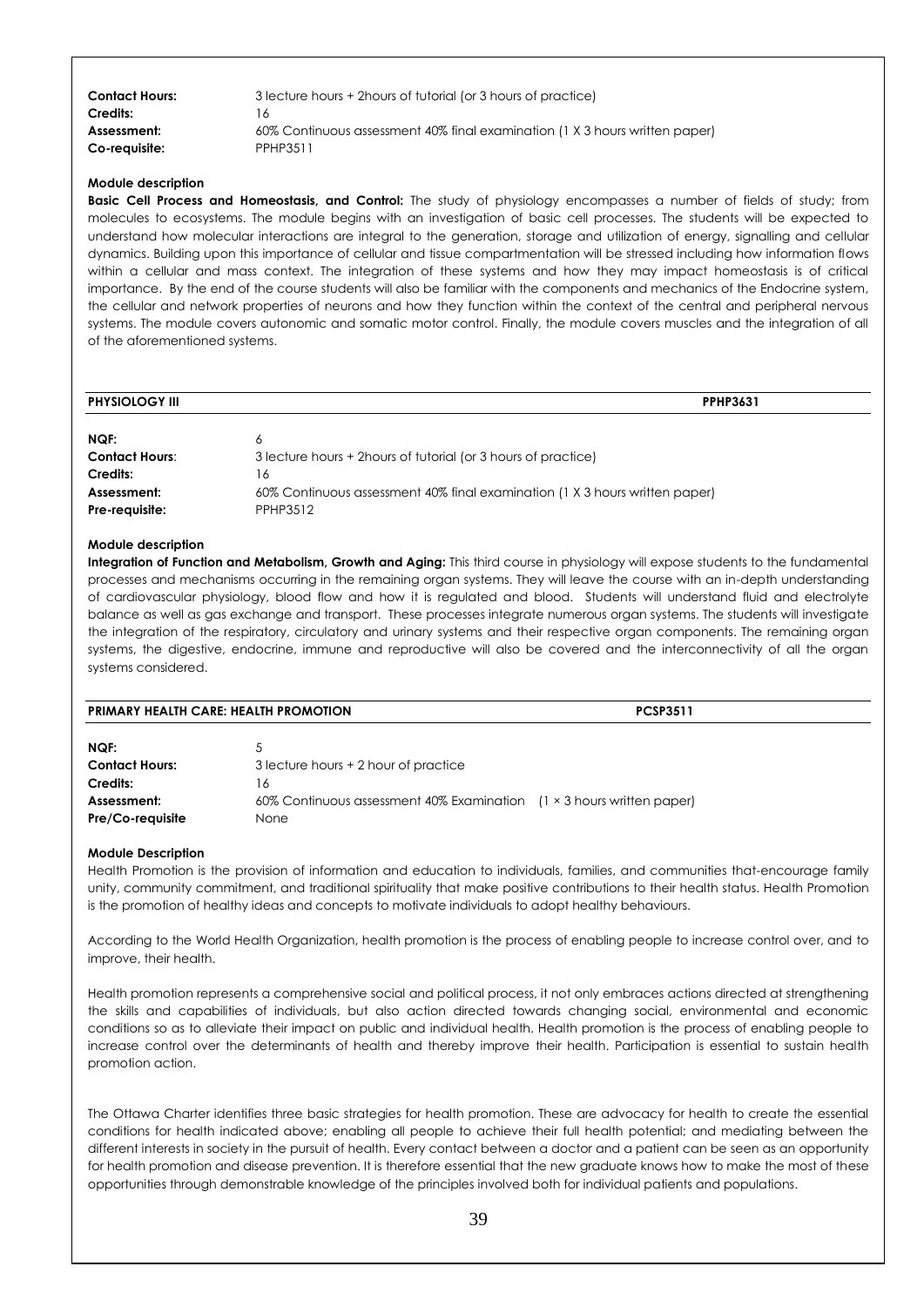#### **RESEARCH METHODS PCSR3632**

| NGF:<br><b>Contact Hours:</b><br>Credits: | 3 lecture hours + 1 hour of practice<br>16                                  |
|-------------------------------------------|-----------------------------------------------------------------------------|
| Assessment:                               | 60% Continuous assessment 40% final examination (1 X 3 hours written paper) |
| Pre-reauisite:                            | PCSB3512                                                                    |

#### **Module description**

**Research Methods** - The student is expected to be able to challenge the prevailing notion of a hierarchy of research methods from stronger experimental designs to weaker qualitative techniques and crude dichotomous thinking (hard versus soft, quantitative versus qualitative; understand that there is no right or wrong methodological approach - rather the central concern should be the appropriateness of the method to the problem being investigated, the knowledge base, the resources available (including both financial and person power), the socio-cultural context, and the level of analysis; recognize that most medical care and public health interventions still occur "downstream" and are unable to significantly affect the course of mortality, morbidity and disability in modern society and that "upstream" primary and secondary prevention is required, especially policylevel interventions designed to affect whole populations; understand that behavioural and social science research methods are particularly well suited to measuring, explaining and evaluating "upstream" public health activities; view quantitative and qualitative research methods as complementary partners in the public health research enterprise, rather than competing with each other.

| <b>RESEARCH PROJECT</b>                      | <b>PCSR3880</b>                                                                                             |
|----------------------------------------------|-------------------------------------------------------------------------------------------------------------|
| <b>NQF</b> level:                            | 8                                                                                                           |
| <b>Contact hours:</b>                        | 6 practical hours/week for 32 weeks                                                                         |
| Credits:                                     | 32                                                                                                          |
| <b>Module Assessment:</b>                    | 50% assessment of dissertation by supervisor and 50% oral examination/defence of dissertation by a<br>panel |
| Pre-requisite:<br><b>Assessment Methods:</b> | PCSR3632<br>Assessment of written project and oral examination/defence of dissertation                      |

#### **Module Description:**

Projects are intended to develop students' ability to evaluate scientific literature and engage in independent research. Projects will normally be of potential high impact value on health resource utilization and management of diseases relevant to Namibia. In this semester, students will focus more on literature search and research tool development. Data collection, analysis and writeup will be covered in the second semester.

| <b>RURAL ATTACHEMENT</b><br><b>PCSU3739</b>  |                                                                                                  |
|----------------------------------------------|--------------------------------------------------------------------------------------------------|
| NQF level:                                   |                                                                                                  |
| <b>Contact hours:</b>                        | 35 attachment hours/week for 3 weeks                                                             |
| Credits:                                     | 16                                                                                               |
| <b>Module Assessment:</b><br>Pre-requisite:: | 100 % Continuous Assessment (Student evaluation form, problem based learning)<br><b>PCSP3622</b> |

#### **Module Description:**

This module provides students exposure to health care systems in rural areas based on the government's health policies. It gives the students an opportunity to explore the role of the pharmacist in the rural setting and to appreciate the potential problems encountered by the health care personnel in the rural areas. The module will involve students in projects and activities aimed at promoting primary health care and to identify possible interventions and solutions to problems in the rural health care service.

| SOCIOLOGY OF HEALTH & DISEASES | <b>PCSS3511</b>                                                                     |
|--------------------------------|-------------------------------------------------------------------------------------|
| <b>NQFLevel:</b>               |                                                                                     |
| <b>Contact Hours:</b>          | 3 lecture hours + 2 hours of practice                                               |
| Credits:                       | 16                                                                                  |
| Assessment:                    | 60% Continuous assessment 40% final examination ( $1 \times 3$ hours written paper) |
| <b>Pre/Co-requisite: None</b>  |                                                                                     |
|                                | $\sim$                                                                              |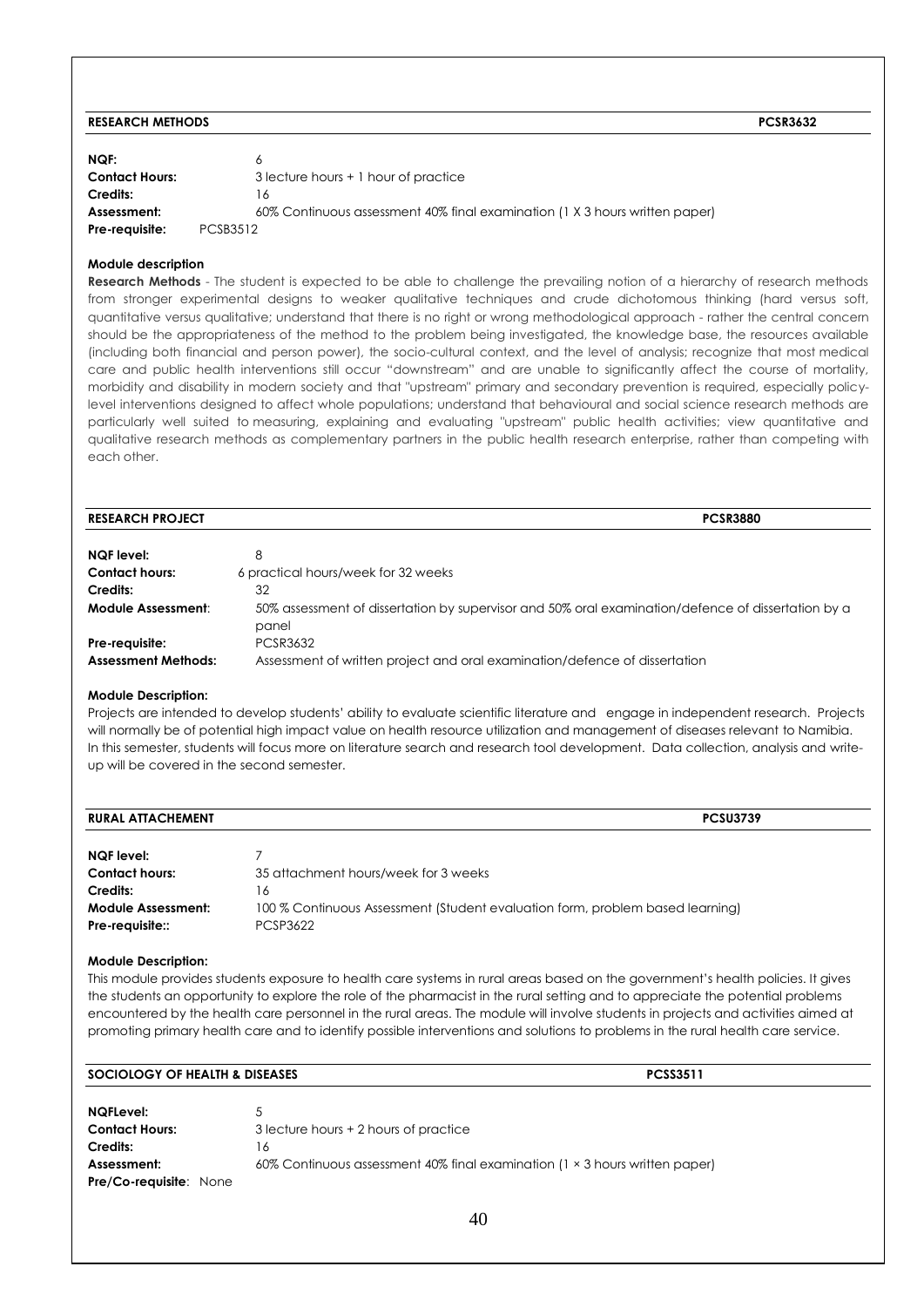This module is offered in the first semester of the first academic year. It focuses on the indirect pathway between sociology and health/disease, and emphasizes the role that *beliefs* and *behaviours* play in health and illness. The introductory lectures in this module reflect this emphasis and illustrate how different sets of beliefs relate to behaviours and how both these factors are associated with illness. Students will learn about changes in the causes of death over the twentieth century and why this shift suggests an increasing role for beliefs and behaviours. Students will also master theories of health beliefs and the models that have been developed to describe beliefs and predict health behaviour. Beliefs that individuals have about illness will be examined, followed by health beliefs in the context of health professionals–patient communication, as well as health care worker counselling. Students will then examine health-related behaviours and apply many of the theories and constructs to specific behaviours, e.g., addictive behaviours and the factors that predict smoking and alcohol consumption; eating behaviour drawing upon developmental models, cognitive theories and the role of weight concern; exercise behaviour both in terms of its initiation and methods to encourage individuals to continue exercising; screening of health behaviours and assessment of the factors that relate to whether or not someone attends for a health check, as well as the psychological consequences of screening programs. Since this module also focuses on the direct pathway between sociology and health/disease, this will be the focus of the second half of the module. Students will master the following topics: stress (definition and measurement); the links between stress and illness via changes in both physiology and behaviour and the role of moderating variables; pain and the factors in exacerbating pain perception; how psychological interventions can be used to reduce pain and encourage pain acceptance; the interrelationships between beliefs, behaviour and health using the example of placebo effects; illustration of this interrelationship in the context of illness, focusing on HIV, cancer, obesity and coronary heart disease; aspects of women's health; the problems with measuring health status and the issues surrounding the measurement of quality of life; ethics involved in physician/patient interaction and counselling.

#### **SYSTEMS PHARMACOLOGY I PPHS3731**

| NQF level:                 |                                                                             |
|----------------------------|-----------------------------------------------------------------------------|
| <b>Contact hours:</b>      | 3 lecture hours/week for 16 weeks:                                          |
|                            | 3 practical hours / week for 16 weeks                                       |
| Credits:                   | 16                                                                          |
| <b>Module Assessment:</b>  | 60% Continuous assessment 40% final examination (1 X 3 hours written paper) |
| Co-requisite:              | PPHI3631                                                                    |
| <b>Assessment Methods:</b> | Assignment, tests, practicals, class presentation, student form evaluation  |

#### **Module Description:**

This module provides students with knowledge on the pharmacology of drugs used in disorders of body systems such as cardiovascular, renal, respiratory, and digestive and peripheral nervous systems. The module develops students' understanding of and skills in experimental pharmacology as a tool in the development of drugs. It develops their ability to conduct experimental investigations in accordance with established standards of scientific procedures and critical thinking.

| <b>SYSTEMS PHARMACOLOGY II</b> |                                                                             | <b>PPHS3751</b> |
|--------------------------------|-----------------------------------------------------------------------------|-----------------|
| NQF level:                     |                                                                             |                 |
| <b>Contact hours:</b>          | 3 lecture hours/week for 16 weeks:                                          |                 |
|                                | 3 practical hours / week for 16 weeks                                       |                 |
| Credits:                       | 6                                                                           |                 |
| Module Assessment:             | 60% Continuous assessment 40% final examination (1 X 3 hours written paper) |                 |
| Pre-requisite::                | <b>PPHS3632</b>                                                             |                 |
| <b>Assessment Methods:</b>     | Assignments, tests, practicals, class presentation, student evaluation form |                 |

#### **Module Description:**

This module provides students with knowledge on the pharmacology of drugs used in the treatment of conditions of the CNS and in chemotherapy of infections and cancers. It includes and actions for the restoration of physiological functions in the endocrine systems and control of inflammation and immune responses.

#### **VETERINARY PHARMACY AND AGROCHEMICALS PPHV3721**

| <b>NQF</b> level:          |                                                                             |
|----------------------------|-----------------------------------------------------------------------------|
| <b>Contact hours:</b>      | 2 lecture hours / week for 16 weeks + 1 practical work                      |
| Credits:                   |                                                                             |
| <b>Module Assessment:</b>  | 60% Continuous assessment 40% final examination (1 X 3 hours written paper) |
| Prerequisite:              | <b>PPHI3631</b>                                                             |
| <b>Assessment Methods:</b> | Assignments, tests, class presentation, student evaluation form             |